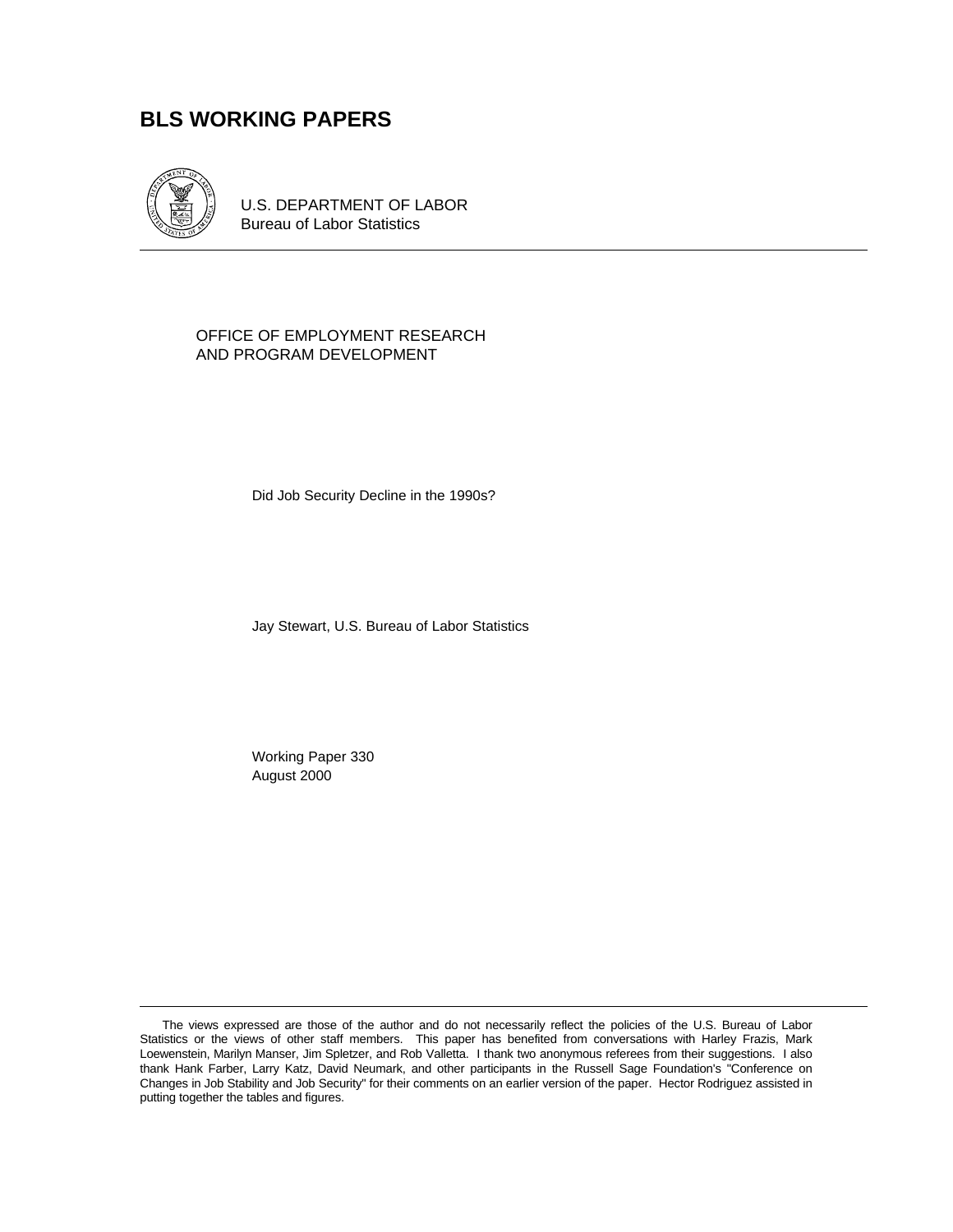July 6, 1999

# Did Job Security Decline in the 1990s?

Jay Stewart\* Office of Employment Research and Program Development Bureau of Labor Statistics 2 Massachusetts Avenue, NE Room 4945 Voice (202) 691-7376 FAX (202) 691-7425 E-Mail Stewart\_J@BLS.GOV

\* This paper has benefited from conversations with Harley Frazis, Mark Loewenstein, Marilyn Manser, Jim Spletzer, and Rob Valletta. I thank two anonymous referees for their suggestions. I also thank Hank Farber, Larry Katz, David Neumark, and other participants in the Russell Sage Foundation's "Conference on Changes in Job Stability and Job Security" for their comments on an earlier version of the paper. Hector Rodriguez assisted in putting together the tables and figures. Any opinions expressed here are mine, and do not necessarily reflect those of the Bureau of Labor Statistics.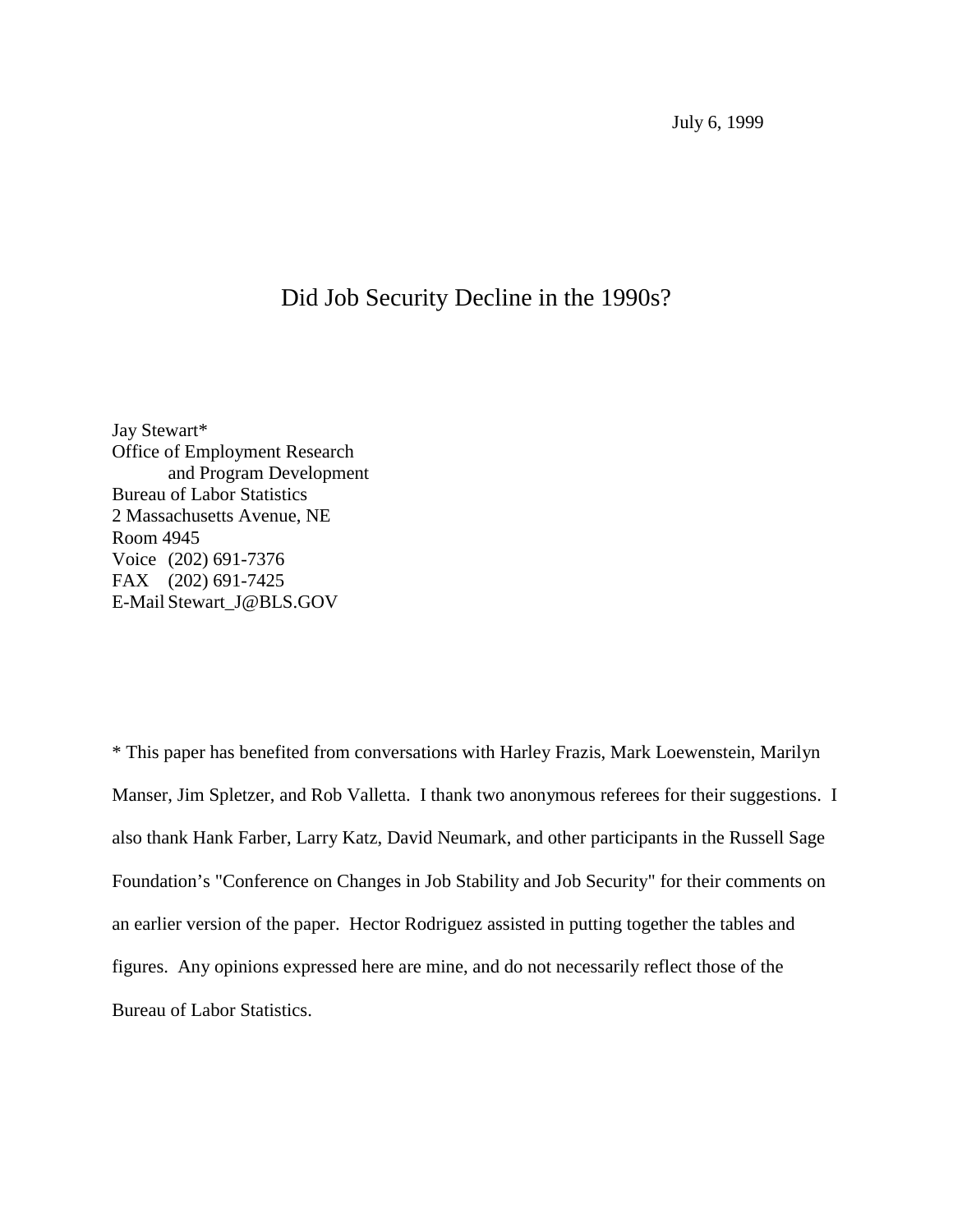## Did Job Security Decline in the 1990s?

Jay Stewart Office of Employment Research and Program Development Bureau of Labor Statistics 2 Massachusetts Avenue, NE Room 4945 Voice (202) 606-7376 FAX (202) 606-4602 E-Mail Stewart\_J@BLS.GOV

# **Abstract**

This paper examines long term trends in job security by looking at employment-tounemployment transitions in the March CPS. Unlike other datasets used to examine this issue, these data provide a consistently defined measure for the period covering 1967 through 1997, are available every year, and cover all workers. I find that job security appears to have declined during the early 1970s, but from the mid 1970s through the mid-to-late 1990s, there has been no change. These findings are consistent with the popular perception that jobs were less secure in the 1980s than in the 1970s, but they are not consistent with the perception that job security continued to decline in the 1990s.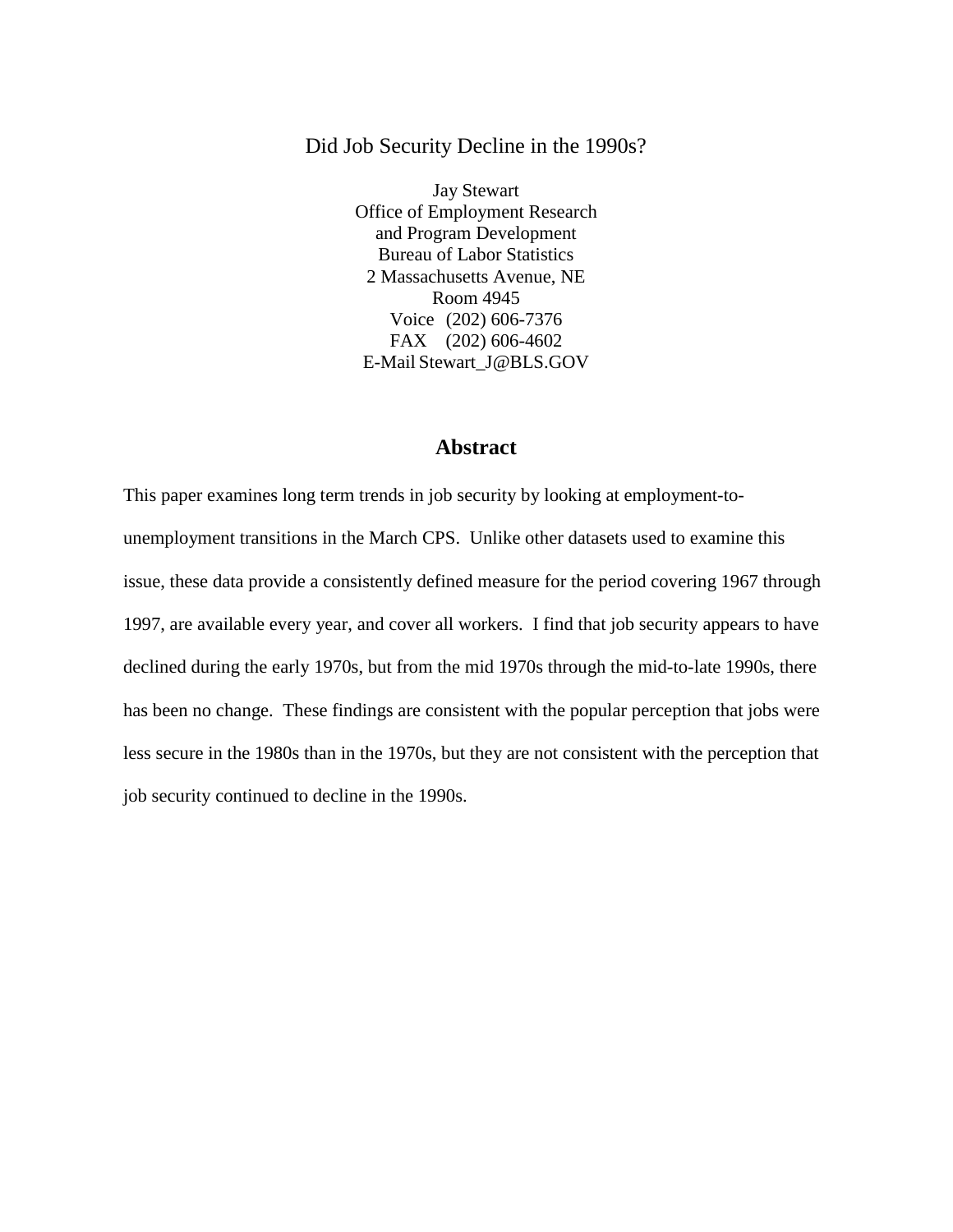## **I. Introduction**

There has been a growing interest, both among the popular press and among researchers, in whether job stability and security have declined in recent years.<sup>[1](#page-38-0)</sup> The popular perception is that jobs were less stable and less secure in the 1980s than in the 1970s and that this decline in stability and security continued into the 1990s.<sup>[2](#page-38-0)</sup> So far, the evidence from academic studies indicates that job stability did not decline between the mid 1970s and the early 1990s, but that there have been changes for some groups. Job stability declined among men, primarily due to declining stability among high school dropouts.<sup>[3](#page-38-0)</sup> Stability decreased slightly among high tenure workers.<sup>[4](#page-38-0)</sup> For women with at least a high school diploma, job stability has increased significantly.<sup>[5](#page-38-0)</sup>

However, the absence of a decline in job stability does not preclude declines in job security. Studies conducted so far have found that job loss appears to have been more common in the late 1980s and early 1990s than in the 1970s, and that the consequences may have become more severe. But as in the job stability debate, data quality has become an important issue.<sup>[6](#page-38-0)</sup>

Because the primary measure of job security is the job-loss rate, most researchers have used either the Current Population Survey (CPS) Displaced Worker Supplements (DWS), the Panel Study of Income Dynamics (PSID), or the National Longitudinal Surveys (NLS). These datasets have, in principle, the correct measure, but they all have breaks in series that make it difficult to generate a consistent series over a long period (and sometimes even a short period) of time. Although researchers have devised clever ways of addressing these breaks in series, one can never be sure whether observed changes are real or due to changes in the survey instruments.

I take a different approach and use the March CPS. Although the March CPS does not have a direct measure of involuntary separations, it does contain an indirect measure that is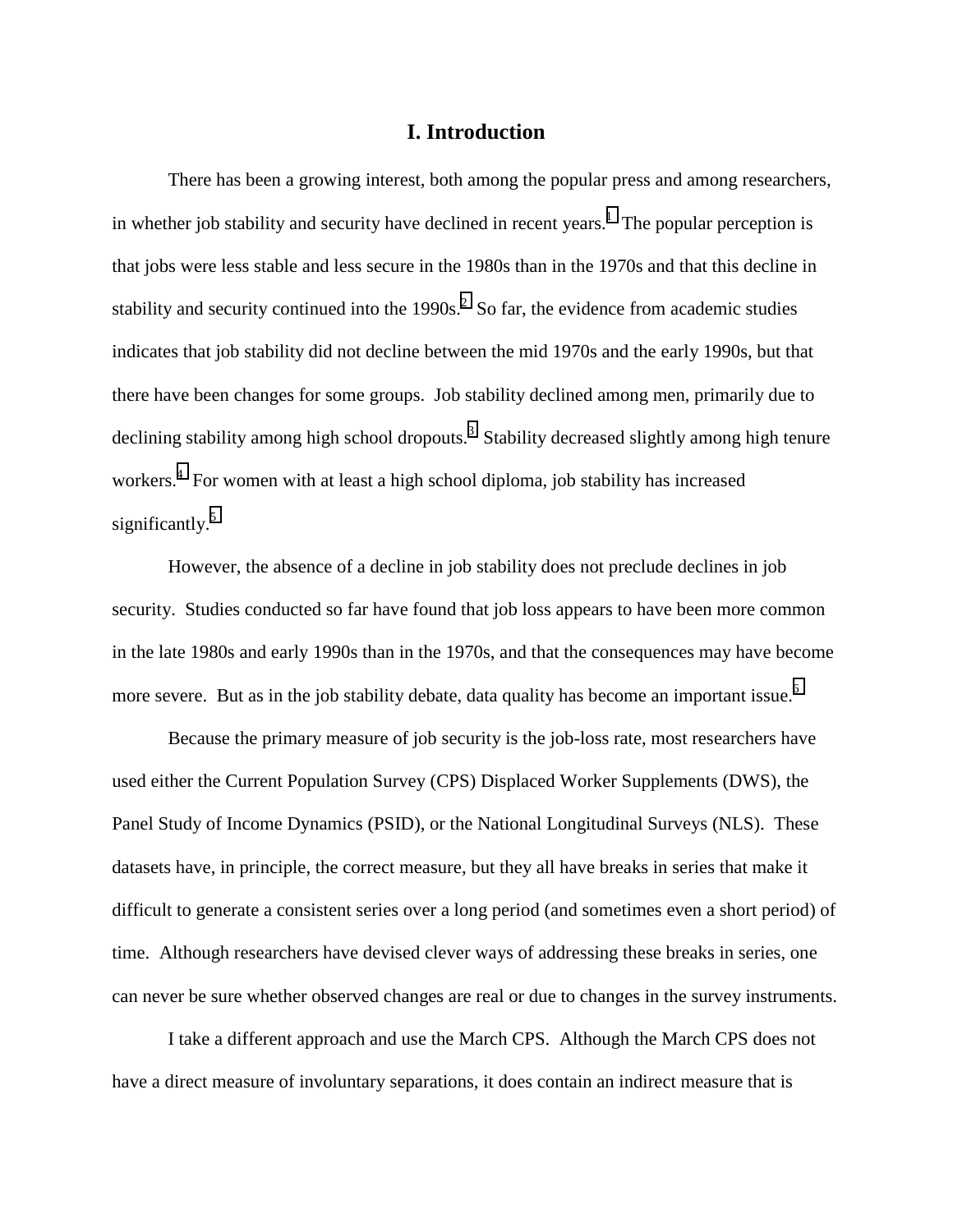consistently defined over a long period of time. It is well known that job losers are more likely to become unemployed and take longer to find employment than job leavers.<sup>[7](#page-38-0)</sup> These facts suggest that I can shed additional light on the job security issue by examining trends in employment-to-unemployment (EU) transitions.

The EU transition rate is an imperfect measure of job security. Not everybody who makes an EU transition is a job loser, and not all job losers show up as having experienced an EU transition. However, later in the paper I show that the vast majority of people who experience an EU transition are job losers, and that nearly all of the variation in the EU transition rate, at least during the 1987-97 period, is due to job loss. So even though the EU transition rate does not capture all job losses, it does include the job losses policymakers are most concerned about: those resulting in unemployment. As long as the relationship between job loss that results in unemployment and the EU transition rate remains fairly constant, the EU transition rate should be a reasonable indicator of trends in job security.

There are a number of advantages to using the March CPS. First, the series is consistently defined over a long period of time (31 years), permitting longer coverage than other commonly used datasets. Since my data cover through March 1998, I can also look at very recent trends. Second, this dataset is a large nationally representative sample, making it possible to identify changes for specific demographic groups. Third, because the data are available every year, turning points can be more precisely dated.

This is not the first paper to use March CPS data to examine trends in separations. In an earlier paper (Stewart 1998), I used these data to examine trends in job stability between 1975 and 1995. $8$  In that paper, I showed that it is possible to generate a reliable measure of job separations by combining the regular monthly labor force data with the data from the income supplement. I compared the labor market histories generated from the 1987 March CPS to the

-2-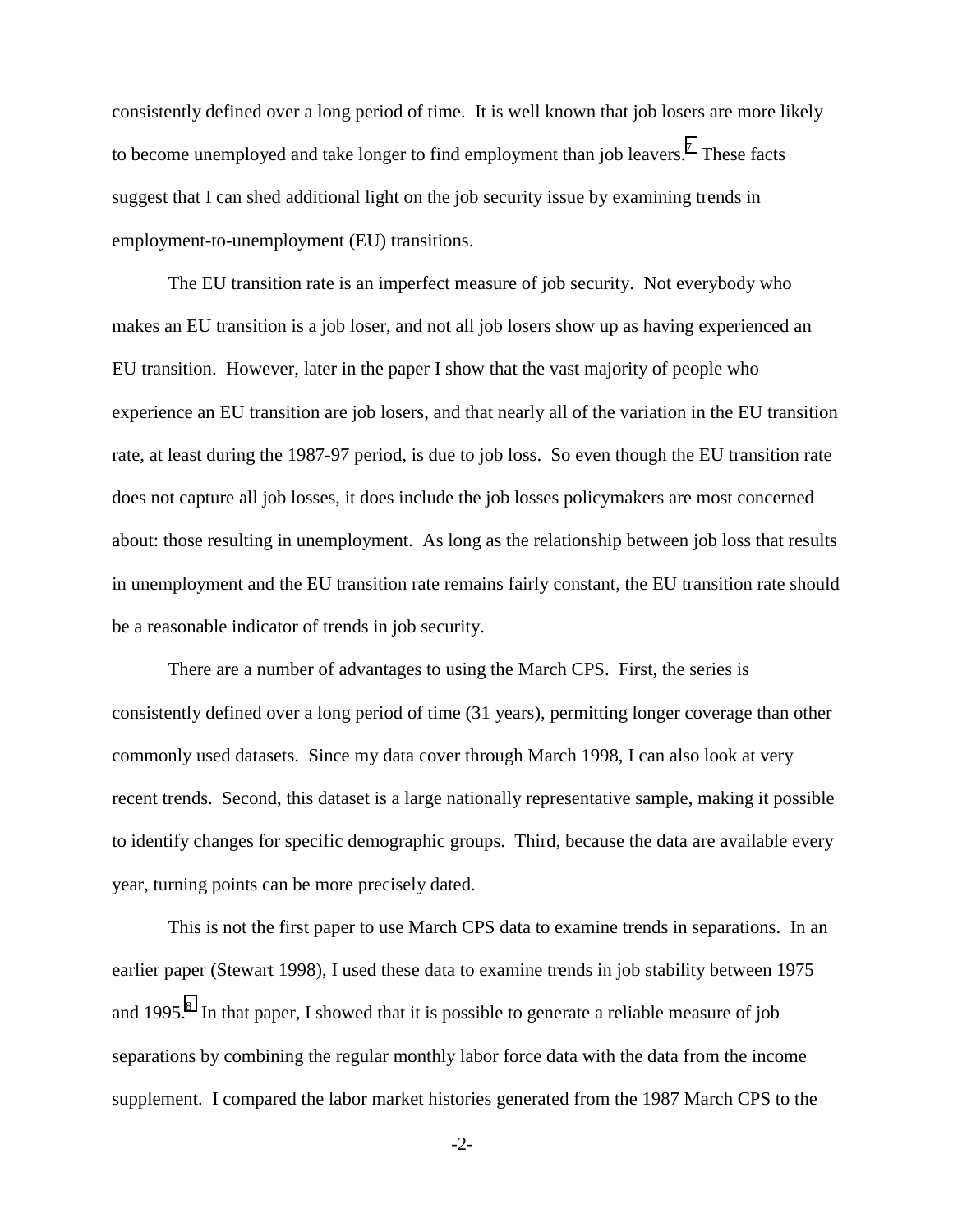labor market histories generated from the 1987 January Tenure Supplement and found that the histories from the two data sources were consistent nearly 90 percent of the time. And because the questions used to identify a job separation did not change, this measure is consistently defined over the 1975-95 period. Using these data, I found that overall job stability remained constant over this period, although there were dramatic changes for some groups. In particular, job stability fell for men without a high school diploma and increased for women with more than a high school diploma.

Before continuing, it is useful to describe the findings of other researchers in the context of the data sources used and discuss some of the advantages and disadvantages of the DWS, PSID, and NLS.

## **The DWS**

The DWS has been conducted as a supplement to the CPS every two years since 1984. It asks individuals about displacement from employers in the previous five years (1984-1992) or three years (1994-1996). The DWS has the advantage of collecting information on job loss from a large nationally representative sample. But the DWS tends to underestimate the incidence of job loss for two reasons.

First, responses are subject to recall bias. Evans and Leighton (1995) show that recall bias is severe, with the DWS underestimating displacement by about one-third. Boisjoly, Duncan, and Smeeding (1998) show that the DWS understates job loss compared to the PSID, though part of this difference appears to be a difference in concept. When they look only at job losses that resemble displacements, they get numbers that are closer to--though still larger than- numbers from the DWS. However, because the literature on job security has focused on trends

-3-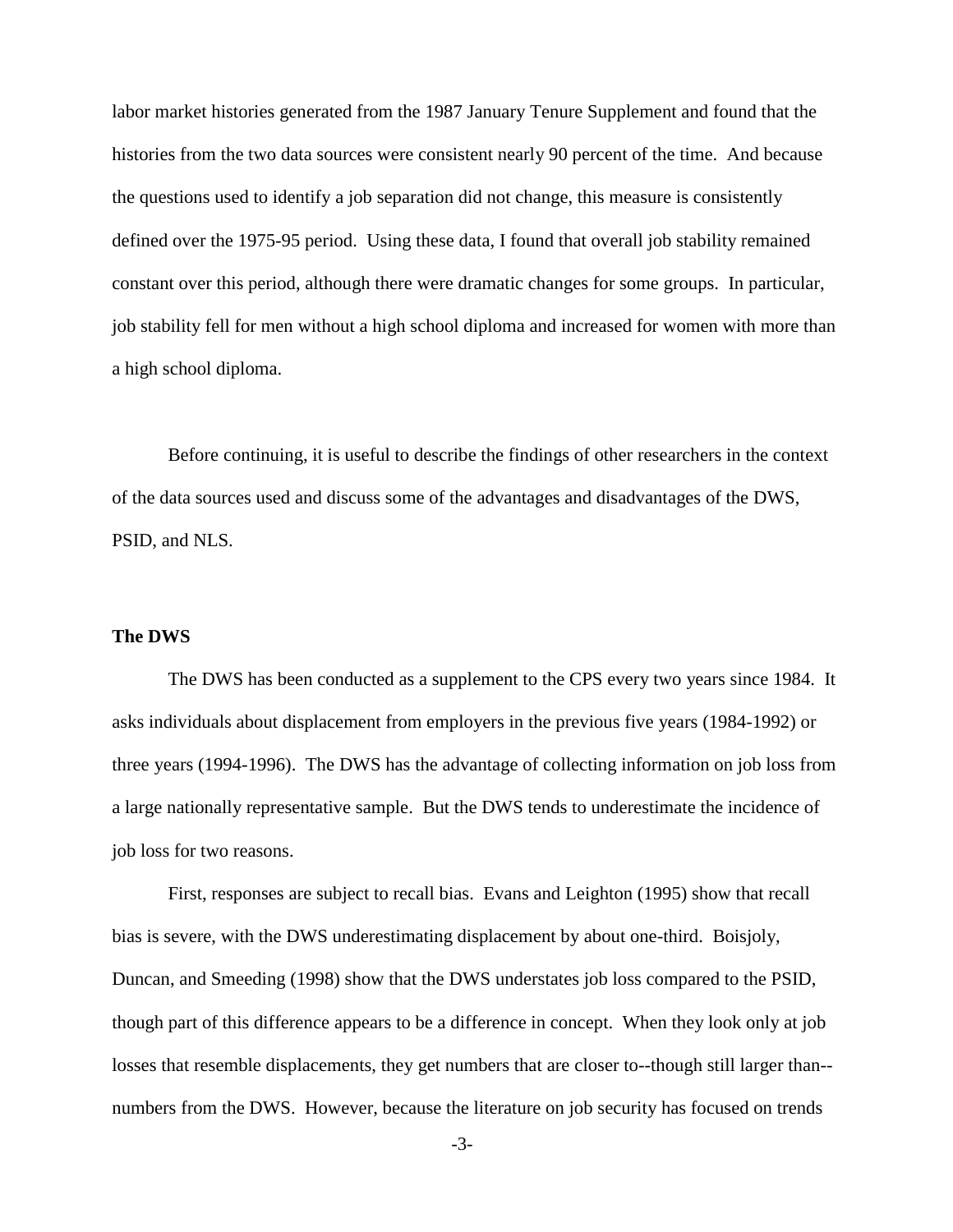in the job-loss rate, recall bias should not be a serious problem provided it has not changed over time.<sup>9</sup>

The second reason is that the DWS collects information on at most one job loss, which means that it measures the number of people who experienced a job loss during the period in question, rather than the total number of job losses. Again, trend should not be affected unless the fraction of individuals with multiple job losses has changed.

The biggest drawback to using the DWS to look at recent trends in job security is that the main question changed in 1994 and again in 1996. Hence, one cannot be certain whether changes in the job-loss rate are real or due to changes in the survey, making it difficult to get a clear picture of job loss trends in the 1990s. In 1994, the reporting window was reduced from five years to three years. To illustrate how this affects responses, consider a worker who lost a job in 1993 and in 1990, with the earlier job being the longest. With a three-year window, this worker would report the 1993 job loss. If the window had been five years, the respondent could have reported either the 1990 or the 1993 job loss. If respondents always reported the most recent job loss, researchers could make the older data comparable to the more recent data simply by counting only job losses that occurred in the last three years. To the extent that respondents report the longest job lost rather than the most recent job, counting only job losses that occurred in the last 3 years would result in an underestimate of the incidence of job loss.

To address this break in series, Farber computed adjustment factors using individual labor market history data from the PSID and used those factors to adjust for the longer window in the earlier DWSs. Letting t be the current year, he calculated the fraction of workers who lost a job in year t-4 and t-5 that subsequently lost a job in years t-3 through t-1. For example, among workers who lost a job in period t-5, 27.0 percent also lost a job during the t-3 through t-1 period (the analogous rate for t-4 is 30.17 percent). The 3-year job-loss rates from the earlier data were

-4-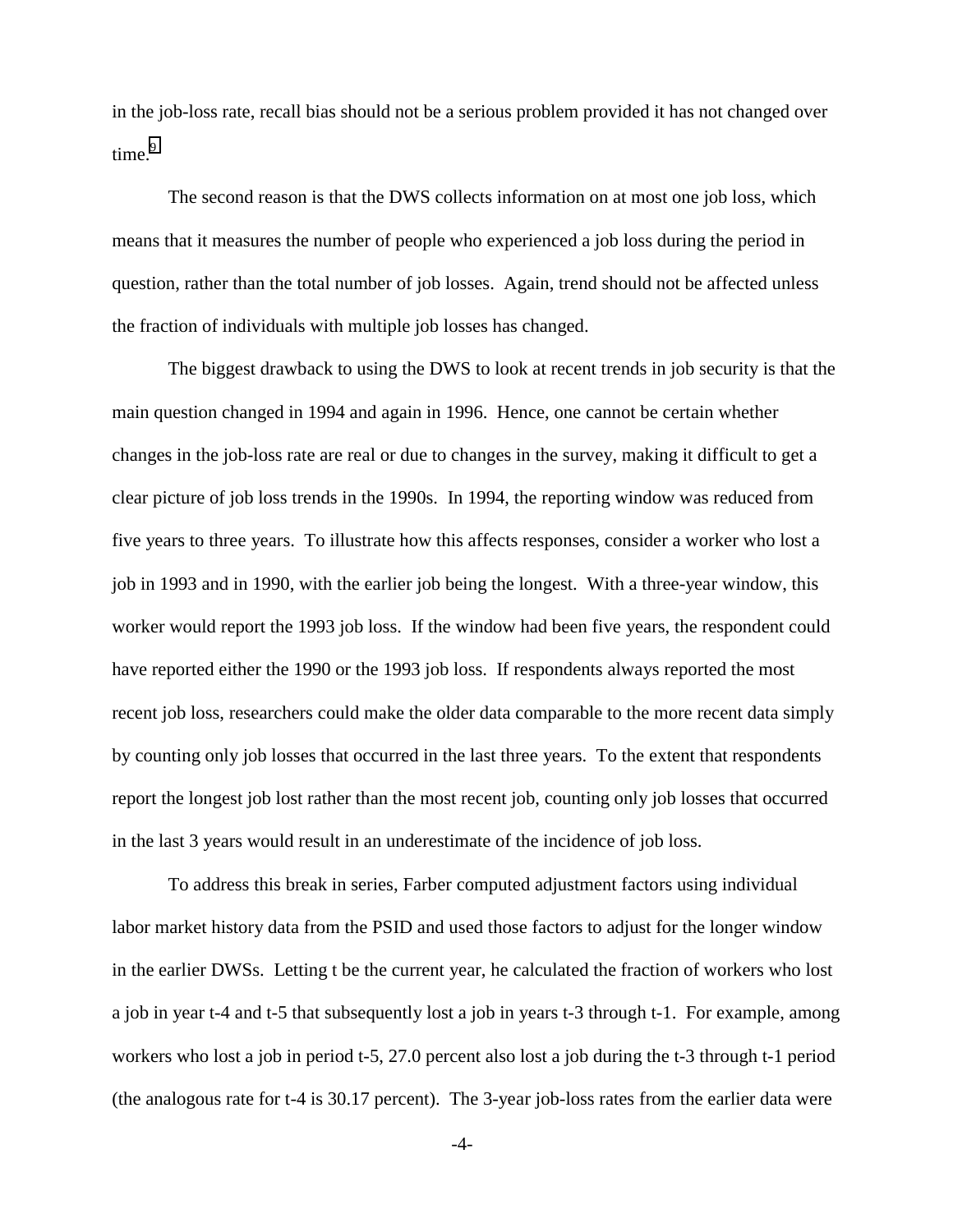adjusted using the following formula:

$$
r_{3i}^a = r_{3i} + 0.3017 \rho_{4i} + 0.2705 \rho_{5i},
$$

where  $r_{3i}^a$  and  $r_{3i}$  are the adjusted and unadjusted 3-year job-loss rates for group i, and  $\rho_{4i}$  and  $\rho_{5i}$  are the job-loss rates in t-4 and t-5 for group 1.

There are several problems with Farber's adjustments. First, he assumes that all multiple job losers reported the longest job lost. Bureau of Labor Statistics (BLS) research connected with the redesign of the DWS has found that about half of respondents report the most recent job lost. Second, using PSID is problematic, because the job loss concepts are not comparable (see Abraham 1997) and the PSID sample is not large enough to allow adjustment factors to vary by demographic group. $10$ 

In 1996, a subtle change in question wording appears to have led more quitters to show up as having lost a job. In 1994 the main question asked "During the last 3 calendar years, that is, January 1991 through December 1993, did … lose or leave a job because: a plant or company closed or moved, (your/his/her) position or shift was abolished, insufficient work, or another similar reason?", and in 1996 the main question asked "During the last 3 calendar years, that is, January 1993 through December 1995, did … lose a job, or leave one because: (your/his/her) plant or company closed or moved, (your/his/her) position or shift was abolished, insufficient work, or another similar reason?" Both questions ask whether "Dottie" lost or left a job, but the 1996 question places greater emphasis on leaving a job. This greater emphasis on leaving a job could have caused more job leavers to answer "Yes" to the main question. If the main question picked up more job leavers in 1996, they would most likely have shown up in the "Other" category. Given that the increase in the "Other" category drives Farber's finding of increased job

-5-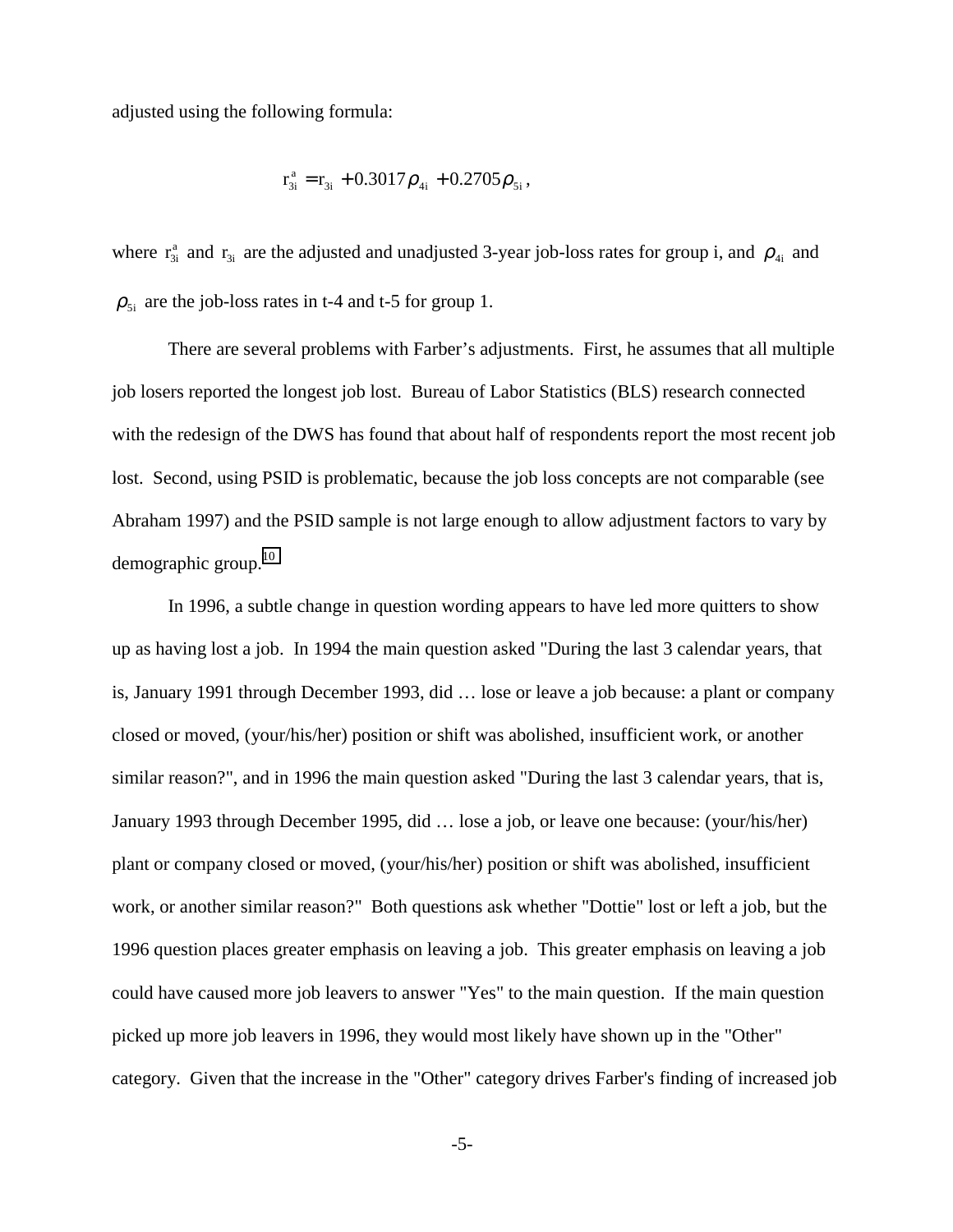loss between the 1991-93 and 1993-95 periods, it is crucial to know the extent to which the change in wording affected responses.

Research at the BLS sheds some light on this question. Abraham (1997) reports that the "Other" category is composed mostly of quitters. In response to this research, Farber (1997b) adjusted the DWS data to account for misreporting in the "Other" category in all years, and concluded that, although job loss did not increase in the 1993-95 period, it almost certainly did not decrease. However, because the debriefing questions used to determine this fact were not asked in 1994, it is impossible to directly determine whether there has been a *change* in the composition of the "Other" category. His correction is appropriate only if the 1996 wording change did not affect the composition of the "Other" category. Later in the paper, I present evidence that the change in wording did result in more job leavers answering "Yes" to the main displacement question and that it affected the non-"Other" categories.

## **The PSID**

Several studies have used PSID data (Boisjoly, Duncan and Smeeding 1998, Polsky 1998, and Valletta 1998) to look at trends in job loss. Although the PSID collects data on job losses, it has a number of disadvantages that are worth noting. The PSID collects employment data only on household heads, so that analyses are generally restricted to male household heads. Male household heads may not be representative of all men, and are certainly not representative of the population as a whole. The sample size is relatively small, resulting in larger standard errors than in CPS data.<sup>11</sup> There are well documented inconsistencies in reported tenure (see Brown and Light 1992), and the tenure and job change questions have changed over time.

Dieblod, Neumark, and Polsky (1997) examined the questions used to determine turnover in the PSID and found that the wording changed. For most of the time between 1970 and 1990,

-6-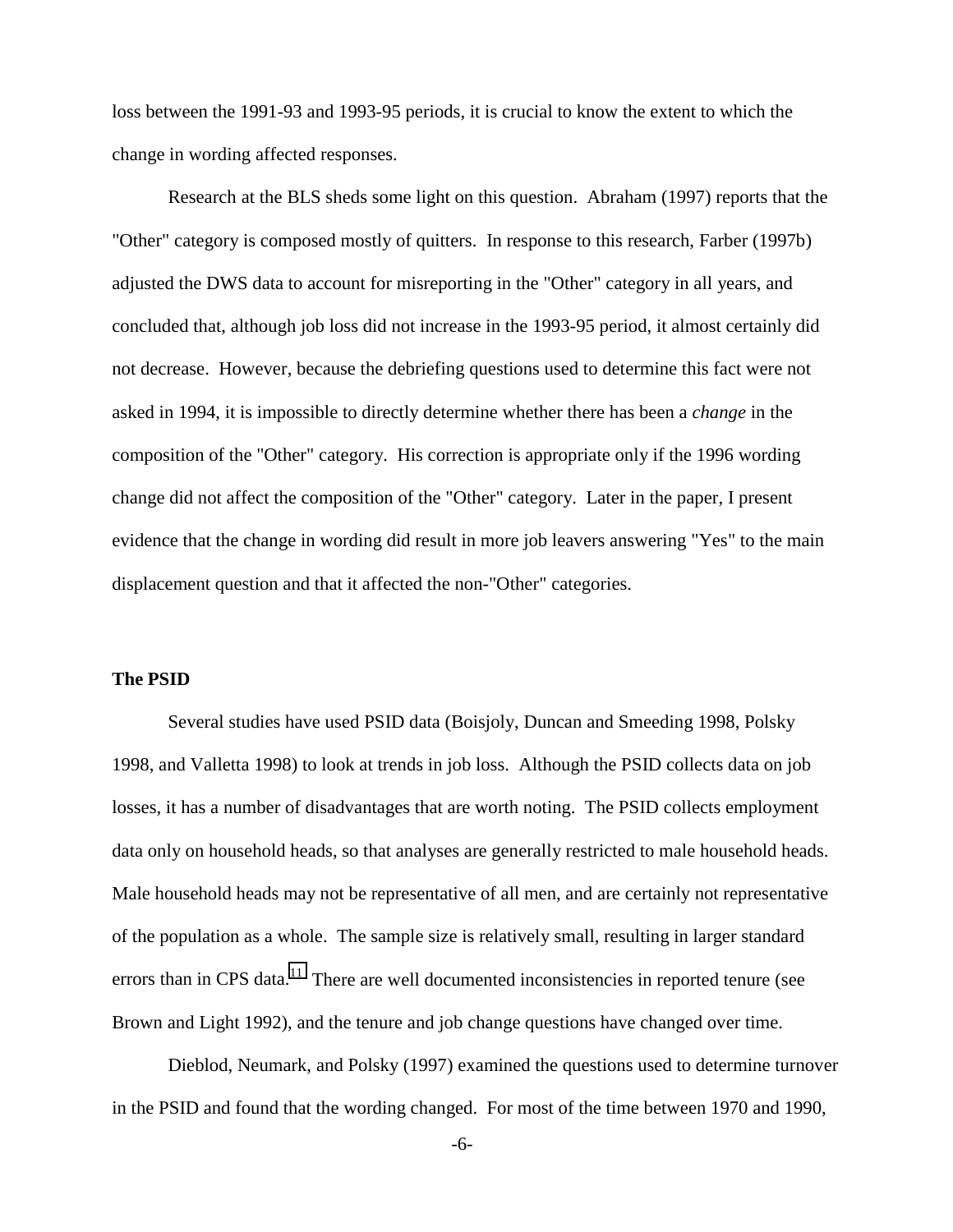the PSID asked about job changes that occurred over a 12 month period. However, from 1984 through 1987 the reporting window was closer to a year and a half (see Diebold, Neumark, and Polsky 1997 and Polsky 1998 for details). As a result, more job separations were observed in the mid 1980s simply because the window was longer. The longer window appears to have affected Boisjoly, Duncan, and Smeeding's (1998) results that job-loss rates were higher in the 1980s than in the 1970s and that job losses increased by more when looking at growth years than when looking at recession years.

To get around the problem of the longer reporting period, Polsky (1998) looked at separations using the "months in current position" question. Unfortunately, this question changed in 1983. Because the earlier question resulted in considerable heaping at 12 months and separations are detected by comparing employer tenure and the time between interviews, whether a separation is observed will be sensitive to the exact length of time between interviews. Taking advantage of the panel nature of the PSID, Polsky performed consistency checks to identify individuals who rounded up and those who rounded down. He then used the "reason for new position" question to distinguish between quits and job losses. Comparing the 1976-1981 period to the 1986-1991 period he found that there was virtually no change in job separations, but there was a large increase in the incidence of job loss conditional on a separation. Further, in comparing the late 1980s to the late 1970s, he found that job losers had become less likely to find new jobs and earned less when they did.

Valletta (1998) looked at job security in the context of an implicit contract model. He found that, for male household heads, job loss increased over the period 1976-1992, but found no such increase for women. Interestingly, the decline in job security is largest among men with higher tenure with those in declining industries faring the worst.

-7-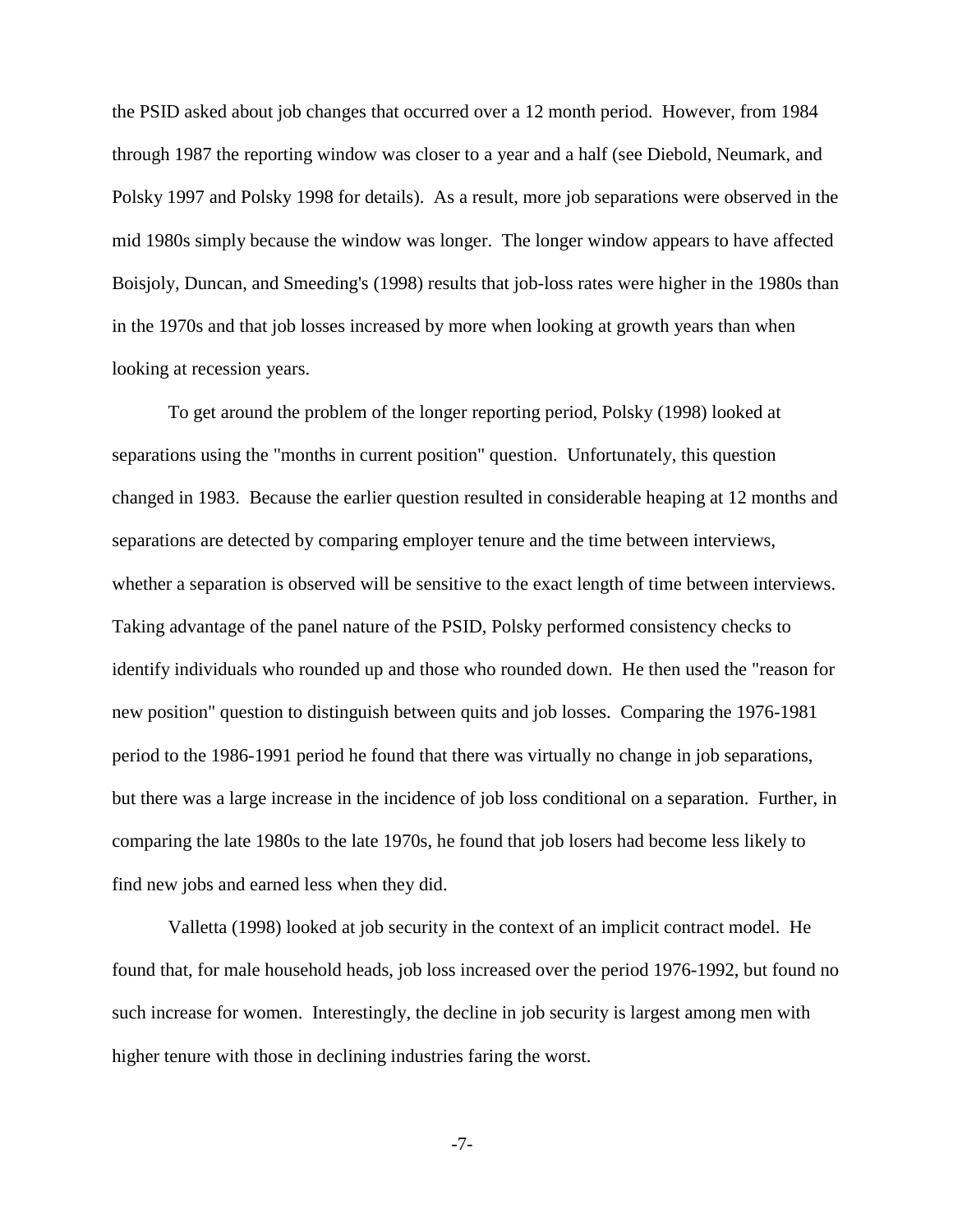## **The NLS**

A paper by Monks and Pizer (1998) used the National Longitudinal Survey of Youth (NLSY) and the NLS-YM (Young Men) to examine whether job stability and job security among young men declined between the 1970s and the  $1980s$ .<sup>12</sup> They found that both voluntary and involuntary separations were more common in the 1980s than in the 1970s.

Apart from the limited sample coverage, the main difficulty with using these two datasets is that their measures of separations and job loss are not necessarily comparable. The NLS-YM asks if the individual was working two years  $ago^{13}$  and what happened to that job, whereas the NLSY collects job information using a calendar approach. The latter approach is likely to detect more jobs and, hence, more job changes. Also, because the NLS-YM interviews were conducted two years apart for the years used in their study,<sup>14</sup> Monks and Pizer used a 2-year window to analyze job separations. To make the time period comparable in the NLSY, they used a 2-year window for these data as well. But because the NLSY interviews were conducted annually through 1994, they had to use data from two annual interviews to determine whether a separation occurred during the 2-year window of interest. It is well known that transitions are more likely to be reported between interviews than within interviews.<sup>15</sup> These "seam effects" imply that job separation rates should be higher in the NLSY than in the NLS-YM, even if there is no actual difference between the two cohorts. Hence, it is not clear the extent to which the 1970s-to-1980s increase in job separations found by Monks and Pizer is real and how much is due to differences in the surveys.

The rest of the paper proceeds as follows: Section II describes the data, Section III looks at the long term trends in EU transitions and compares my results to those of other studies, and Section IV concludes.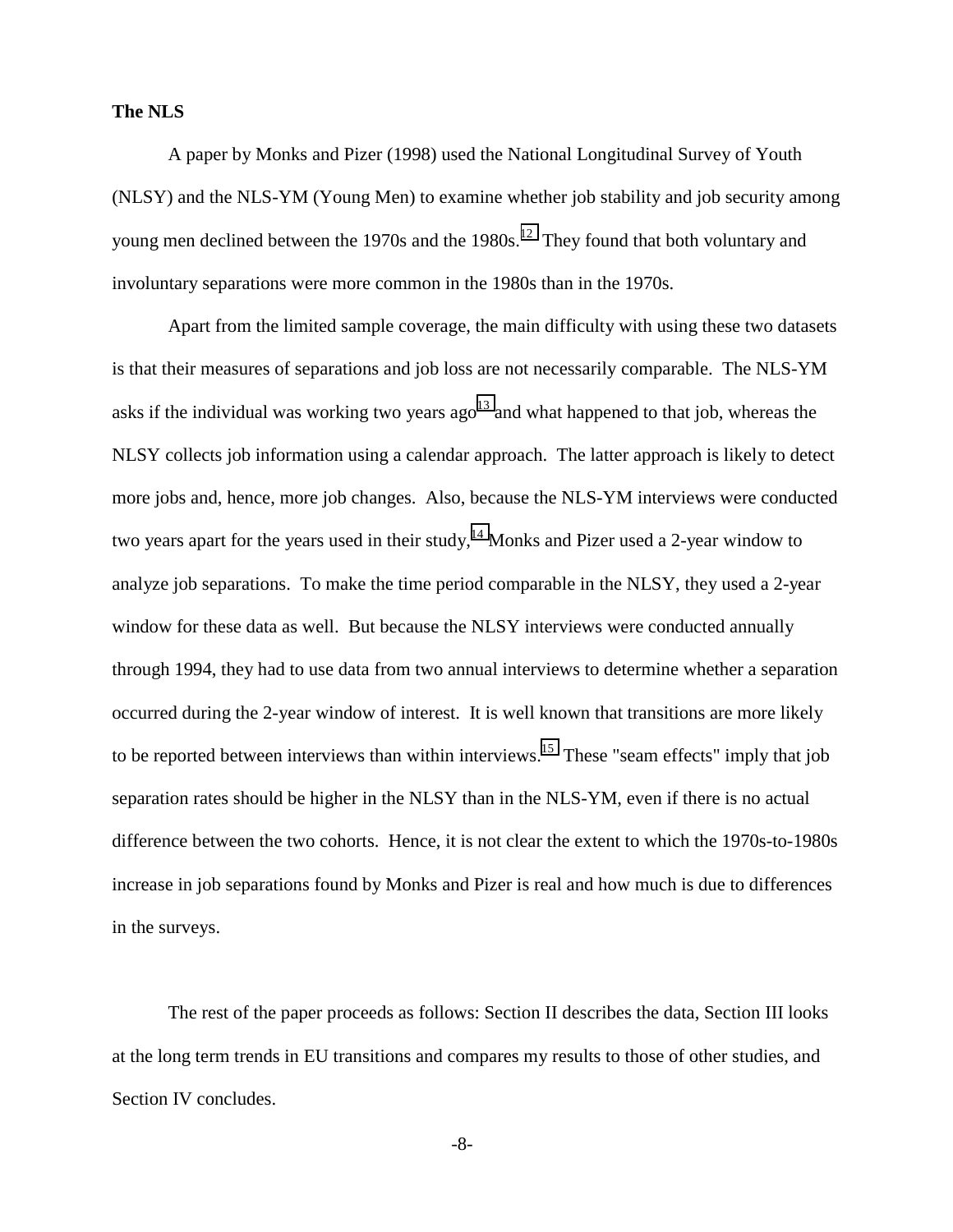# **II. Data**

The data used in this paper are from the 1968-1998 March CPS files. My sample consists of men and women age 19 and above in March<sup>16</sup> who worked at least one week in the previous year and had 40 or fewer years of potential experience.<sup>17</sup> Because I am interested in whether job security has changed for workers in regular (post-schooling) jobs, I omit individuals with less than one year of potential experience.<sup>18</sup> I also exclude self-employed workers<sup>19</sup> and people with zero earnings in the previous year. To simplify computation of standard errors and keep the dataset to a manageable size, I used only the first four rotation groups leaving me with a sample of 831,762 observations.<sup>[20](#page-38-0)</sup>

As noted in the introduction, I use EU transitions as my measure of job security. It is relatively straightforward to define EU transitions in the March CPS. An individual is considered to have made an EU transition if he or she worked during the previous year and was unemployed during the reference week of March in the current year.

We know from the literature on job displacement that job losers are more likely to become unemployed and spend more time unemployed than workers who did not lose a job (see Ruhm 1991 and Farber 1993), suggesting that a large fraction of EU transitions are due to job loss. However, for the purpose of examining trends in job security, it is more important that most of the year-to-year variation in the EU transition rate be due to job loss. Fortunately, I can shed some light on this issue by using more detailed data available in the 1988 through 1998 March CPS files, which contain information on the reason for unemployment.

Over the 1988-1997 period most EU transitions were due to job losses. The EU transition rate averaged 4.65 percent over this period, with job loss accounting for 3.11

-9-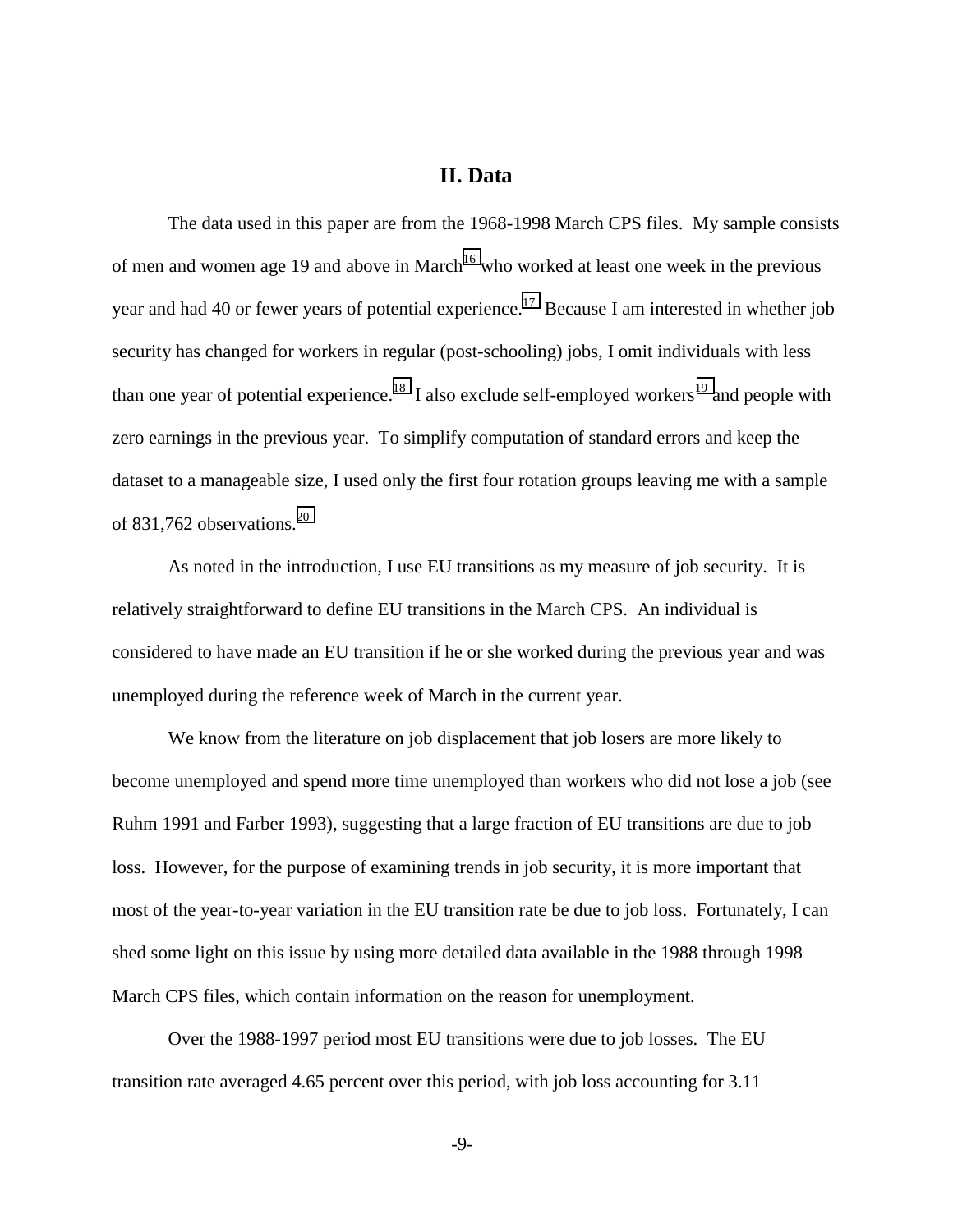percentage points, quitters (job leavers) accounting for 0.63 percentage points, and reentrants accounting for 0.91 percentage points. $^{21}$  $^{21}$  $^{21}$ 

The next step is to determine how much of the variation in the EU transition rate is due to job loss. Figure 1 shows the overall EU transition rate, the EU job-loss rate (this rate is the fraction of workers who worked in the previous year and were unemployed in March because of a job loss), and the EU non-job-loss rate (this rate is the fraction of workers who worked in the previous year and were unemployed in March for reasons other than job loss) for 1987-1997. It is clear from this figure that virtually all of the variation in the EU transition rate can be accounted for by variation in the EU job-loss rate.

This observation is confirmed when the 11 yearly observations are used to regress the overall EU transition rate on the EU job-loss rate. The estimated coefficient estimate on the EU job-loss rate is 0.97, which is statistically different from zero at the 1-percent level but not statistically different from one at any conventional level of significance (the  $R^2$  on this regression is 0.96). Regressing the EU transition rate EU non-job-loss rate yields a coefficient of 0.40, which is not statistically different from zero at any conventional level of significance (the  $R^2$  for this regression is  $0.01$ ).<sup>22</sup> These regressions imply that changes in the EU job-loss rate account for about 96 percent of the year-to-year variation in the EU transition rate over the 1987-97 period and suggest that the EU transition rate is a reasonable measure of job security.

It is important for my analysis that the relationship between job loss and EU transitions be fairly constant over time. For example, if workers have become more inclined to quit a job to become unemployed the EU transition rate will increase even if there has been no decline in job security. The maintained assumption throughout the rest of the paper is that this relationship was constant over the 1967-1986 period as well.

-10-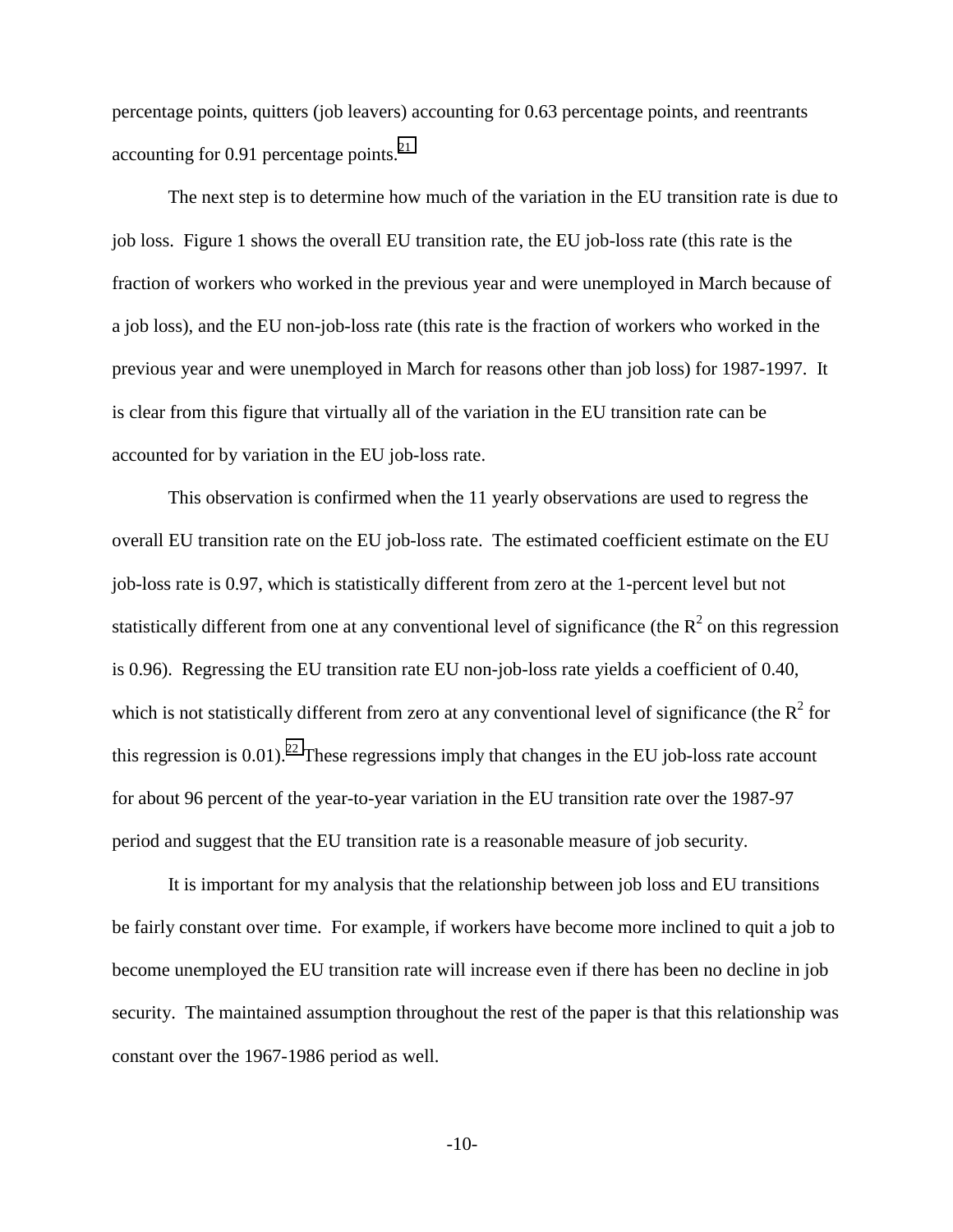## **Potential Breaks in Series**

There have been two changes in the CPS that could lead to potential breaks in series. The first occurred in 1989 when the Census Bureau changed the CPS processing system. Beginning in 1989, the Census changed the criteria by which variables were allocated and began imputing entire Income Supplement records using a hot deck procedure (these are known as "Type A" allocations and represent 8-10 percent of the sample). Since the Type A allocated records generate a large number of spurious transitions, I omitted them from my sample.

The second change occurred in 1994, when the Basic CPS was completely overhauled and computer assisted interviewing was introduced. The variable that is a potential problem is Employment Status Recode from the Basic CPS (ESR) [PEMLR in the New CPS]. Research by Polivka and Miller (1998) provides some guidance on how the redesign affected the ESR. They compute adjustment factors for various labor force indicators by demographic characteristics. While I cannot use these factors to adjust my estimates, they do provide useful information about which groups were most affected. The redesigned CPS detects more unemployment among both men and women. However, the largest increases in the unemployment rate are for men 65+ and women 55+. My restriction to workers with 40 or less years of potential experience largely eliminates these older workers from my analysis. Hence, any effects of the redesign are likely to be small.

## **III. Has Job Security Declined?**

As noted in the introduction, the popular perception is that jobs were less secure in the 1980s than in the 1970s and that the decline in job security continued into the 1990s. In this section, I examine whether trends in the EU transition rate are consistent with these perceptions.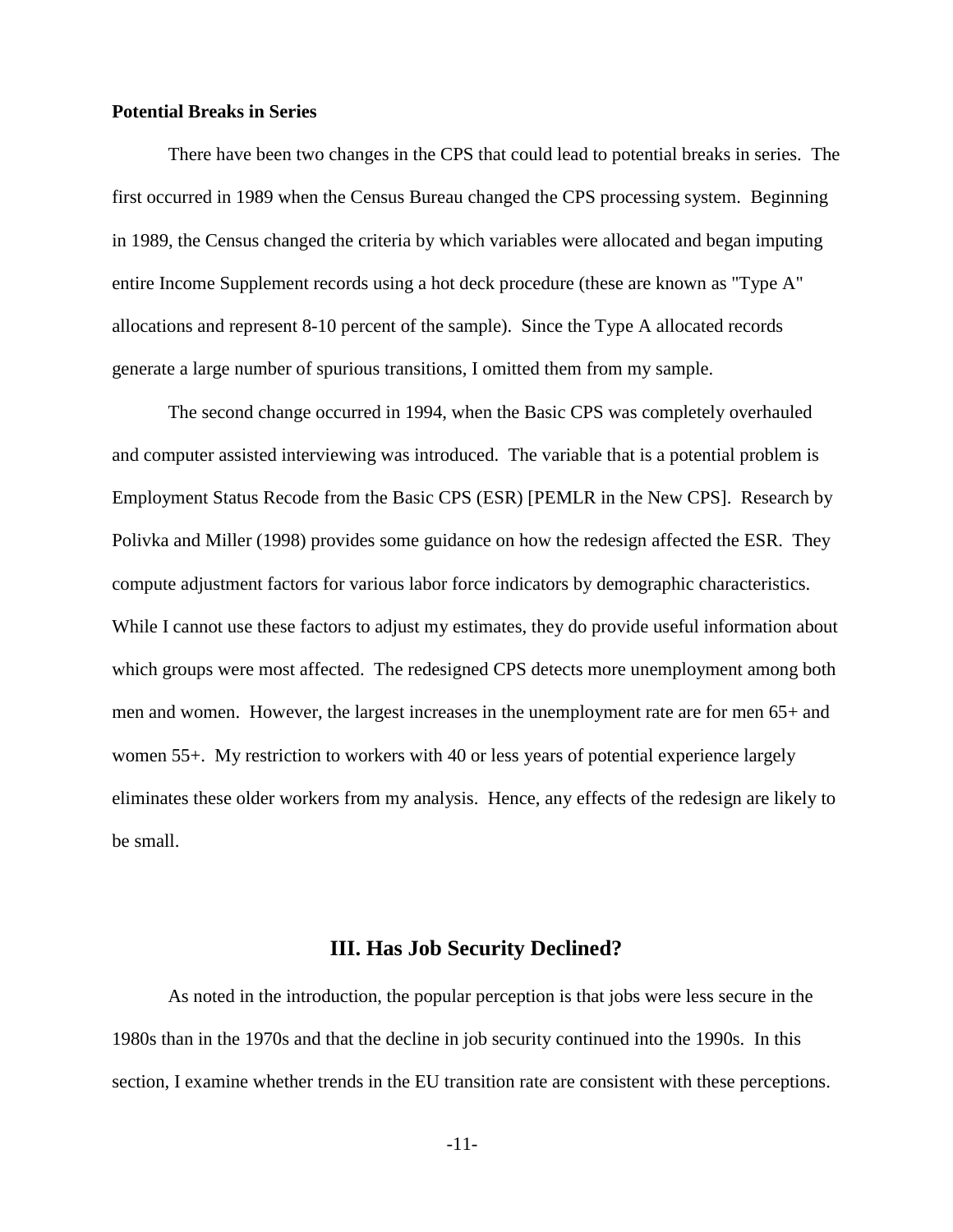The EU transition rates in Figures 2-8 were estimated using a two step procedure. In the first step, I estimated a probit equation using only data for 1967 and obtained the predicted EU transition rate for 1967. I then estimated a probit on the full sample using year dummies (with 1967 being the reference year).<sup>23</sup> The EU transition rate for each year (1968 through 1997) was obtained by adding the marginal effect of the year dummy to the predicted 1967 transition rate obtained from the first step probit. To derive the upper and lower bounds of the confidence interval, I took a simple average of the standard errors on the year dummies from the second step probit and multiplied by two. These bounds were used for all years, including 1967.

Figure 2 shows the EU transition rates for all workers, men, and women. As one would expect, these series are counter-cyclical, with the EU transition rate for men exhibiting much wider swings. The EU transition rates for men and women were fairly close to each other in the late 1960s and early 1970s. The rate for both men and women ratcheted up during the 1970 and 1974 recessions, but the 1974 increase was much larger for men than for women. From the late 1970s through the mid 1990s, the EU transition rates remained roughly constant except for cyclical variation. The behavior of these EU transition rates is consistent with the popular perception that jobs were less secure in the 1980s than in the 1970s, but it is not consistent with the perception that job security declined in the 1990s. However, topside numbers can be misleading because they mask changes in composition and within group changes. Below, I present a more detailed look by demographic characteristics with the goal of determining whether job security has declined for some groups.

#### **EU Transitions By Sex and Education**

Figures 3 shows the trends in the EU transition rate for men by education level. As one might expect, the cyclical fluctuations are greater for high school dropouts and high school

-12-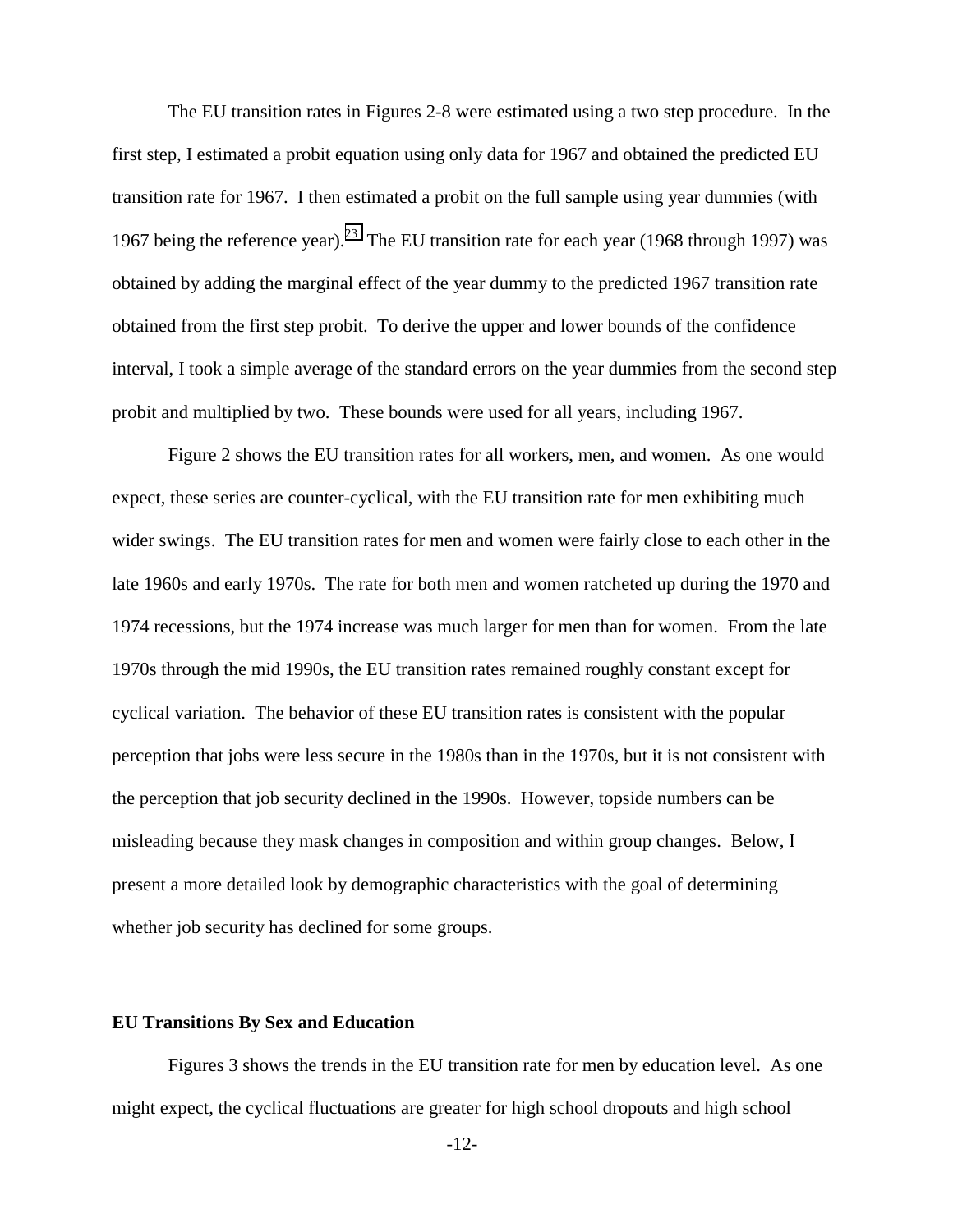graduates than for workers with some college and college graduates. However, the EU transition rate for all education groups ratcheted up during the 1970 and 1974 recessions with the rates for less educated workers increasing the most. Comparing high school dropouts and high school graduates, there was a slight difference in the timing of these changes. Most of the increase among high school dropouts occurred during the 1970 recession, whereas among high school graduates most of the increase occurred during the 1974 recession. From the late 1970s through the mid 1990s, the EU transition rate for men of all education levels remained roughly constant except for cyclical fluctuations.

The corresponding EU transition rates for women are shown in Figure 4. For high school dropouts and high school graduates the patterns are similar to those for men, except that the changes are small relative to their standard errors. Like the men in these education categories the EU transition rates for women ratcheted up during the 1970 and 1974 recessions, but the increases were not as sharp. After the 1974 recession, the EU transition rate exhibited no upward or downward trend. For women with some college and college graduates there do not appear to have been any changes over the entire 1967-97 period. Again, the movements in the series are small relative to their standard errors.

In light of the debate over whether job security declined in the early 1990s, it is interesting to compare the 1982 and 1990 recessions. Although the drop in GDP was greater in the 1982 recession, the EU transition rate for male college graduates--a group that is typically insulated from cyclical job loss--was about the same in both recessions. In contrast, the EU transition rates for men in the other education groups were lower in the 1990 recession.

#### **EU Transitions By Sex and Potential Experience**

The EU transition rate for men and women by years of potential experience are shown in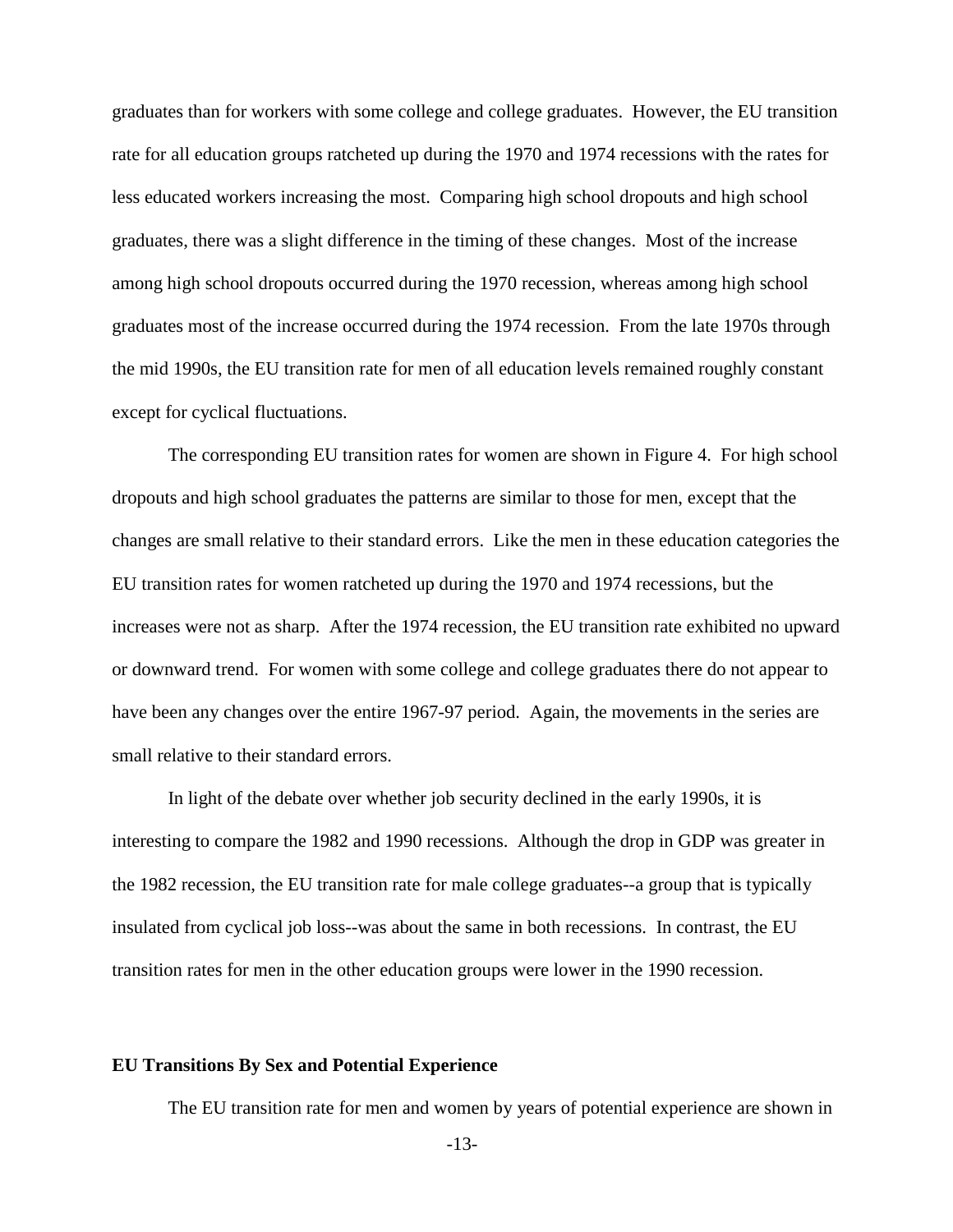Figures 5 and 6. At all levels of experience, the rates for women exhibit considerably less cyclical fluctuation than the rates for men. For men and women of all experience levels, the EU transition rate ratcheted up during the 1970 and 1974 recessions. Again, the increases were much larger for men than for women. For men with more than 10 years of experience the rates ratcheted up again during the 1982 recession. For all other groups, the EU transition rate remained relatively constant from about the mid 1970s through the mid-to-late 1990s.

Again, the 1990 recession was different from the 1982 recession for workers who are usually insulated from cyclical job loss. For men with 21 or more years of experience, the EU transition rate was as high during the 1990 recession as it was during the 1982 recession.

#### **EU Transitions By Industry and Occupation**

Figure 7 shows the EU transition rates for goods producing and services producing industries. Not surprisingly, the EU transition rate for goods producing industries exhibits much wider cyclical swings. Again, the EU transition rate for both industry groups ratcheted up during the 1970 and 1974 recessions, but remained relatively flat from the mid 1970s through the late 1990s. Comparing the 1982 and 1990 recessions, the later recession was less severe in goods producing industries, but there was no difference between the two recessions in services producing industries.

The EU transition rates in Figure 8 reveal some interesting patterns by major occupation group.<sup>24</sup> Note that these graphs begin in 1970 because occupation codes used in the 1968-1970 March CPS files are not compatible with the 1970 and later Census occupation codes. As expected, the EU transition rate for blue collar workers exhibits much wider cyclical swings than the rates for the other two groups. In all occupations, the EU transition rate ratcheted up during the 1974 recession, with the increase being larger for blue collar workers. A comparison of the

-14-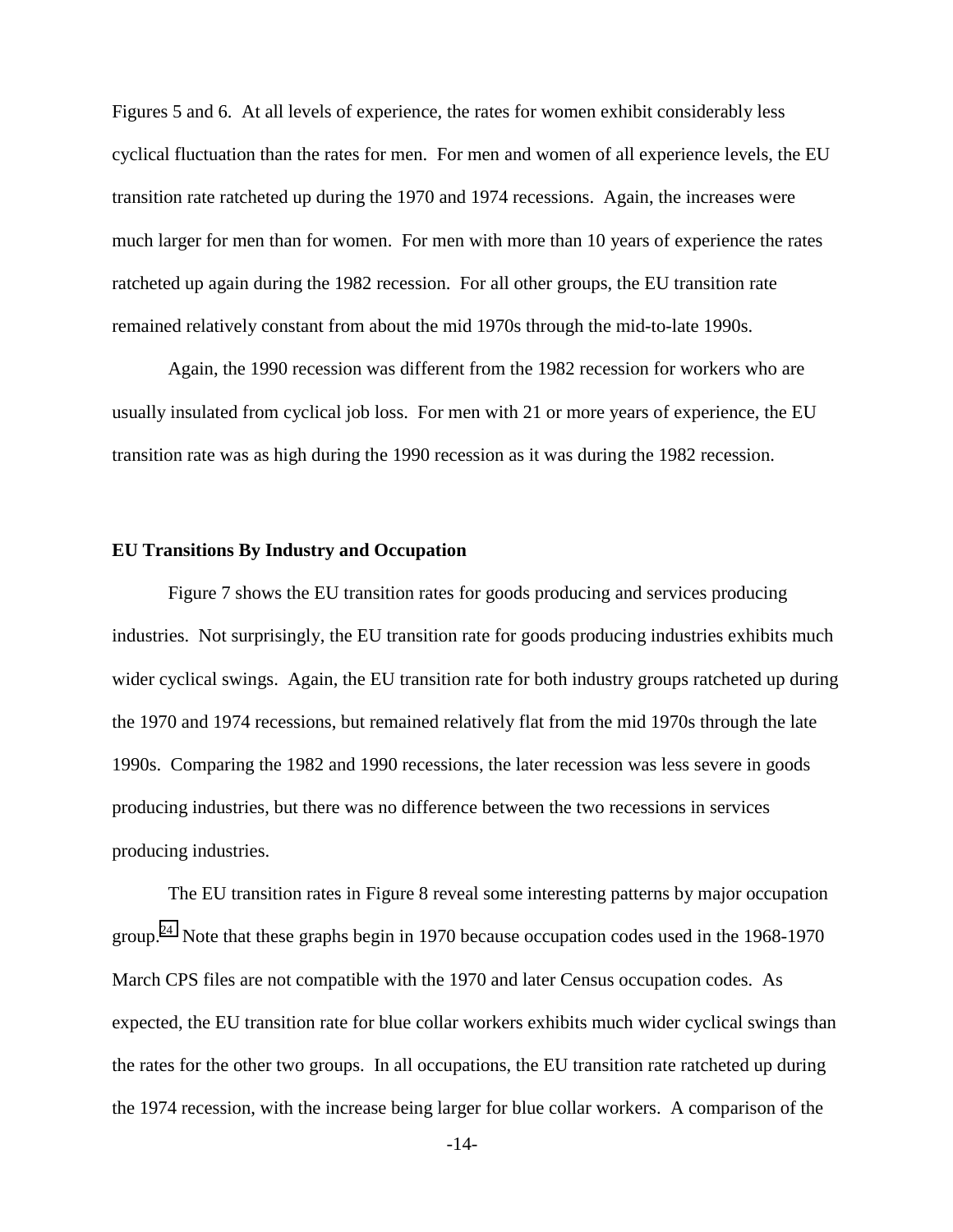1982 and 1990 recessions reveals a familiar pattern. For blue collar occupations, the 1990 recession was much less severe than the 1982 recession, but for white collar occupations there was no difference between the two recessions.

Because business cycle effects can make it difficult to distinguish trends from cyclical effects in these figures, I compared average EU transition rates for the five expansions and four recessions covered by my data.

Table 1 summarizes the trends in EU transition rates for the different groups. Each line contains the results from a separate probit equation and corresponds a graph in Figures 2-8. I divided the 1967-97 period into 5 expansion periods (1967-69, 1971-73, 1976-80, 1983-89, and 1992-1997) and 4 recession periods (1970, 1974-75, 1981-82, and 1990-91) and then defined dummy variables corresponding to each of these periods (1967-69 was the omitted period). The coefficients in the first four columns correspond to expansion years, while the coefficients in the second four columns correspond to recession years. The coefficients on these dummies are expressed as marginal effects. As before, all equations include demographic control variables.

The results in Table 1 are consistent with Figures 2-8. These coefficients indicate that the EU transition rate ratcheted up in the 1970 and 1974 recessions and remained high from the late 1970s through the late 1990s. For nearly every group there were statistically significant increases in the EU transition rate between the 1967-69 and the 1971-73 periods, and for every group the increases were statistically significant between the 1971-73 and 1976-80 periods. In the last three periods (1976-80, 1983-89, and 1992-97), the EU transition rates remained relatively constant. Even when the EU transition rates are statistically different from each other, the differences are small in economic terms.

Overall, and for most groups, the 1982 recession was more severe than the 1990

-15-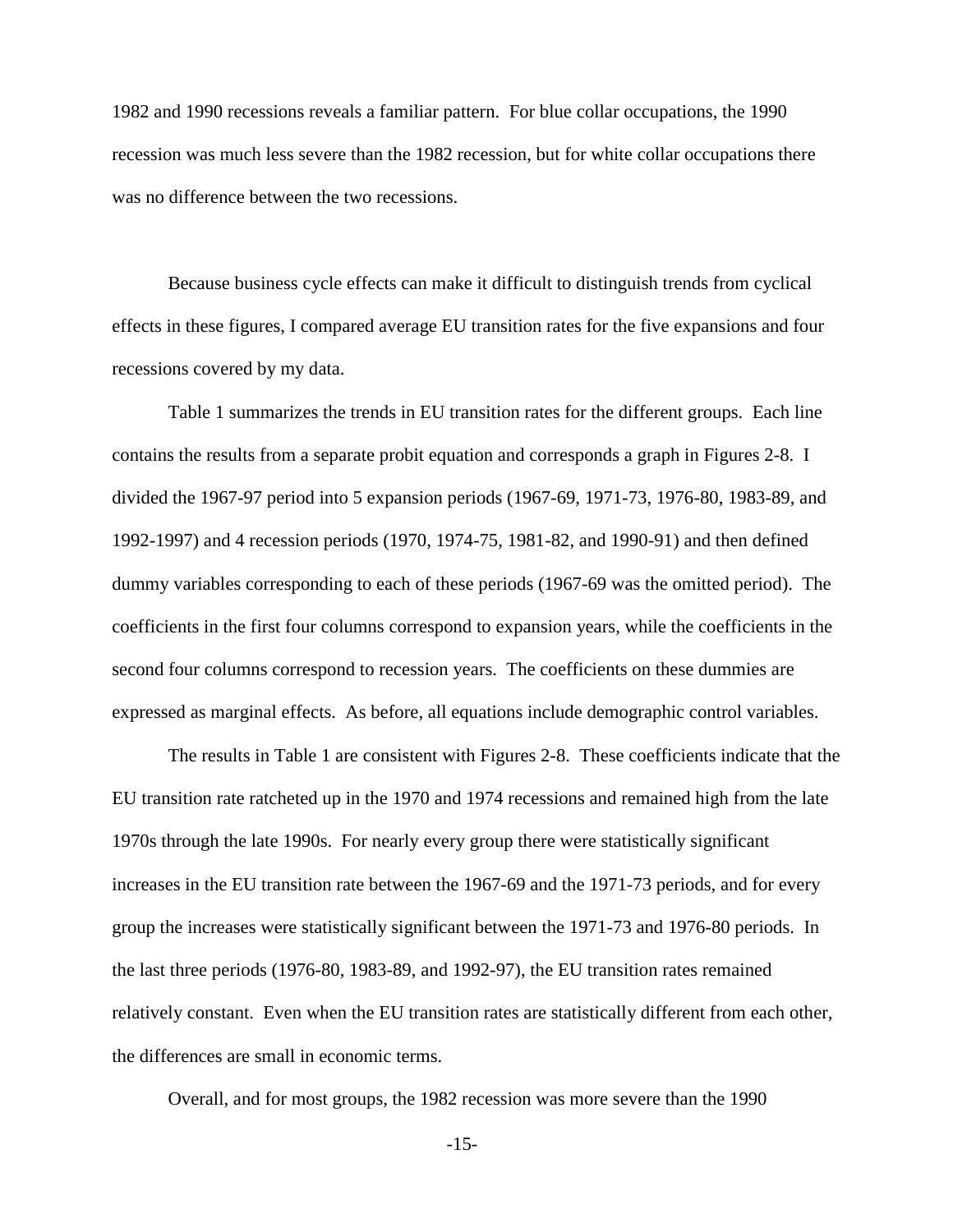recession. These differences are statistically significant at the 5-percent level. However, for a few groups there is no statistically significant difference between the EU transition rates during the two recessions. As noted above, these are groups that are normally insulated from cyclical job loss: men with college degrees, men with 21 or more years of experience, and white collar workers.

Although the behavior of the EU transition rate differs somewhat by demographic characteristics, a clear picture emerges. Job security declined during the 1970s. However, most of this decline was concentrated in the early part of the decade. The EU transition rate ratcheted up during the 1970 and 1974 recessions, but remained fairly constant after that. There is no evidence that job security continued to decline in the 1990s. These findings are consistent with the popular perception that jobs were more secure in the 1970s than in the 1980s but not with the perception that job security continued to decline in the 1990s.

Part of the reason for the inconsistency between the evidence and popular perceptions may be that the 1990 recession had a differential effect on different groups. Neumark and Polsky (1998) have suggested that reporters may have written more articles about worker displacement because a relatively large fraction of their peers--managerial and professional workers--had lost jobs. The evidence presented here is consistent with that hypothesis. Groups that are usually insulated from cyclical job loss were relatively harder hit by the 1990 recession. Even though the decline in GDP was less severe in this recession than in the 1982 recession, the EU transition rate for these insulated groups was about the same in the two recessions. In contrast, the 1990 recession was far less severe for groups that are typically less insulated from cyclical job loss.

-16-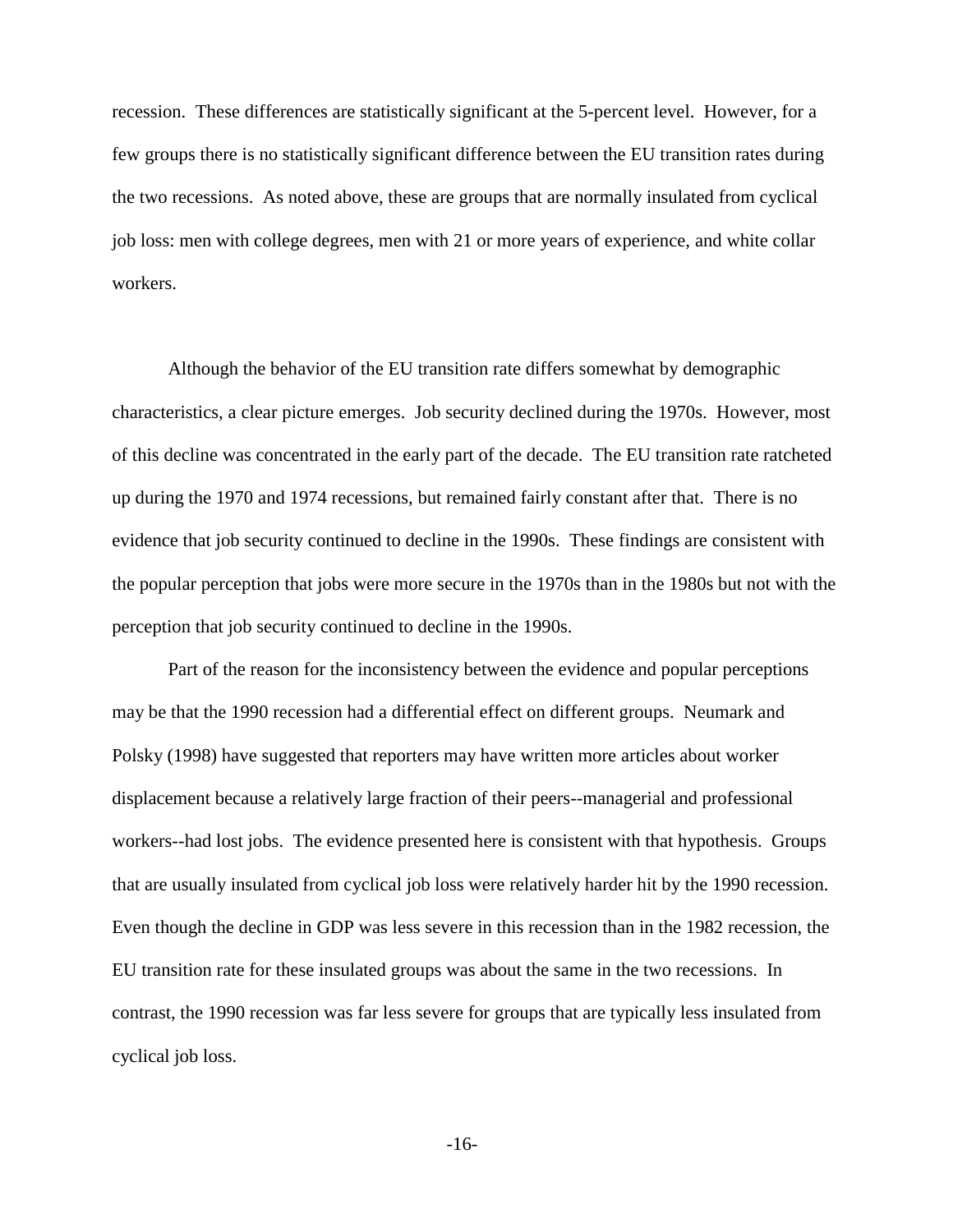#### **Comparisons to Other Research**

In this section I use the March CPS data to replicate, to the extent possible, the results of three other studies: Boisjoly, Duncan, and Smeeding (1998), Farber (1997a), and Monks and Pizer (1998). I seek to determine if the results presented above are consistent with these studies and to reconcile differences wherever possible.

## *Boisjoly, Duncan, and Smeeding (1998)*

The sample used by Boisjoly, Duncan, and Smeeding consisted of male household heads aged 25-59 who had at least one year of tenure and worked at least 1,000 hours in the previous year. I was able to impose the demographic restrictions but not the tenure and hours restrictions. Hence, the March CPS sample is composed of individuals who have a weaker labor force attachment than those in the PSID sample. As a result, the job-loss rates from the PSID are lower than the EU transition rate from the March CPS.

Figure 9 shows the EU transition rate from the March CPS data and the job-loss rate from the PSID. The two series generally follow a very similar pattern, though they differ somewhat with respect to the timing of changes. Perhaps the most notable of these differences is that the EU transition rate fell between 1983 and 1987, whereas the job-loss rate from the PSID increased. This could be, at least in part, due to the longer recall period during those years.<sup>[25](#page-38-0)</sup> Even so, their results are generally consistent with those from the March CPS.

#### *Farber (1997a)*

In replicating Farber's results with the CPS data, the difficulty was with constructing a comparable measure of EU transitions, not with replicating the sample. I computed average 3 year EU transition rates from the March CPS that are roughly comparable to Farber's 3-year job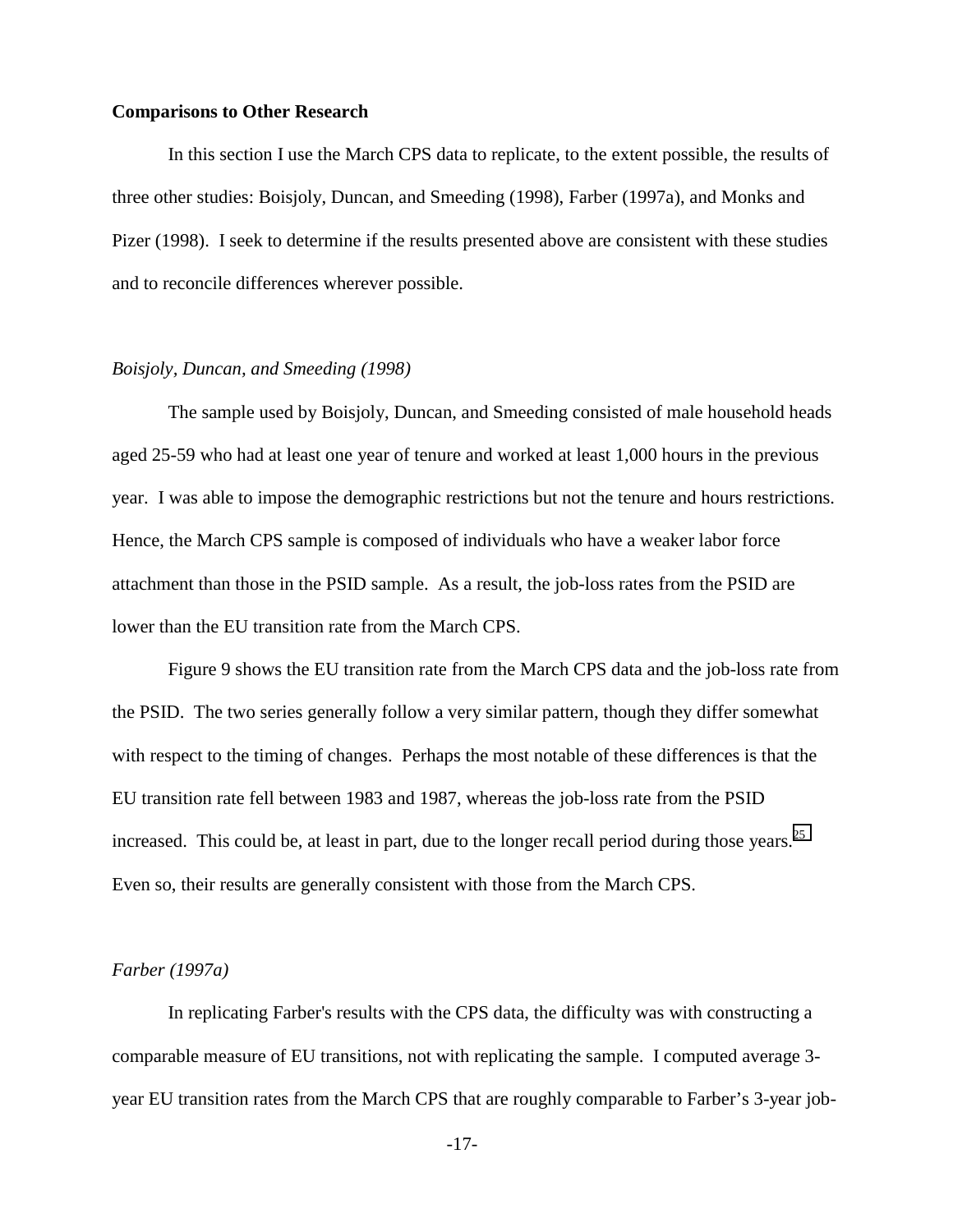loss rates from the DWS.<sup>26</sup> Because Farber's job-loss rate measures the fraction of workers that experienced a job loss during each 3-year period, I computed 3-year EU transition rate by summing the EU transition rates for the three individual years. To replicate the effect of recall bias, the rates for each year were weighted using the implied adjustment factors in Evans and Leighton (1995).<sup>27</sup> I also omitted the "Other" category from the DWS job-loss rates because of the problems with this category that I noted in the introduction. Figure 10 compares the 3-year EU transition rates from the March CPS to the 3-year job-loss rates from the DWS for all workers.[28](#page-38-0)

The two series tell qualitatively the same story until the 1993-95 period. But between the 1991-93 period and the 1993-95 period the EU transition rate fell, while the job-loss rate remained roughly constant. Whether the job-loss rate fell during this period is important for determining the trend in job security in the 1990s. The natural expectation is for the job-loss rate to fall as the labor market recovers from the recession. But if, as Farber claims, the job-loss rate did not fall then that would be evidence of a permanent decline in job security.

The divergence in the 1993-95 period does not necessarily imply that the two data sources are inconsistent with each other. In particular, Farber found that the consequences of job loss became less severe between the 1991-93 and 1993-95 periods. Reemployment rates for job losers increased and their earnings losses fell.

The results from the DWS and the March CPS are consistent with two hypotheses. The first is that the job-loss rate did not fall, but instead the consequences of job loss--reemployment rates and earnings losses--were less severe during this period. The second is that the job-loss rate did fall, but that the wording change in the 1996 DWS caused more job leavers to be classified as job losers, even among the non-"Other" categories. In that case, the milder consequences of job loss that Farber found would be due to the higher fraction of job leavers that

-18-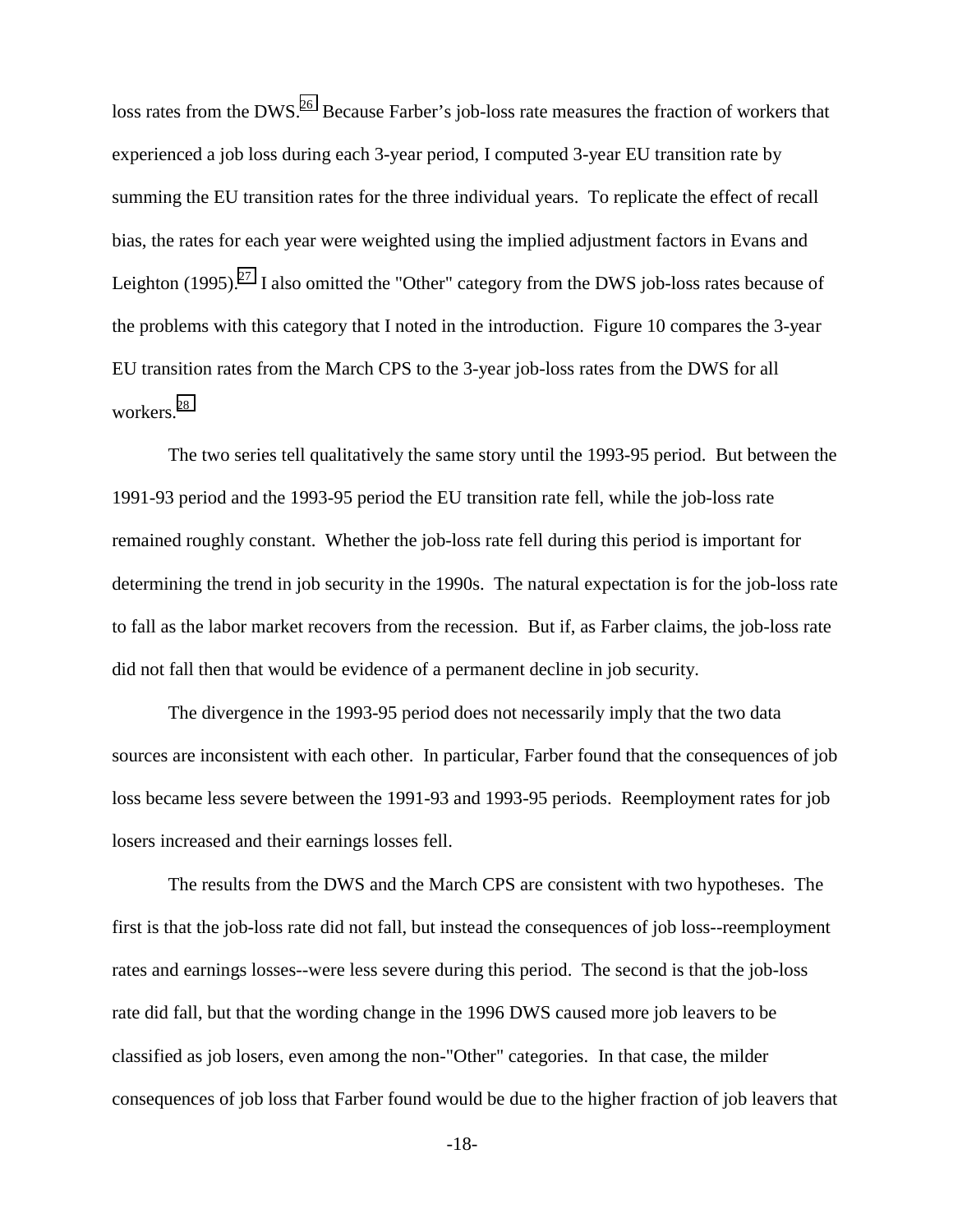were misclassified as lob losers.

Recall that the main question in the 1996 DWS placed greater emphasis on leaving a job than did the 1994 question. It has been hypothesized that this wording change resulted in more job leavers answering "Yes" to the main question and that it accounts for the large increase in the "Other" category in the 1996 DWS. But it is possible that some job leavers who answered "Yes" to the main question gave a reason other than "Other."

Although it is not possible to determine what reason these job leavers might have given, the "Insufficient work" category seems like a likely candidate because it may not be clear what the phrase means. It was intended to describe a situation in which an employee was terminated because his employer had experienced a decline in demand. But respondents may have interpreted the term to include situations in which the worker left a job voluntarily because he wanted to work more hours or there was not enough work to keep him busy.

Research associated with the redesign of the DWS has shown that a large fraction of people in the "Insufficient work" category are actually job leavers. The 1996 and 1998 DWSs included a set of debriefing questions that were designed to determine whether respondents were answering the questions correctly.<sup>29</sup> When they analyzed the data, BLS researchers found that 32 percent of people who gave "Insufficient work" as a reason were job leavers. Of these, only 38 percent left because they expected their job to end. Hence, a relatively large fraction --20 percent--were true job leavers. In contrast, about 14 percent of people who said that they had lost a job due to "Plant closing" or "Position abolished," which are less ambiguous terms, were actually job leavers. Approximately two-thirds of these job leavers said that they left because they expected their job to end, so that less than 5 percent of individuals in these two categories were true job leavers.

However, the real issue is whether this type of misreporting became more common

-19-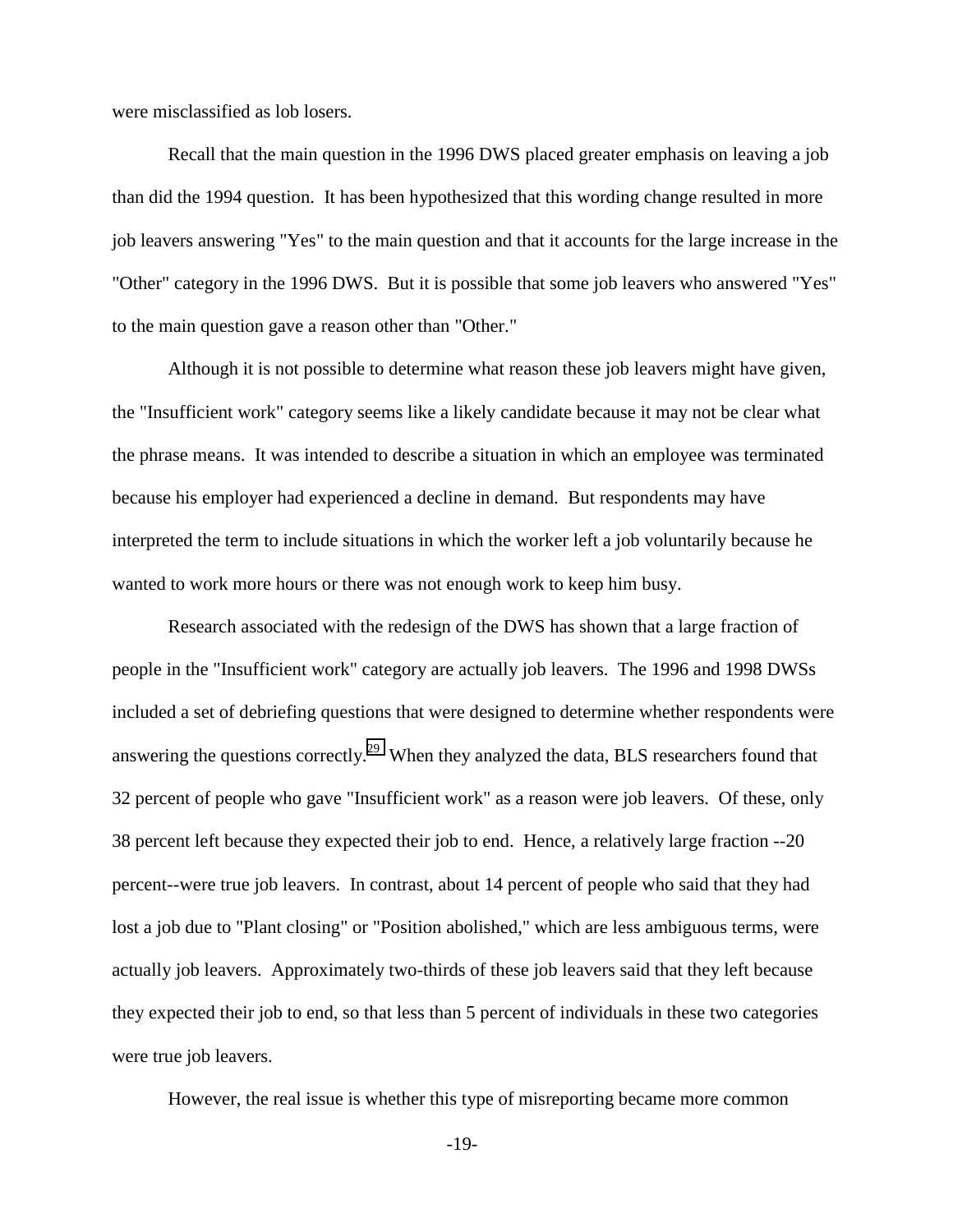between the 1994 and 1996 DWS. Unfortunately, there were no follow-up questions in the 1994 DWS, so a direct test is not possible. However, it is possible to perform a consistency check by determining whether the increase in the reemployment rate for job losers in the DWS was large enough to reconcile Farber's finding of no change in job-loss rates with my finding of a decline in the EU transition rate.

My strategy is to estimate a lower bound on the amount by which the reemployment rate must have increased in order for Farber's results to be consistent with mine. If the change in the reemployment rate from the DWS is less than this lower bound, it would be evidence that the 1996 DWS classified a higher fraction of job leavers as job losers than the 1994 DWS. Because the reemployment rates from the DWS cover a 3-year period and the EU transition rates from the March CPS cover approximately a 1-year period, the levels are not comparable. Instead I compare the percentage changes in the reemployment rates from the two surveys.

Let me begin with the following identity:

$$
(1) \tPL \equiv PLU + PLN + PLE,
$$

where  $P_L$  is the fraction of employed workers who lose a job over the course of a year,  $P_{LU}$  is the fraction that loses a job and becomes unemployed,  $P_{LN}$  is the fraction that loses a job and leaves the labor force, and  $P_{LE}$  is the fraction that loses a job and becomes reemployed.

Computing the percentage change in  $P_{LE}$  from the DWS was straightforward. I used Farber's estimates of  $P_{LE}$  from the DWS to compute the percentage change between the 1991-93 and 1993-95 periods.<sup>30</sup> As before, I excluded the "Other" category from my calculations. The reemployment rate (expressed as a fraction of employment) $31$  increased from 6.4 percent to 6.7 percent, an increase of 5.3 percent.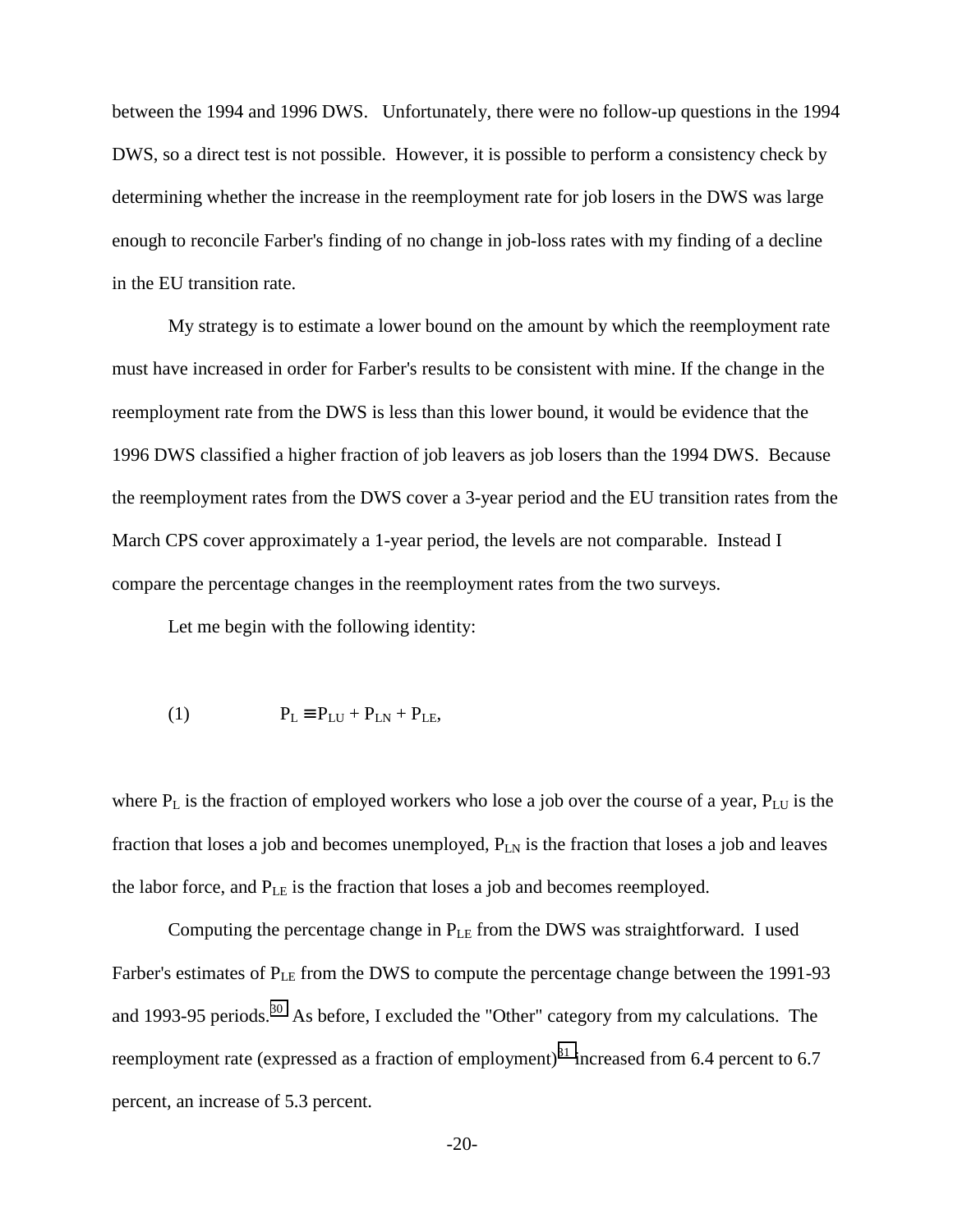It is more difficult to compute the percentage change in  $P_{LE}$  from the March CPS data because  $P_{LE}$  cannot be estimated directly. In fact, of the variables in Equation (1), I can only estimate  $P_{LU}$  (using the reason for unemployment question). For the other variables, it is necessary to obtain estimates from other sources or make assumptions about their values.

For some of the variables, it is easier to make assumptions about the changes than the levels. Taking the difference between the 1991-1993 and 1993-95 periods yields

(2) 
$$
\Delta P_{L} \equiv \Delta P_{LU} + \Delta P_{LN} + \Delta P_{LE}.
$$

As noted above, I can estimate  $\Delta P_{LU}$  directly from the March CPS data. By assumption,  $\Delta P_L$  is close to zero. Given that  $\Delta P_{LU} < 0$  (from the March CPS) and  $\Delta P_{LE} > 0$  (from the DWS), the labor market must have been improving. Hence, it is reasonable to suppose that  $\Delta P_{LN}$  < 0. Since smaller (more negative) values of  $\Delta P_{LN}$  increase the lower bound on the percentage change in  $P_{LE}$ , I take the conservative approach and assume  $\Delta P_{LN} = 0$ .

For both three-year periods, my estimate of  $P_{LU}$  was calculated by taking the number of people who made EU job-loss transitions and dividing by the number of people who worked at all during the previous year (2.74 percent in 1991-93 and 2.10 percent in 1993-95). I adjusted my estimates of PLU to account for recall bias (as described above) and the 1994 redesign of the CPS. For the latter adjustment, I used adjustment factors from Polivka and Miller (1998) to account for the fact that the redesigned CPS classifies a smaller fraction of the unemployed as job losers.[32](#page-38-0)

For my estimates of  $P_L$ , I used the job-loss rates from the DWS (9.6 percent in 1991-93 and 9.5 percent in 1993-95). This is a conservative approach, because the percentage change in

-21-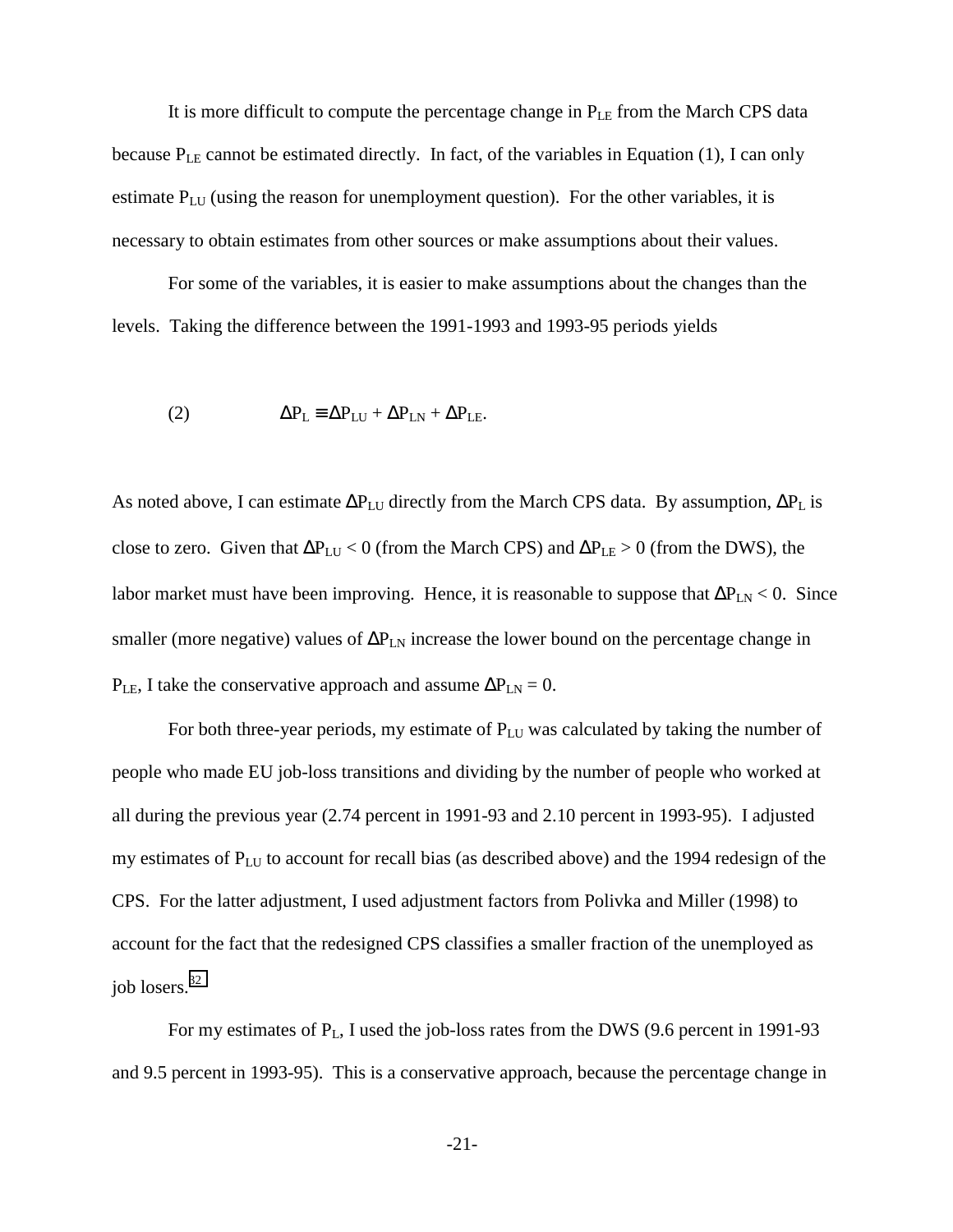the reemployment rate decreases as  $P_L$  increases<sup>33</sup> and the DWS job-loss rate (which is a threeyear rate) is an overestimate of the average annual job-loss rate.<sup>34</sup> Because I had no way of estimating  $P_{LN}$ , I performed the calculations using assumed values that ranged from zero to two percent (which would be about 20 percent of all job losers). My estimate of the initial value of  $P_{LE}$  was calculated by plugging these values into Equation (1).

The results of these calculations are presented in Table 2. The first four columns show the values of the variables from Equation (1), while the second four columns show the changes in these variables between 1991-93 and 1993-95 from Equation (2). Using the most conservative estimate ( $P_{LN} = 0$  in the 1991-93 period), the reemployment rate for job losers would had to have increased by at least 7.7 percent--compared with the actual increase of 5.3 percent in the DWS- for the small decline in the job-loss rate observed in the DWS to be consistent with the EU jobloss rate from the March CPS. If one makes the more reasonable assumption that  $P_{LN} = 1$  in 1991-93, (or about 10 percent of job losers), then the implied percentage increase in the reemployment rate is 9.2 percent, well above the DWS estimate.

Hence, these calculations support the hypothesis that the job-loss rate actually decreased between the 1991-1993 and 1993-95 periods and that the change in the DWS resulted in more job leavers being classified as job losers than in previous years.

These calculations also illustrate the potential danger of trying to examine trends when the underlying data collection instrument has changed. The raw data seem to indicate that job security fell during the mid 1990s. But further examination shows that this finding was most likely caused by a change in the questionnaire rather than a true change in job security.

#### *Monks and Pizer (1998)*

The sample used by Monks and Pizer was restricted to young men in two NLS cohorts--

-22-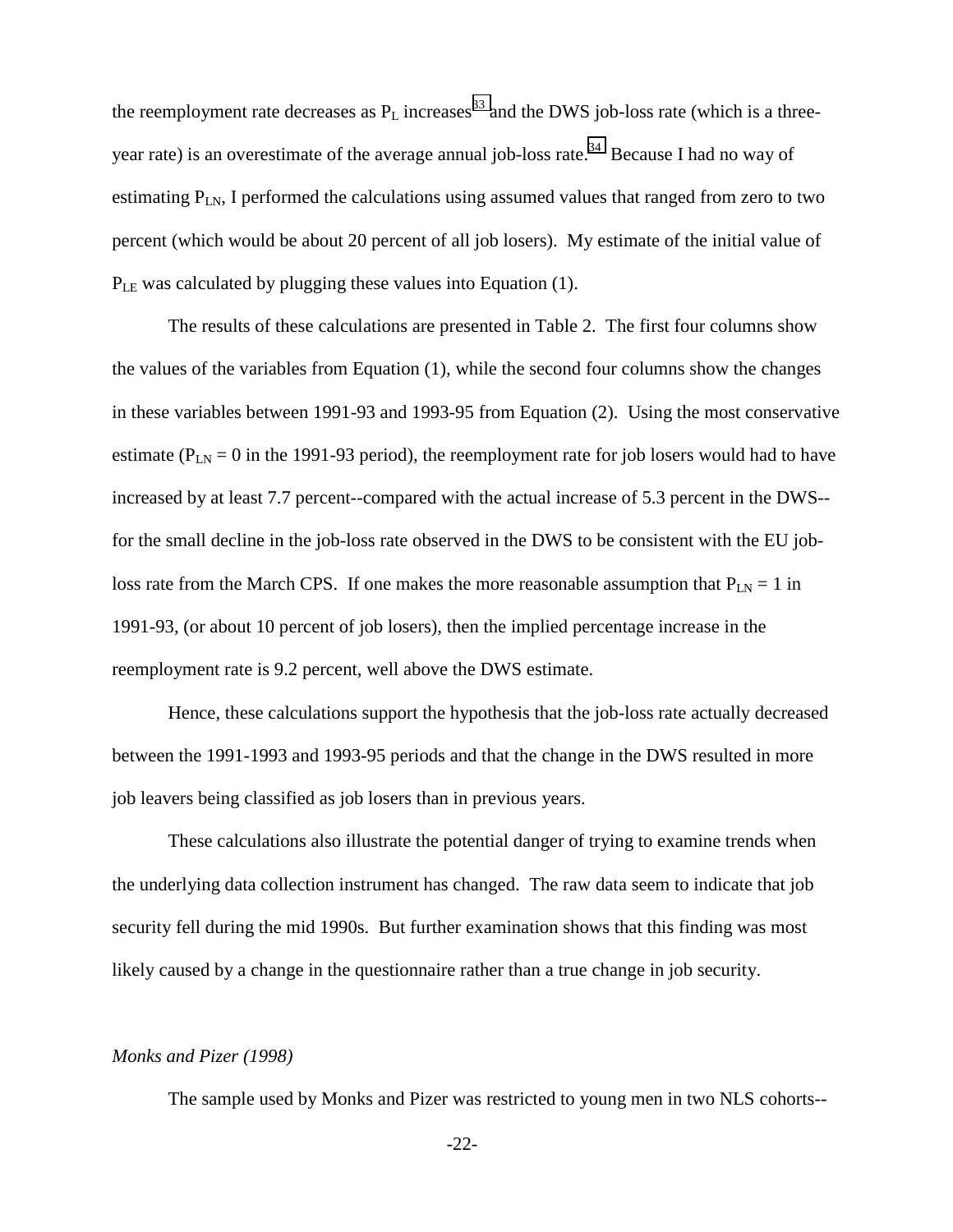one aged 19-27 in 1971 and one aged 19-27 in 1984--who were working full time (at least 30 hours per week) in the following years: 1971, 1973, 1976, and 1978 (from the NLS-YM) and 1984, 1985, 1989, and 1990 (from the NLSY). I was able to impose the cohort and sample year restrictions, but not the full-time restriction.<sup>[35](#page-38-0)</sup>

As noted in the introduction, Monks and Pizer determined whether a job separation occurred in the 2-year period following each sample year and whether the separation was involuntary. Because the March CPS data measure EU transitions over a 14.5 month window, I used data for each of their starting years plus the following year: 1971-74 and 1976-79 for the NLS-YM cohorts and 1984-86 and 1989-91 for the NLSY cohorts.<sup>[36](#page-38-0)</sup>

I estimated Monks and Pizer's probit equations for involuntary separations (see their Table 6) using March CPS data. The main variables of interest are the set of education dummy variables interacted with a time trend variable.<sup>37</sup> My results were qualitatively very similar to theirs for the control variables, but there were some differences in the coefficients on the main variables of interest.

Tables 3 and 4 compare the results on the main variables of interest from the two datasets. Table 3 compares the coefficients from probit equations on the EU transition rate (from the March CPS) and the job-loss rate (from the NLS) for both whites and nonwhites. Both data sources indicate that there were large and statistically significant increases in the job-loss rate (NLS) and the EU transition rate (March CPS) among high school dropouts and high school graduates. Among men with some college and college graduates, the NLS data show large and statistically significant increases in the job-loss rates for whites, but not for nonwhites. In contrast, for both whites and nonwhites the March CPS data show no change in the EU transition rate among men with some college and college graduates.

To better compare the magnitude of the estimated changes, I compared the 1971-to-1991

-23-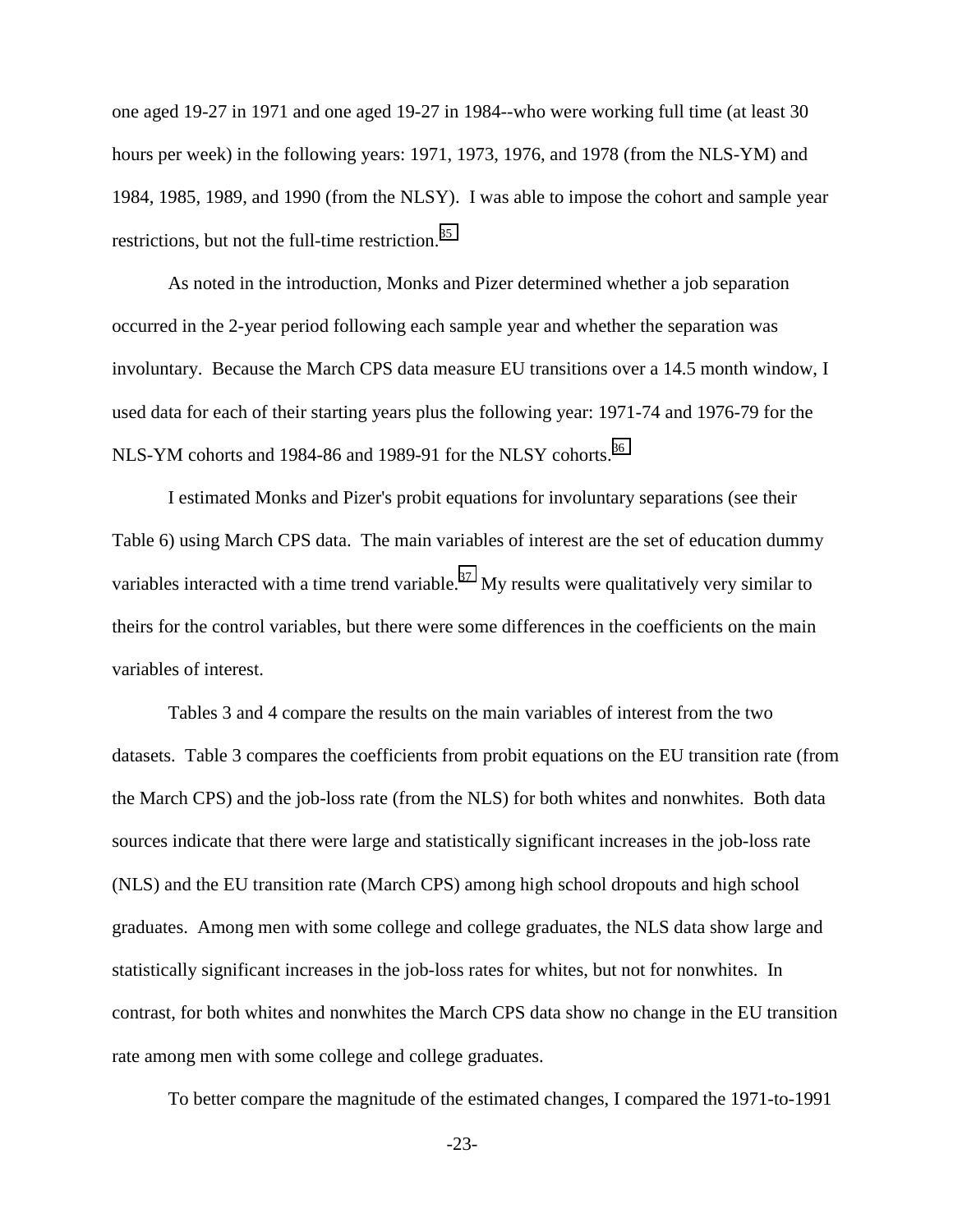changes implied by the point estimates. These changes, which are expressed as percentage changes to make them more comparable, are shown in Table 4[.38](#page-38-0)

Among whites, the two data sources tell identical stories for high school dropouts and high school graduates, but differ significantly when it comes to people with more than a high school diploma. Both data sources show that the probability of a job loss/EU transition increased by about 75 percent among white high school dropouts and by about 50 percent among white high school graduates. In the some college and college graduates categories, the NLS shows a much larger increase in the probability of a job loss than the March CPS. For the some college category the job-loss rate increased by 100 percent in the NLS, compared with a 13-percent increase in the EU transition rate in the March CPS. For college graduates, the increases were 65 percent in the NLS and 11 percent in the March CPS.

The differences between the two data sources are even greater for nonwhites. For high school dropouts the increase in the March CPS data was twice that in the NLS data, while for high school graduates the reverse was true. I hesitate to say much about the other two education categories because none of the changes are statistically significant.

It is not clear why the two surveys tell such different stories, but differences in survey design between the NLS-YN and the NLSY are probably not the cause. If they were the cause, then one would expect the NLS to indicate uniformly larger increases in probabilities between 1971 and 1990. The fact that the NLS and the March CPS produced very similar results for some education groups but not for others suggests that something else is going on.

# **V. Summary and Conclusions**

The evidence presented here suggests that job security, as measured using EU transition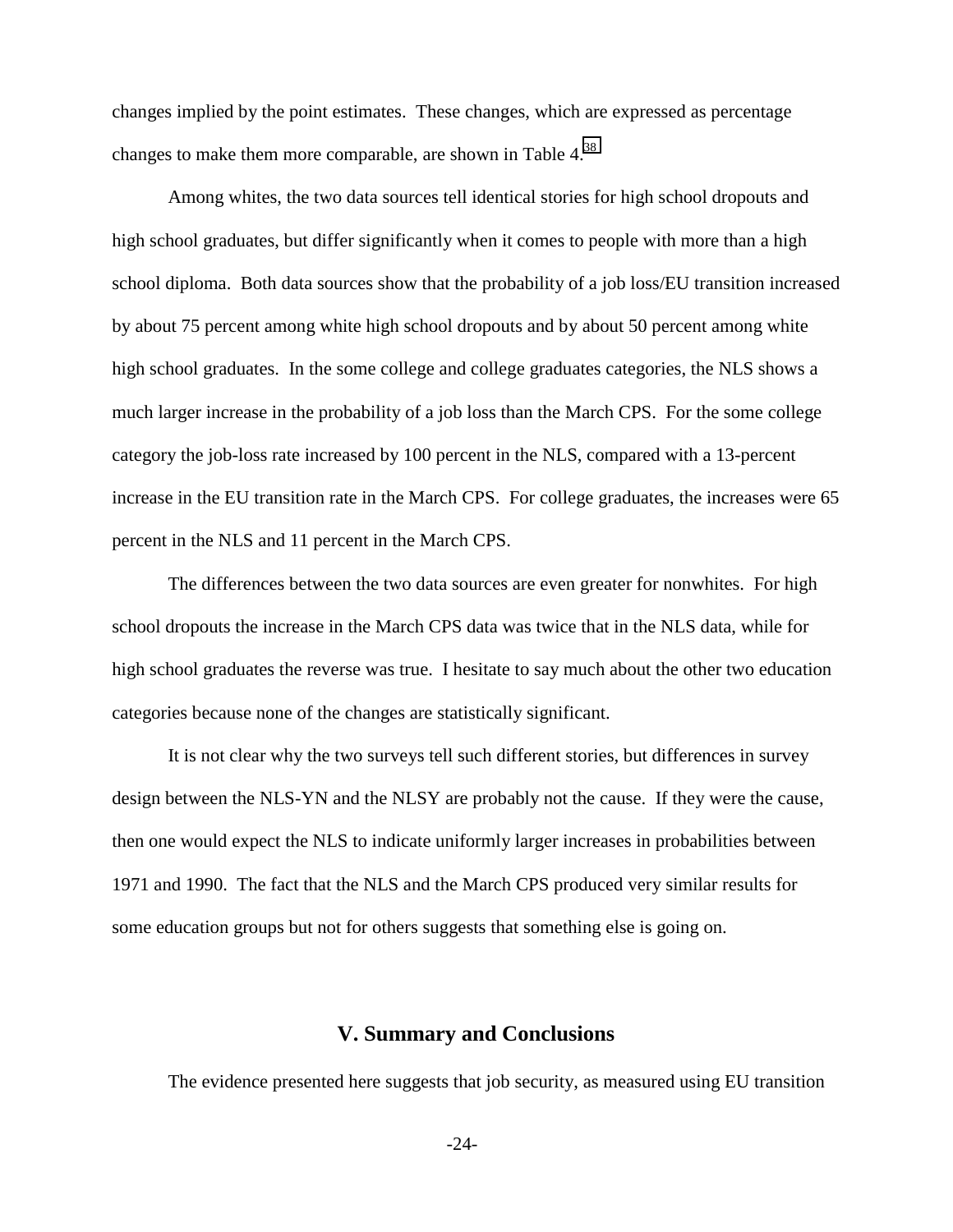rates, declined in the early to mid 1970s and, except for cyclical fluctuations, remained constant through the mid 1990s. This finding is consistent with the popular perception that jobs were less secure in the 1980s than in the 1970s, but not with the perception that job security continued to decline in the 1990s. A more detailed look at the EU transition rate for different demographic groups does not change this conclusion, but it does shed some light on how the perception that job security declined in the 1990s may have come about.

The 1990 recession was more "white collar" than previous recessions. Neumark and Polsky (1998) hypothesized that reporters may have written more articles about worker displacement because a relatively large fraction of their peers had lost jobs. The evidence presented here is consistent with that hypothesis. Groups that are usually insulated from cyclical job loss--such as men with a college degree, men with more labor market experience, and white collar workers--were relatively harder hit by the 1990 recession. The EU transition rates for these groups were about the same in both the 1982 and 1990 recessions, even though the 1990 recession was far less severe in terms of the decline in GDP. In contrast, the EU transition rates for less educated men, less experienced men, and blue collar workers were much lower in the 1990 recession than in the 1982 recession.

It is also possible that the slow recovery from the 1990 recession contributed to this perception. Even though the recession officially ended in March 1991, the labor market did not begin to recover until much later. The EU transition rate peaked in 1991, but remained high through 1992. The unemployment rate did not peak until 1992, and job growth was sluggish through 1992.

The advantage of using March CPS data is that the series extends through 1997, so it is possible to distinguish between a slower than normal recovery from the 1990 recession and the start of a secular trend. The EU transition rate had returned to its pre-recession level by 1994

-25-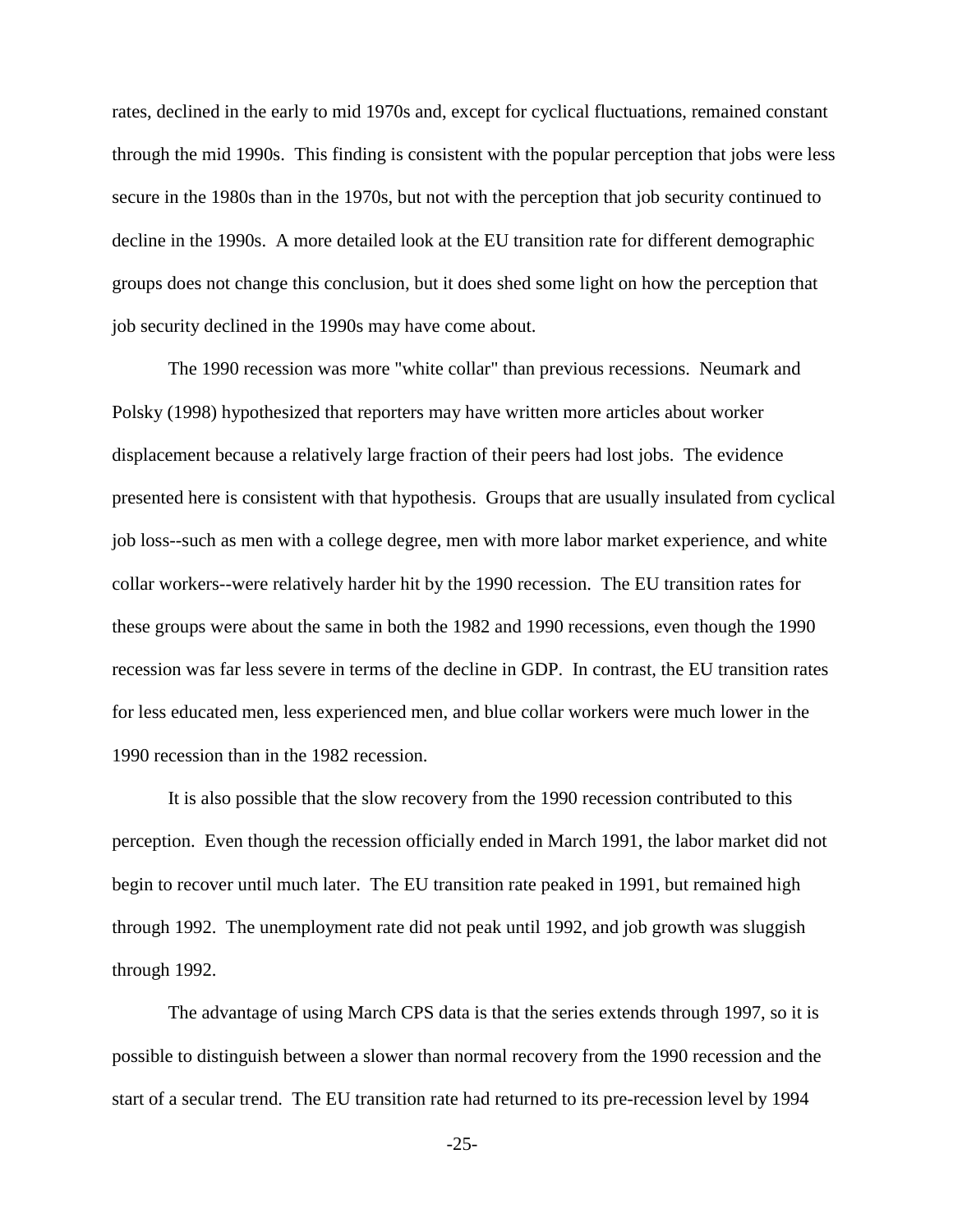implying that the higher EU transition rates in the early 1990s were not the start of a secular trend. Most other studies cannot make this distinction because the data used stop in the early 1990s. Farber's (1997a) data cover through 1995, but it is problematic to make inferences about trends in the 1990s because of wording changes in the main question in the DWS.

In comparing my results to those of other authors, I found that my results were generally consistent though there were some differences worth noting.

I found that my results are generally consistent with those of Boisjoly, Duncan, and Smeeding (1998). Both the job-loss rate in the PSID and the EU transition rate in the March CPS show jobs were less secure in the 1980s compared with the 1970s. Both data sources indicate that job security declined throughout the 1970s, and remained constant or decreased slightly in the 1980s. However, by looking at only men Boisjoly, Duncan, and Smeeding tend to overstate the overall decrease in job security, because women did not experience as large a decline.

My results are similar to Farber's (1997a), except for the mid 1990s. The job-loss rate in the DWS data remained constant while the EU transition rate in the March CPS data fell. I presented evidence that the DWS job-loss rate for the 1993-95 period may have been affected by a subtle wording change in the main question. A consistency check indicates that a larger fraction of job leavers were classified as job losers in the 1996 DWS than in previous years. Hence, it appears that job-loss rates actually fell in the mid 1990s. This finding illustrates the danger of trying to examine trends when the underlying data collection instrument has changed.

I was able to replicate Monks and Pizer's results for some groups but not for others. Results from the NLS and the March CPS were close for white high school dropouts and high school graduates. In the some college and college graduate categories, Monks and Pizer found a large increase in the job-loss rate, whereas I found very little change.

-26-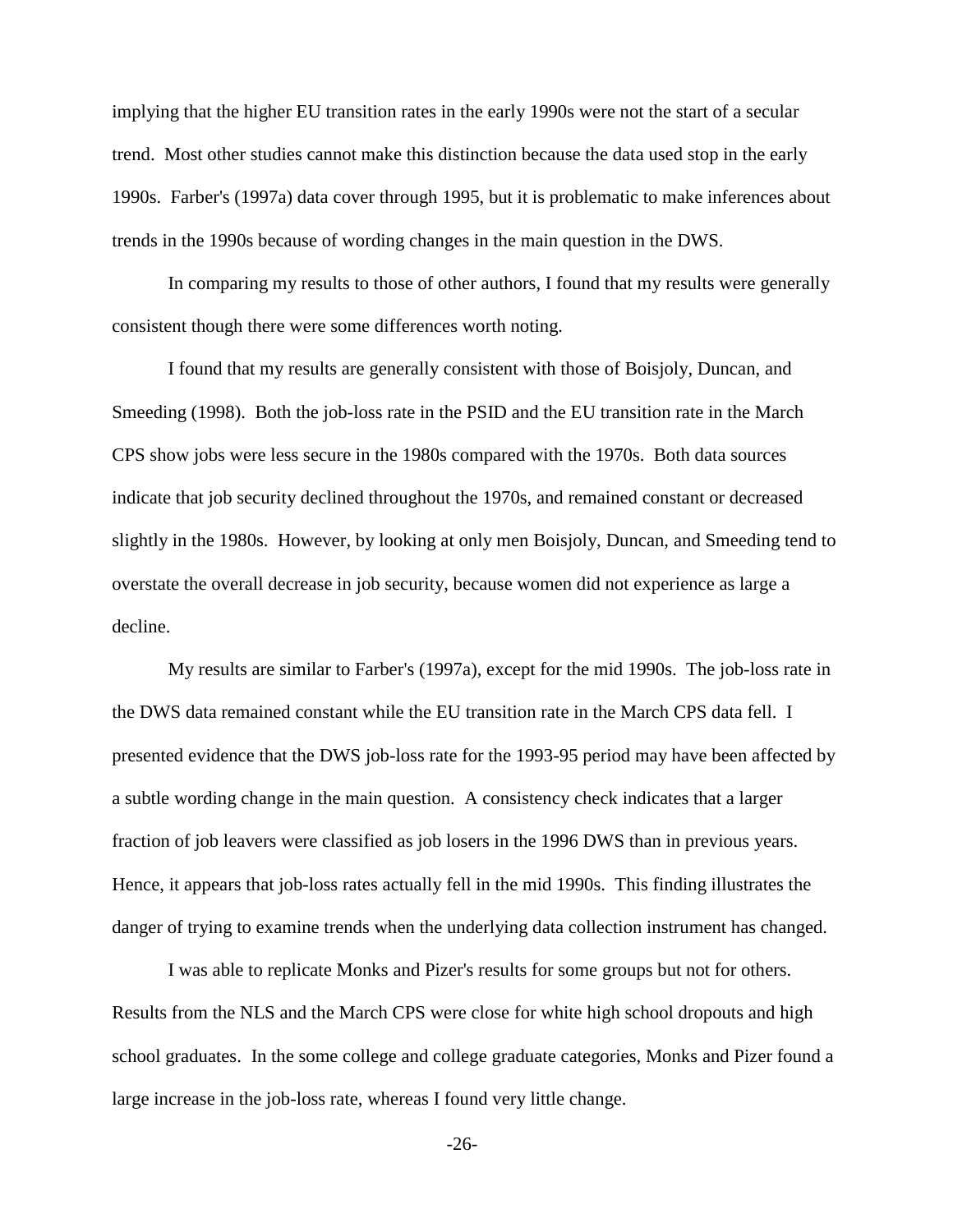# **References**

- Aaronson, Daniel and Daniel Sullivan (1998) "The Decline on Job Security in the 1990s: Displacement, Anxiety, and their Effect on Wage Growth," *Economic Perspectives*, First Quarter 1998, Federal Reserve Bank of Chicago, pp. 17-43.
- Abraham, Katharine G. (1997) Comment on Farber "The Changing Face of Job Loss in the United States: 1981-1995," *Brookings Papers on Economic Activity: Microeconomics*, in press.
- Bernhardt, Annette, Martina Morris, Mark Handcock, and Marc Scott (1998) "Job Instability and Wage Inequality Among Young Men: A Comparison of Two NLS Cohorts," mimeo.
- Boisjoly, Johanne, Greg J. Duncan, and Timothy Smeeding (1998) "The Shifting Incidence of Involuntary Job Losses from 1968 to 1992," *Industrial Relations* 37(2), April 1998, pp. 207-31.
- Brown, James N. and Audrey Light (1992) "Interpreting Panel Data on Job Tenure," *Journal of Labor Economics* 10(3), July 1992, pp. 219-57.
- Diebold, Francis X., David Neumark, and Daniel Polsky (1997) "Job Stability in the United States," *Journal of Labor Economics* 15(2), April 1997, pp. 206-33.
- Diebold, Francis X., David Neumark, and Daniel Polsky (1996) "Comment on Kenneth A. Swinnerton and Howard Wial, 'Is Job Stability Declining in the U.S. Economy?'"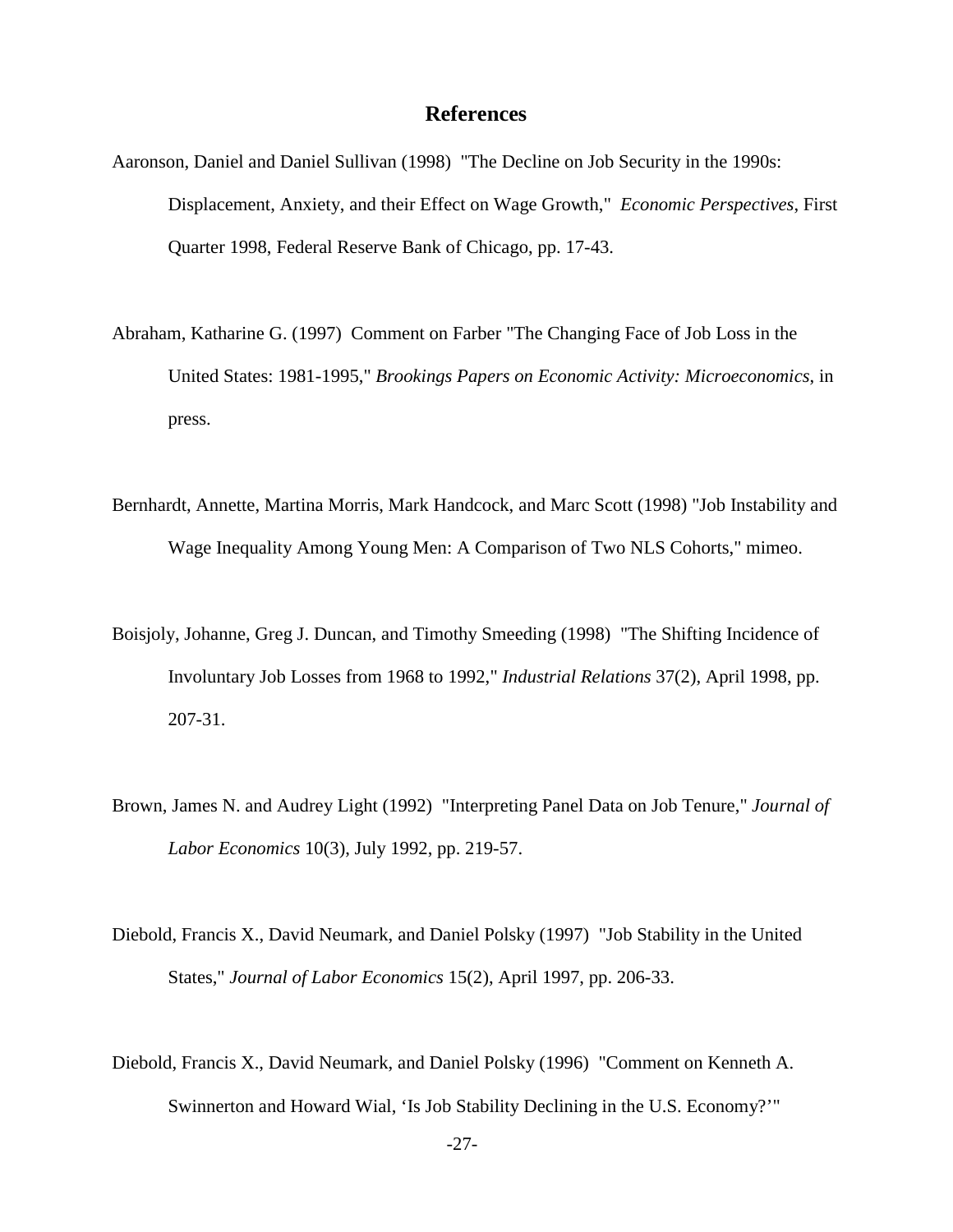*Industrial and Labor Relations Review* 49(2), January 1996, pp. 348-352.

- Evans, David S. and Linda S. Leighton (1995) "Retrospective Bias in the Displaced Worker Surveys," *Journal of Human Resources* 30(2), Spring 1995, pp.386-196.
- Fallick, Bruce C. (1996) "A Review of the Recent Literature on Displaced Workers," *Industrial and Labor Relations Review* 50(1), October 1996, pp.5-16.
- Farber, Henry S. (1993) "The Incidence and Costs of Job Loss: 1982-1991," *Brooking Papers on Economic Activity: Microeconomics*, pp.73-132.
- Farber, Henry S. (1997a) "The Changing Face of Job Loss in the United States: 1981-1995," *Brookings Papers on Economic Activity: Microeconomics*, in press.
- Farber, Henry S. (1997b) "Has the Rate of Job Loss Increased Over Time?" mimeo, December 1997.
- Farber, Henry S. (1998) "Are Lifetime Jobs Disappearing? Job Duration in the United States: 1973-1993," in *Labor Statistics Measurement Issues*, John Haltiwanger, Marilyn Manser, and Robert Topel, eds., University of Chicago Press.
- Jacobson, Louis, Robert LaLonde, and Daniel Sullivan (1993) "Earnings Losses of Displaced Workers," *American Economic Review* 83(4), September 1993, pp. 685-709.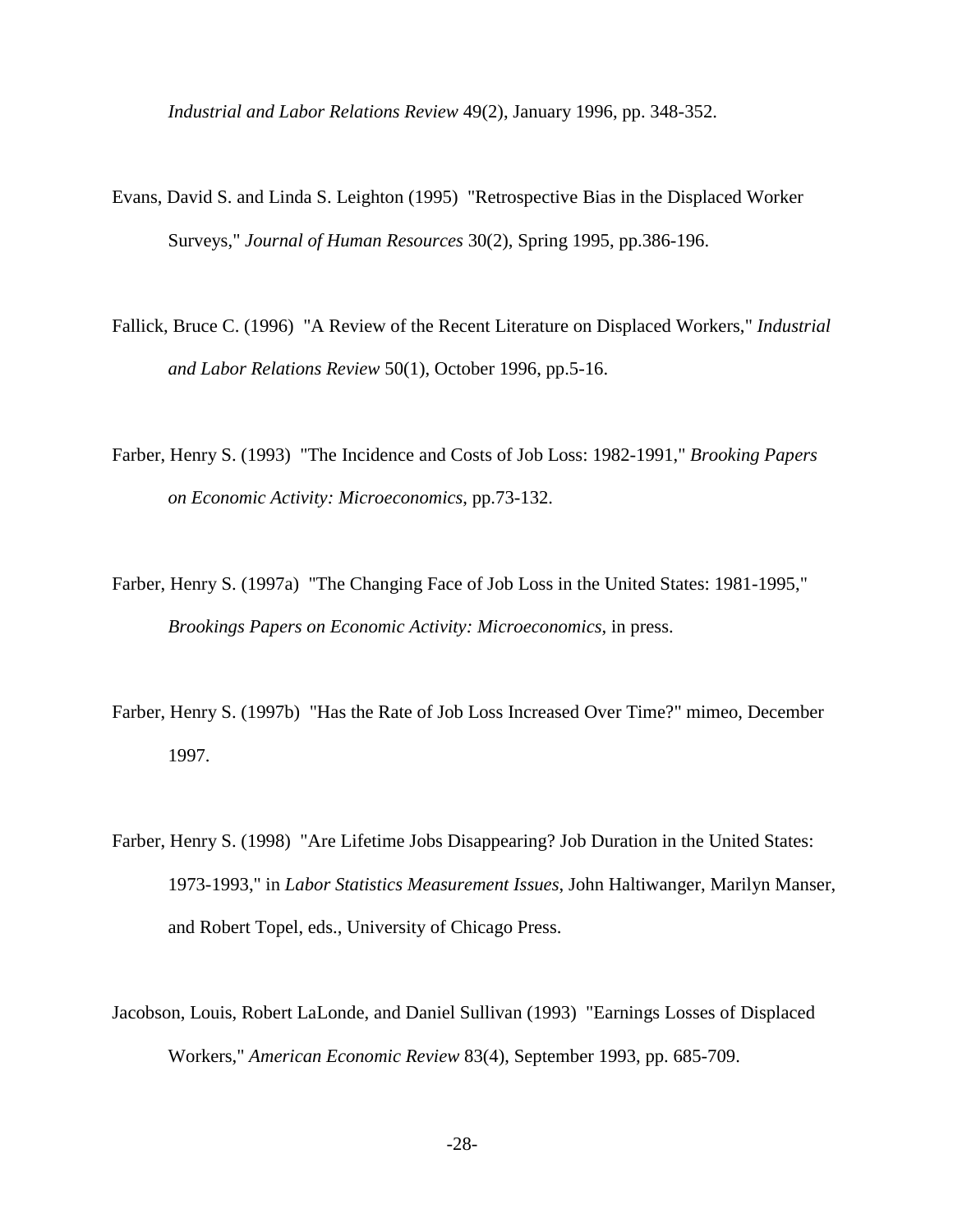- Jaeger, David (1997) "Reconciling the Old and New Census Bureau Education Questions: Recommendations for Researchers," *Journal of Business and Economic Statistics* 15(3), pp.300-9.
- Jaeger, David and Ann Huff Stevens (1997) "Is Job Stability in the United States Falling? Trends in the Current Population Survey and Panel Study of Income Dynamics," mimeo.
- Marcotte, David (1996) "Has Job Stability Declined?: Evidence from the Panel Study of Income Dynamics," mimeo.
- Martini, Alberto and Paul Ryscavage (1991) "The Impact of Survey and Questionnaire Design on Longitudinal Labor Force Measures," mimeo.
- Monks, James, and Steven Pizer (1997) "Trends in Voluntary and Involuntary Job Turnover," *Industrial Relations* 37(4), October 1998, pp. 440-59.
- Murphy, Kevin M. and Finis Welch (1992) "The Structure of Wages," *Quarterly Journal of Economics* 107(1), February 1992, pp. 285-326.
- Neumark, David and Daniel Polsky (1998) "Changes in Job Stability and Job Security: Anecdotes and Evidence" in the Proceedings of the  $50<sup>th</sup>$  Annual IRRA Meetings.
- Neumark, David, Daniel Polsky, and Daniel Hansen (1998) "Has Job Stability Declined Yet? New Evidence for the 1990s," mimeo.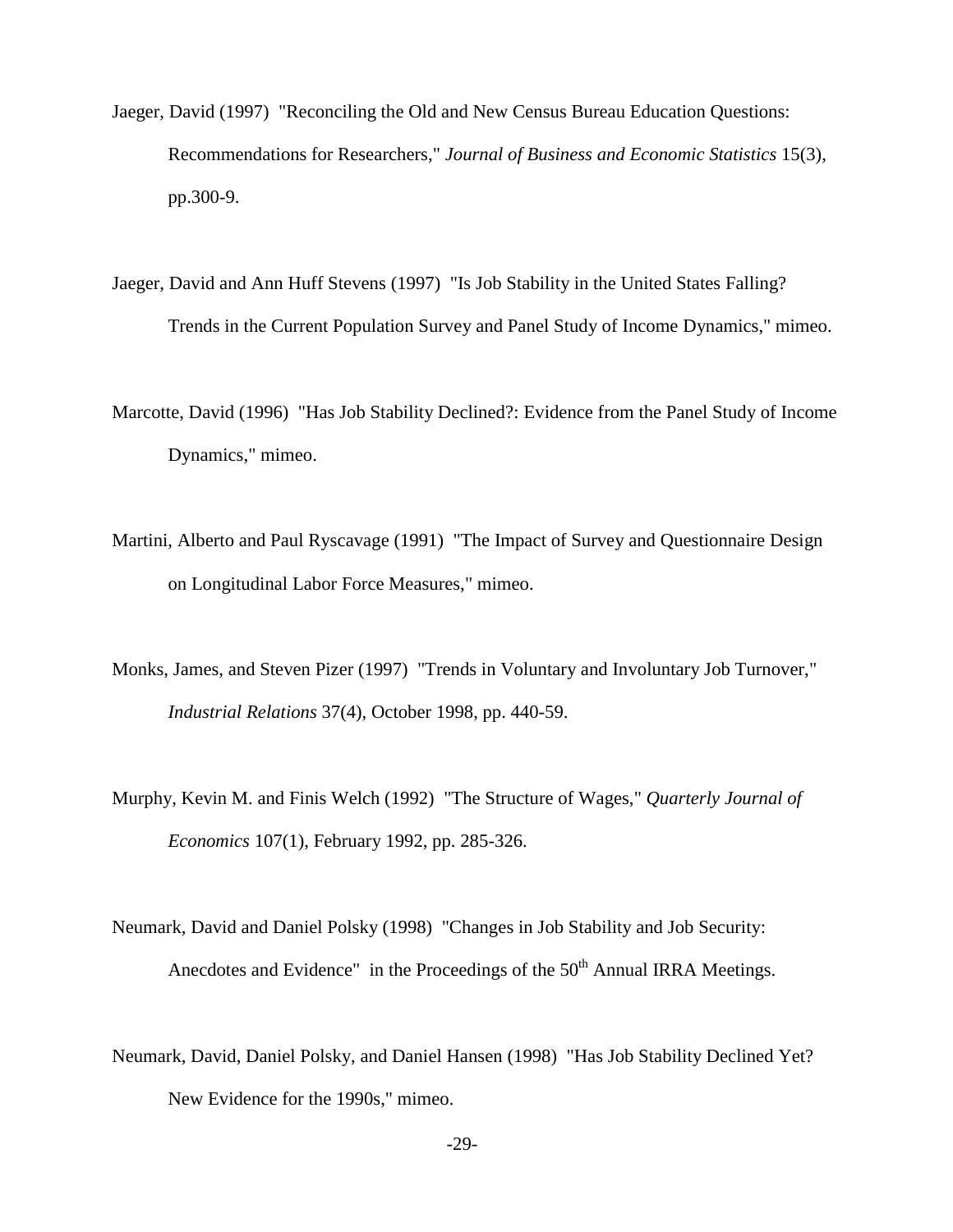- Pierret, Charles (1999) "Event History Data and Survey Recall: An Analysis of the NLSY Recall Experiment," mimeo.
- Polivka, Anne E. and Steven Miller (1995) "The CPS After the Redesign: Refocusing the Economic Lens," in *Labor Statistics Measurement Issues*, John Haltiwanger, Marilyn Manser, and Robert Topel, eds., University of Chicago Press.
- Polsky, Daniel (1996) "Changes in the Consequences of Job Separations in the U.S. Economy," Mimeograph, University of Pennsylvania.
- Rose, Stephen (1995) "Declining Job Security and the Professionalization of Opportunity," National Commission for Employment Policy, Research Report 95-4, April 1995.
- Ruhm, Christopher (1991) "Are Workers Permanently Scarred by Job Displacements?" *American Economic Review* 81(1), March 1991, pp. 319-24.
- Stewart, Jay (1998) "Has Job Mobility Increased? Evidence from the Current Population Survey: 1975-1995," BLS Working Paper #308.
- Swinnerton, Kenneth A. and Howard Wial (1995) "Is Job Stability Declining in the U.S. Economy?" *Industrial and Labor Relations Review* 48(2) January 1995, pp. 293-304.

Swinnerton, Kenneth A. and Howard Wial (1996) "Is Job Stability Declining in the U.S.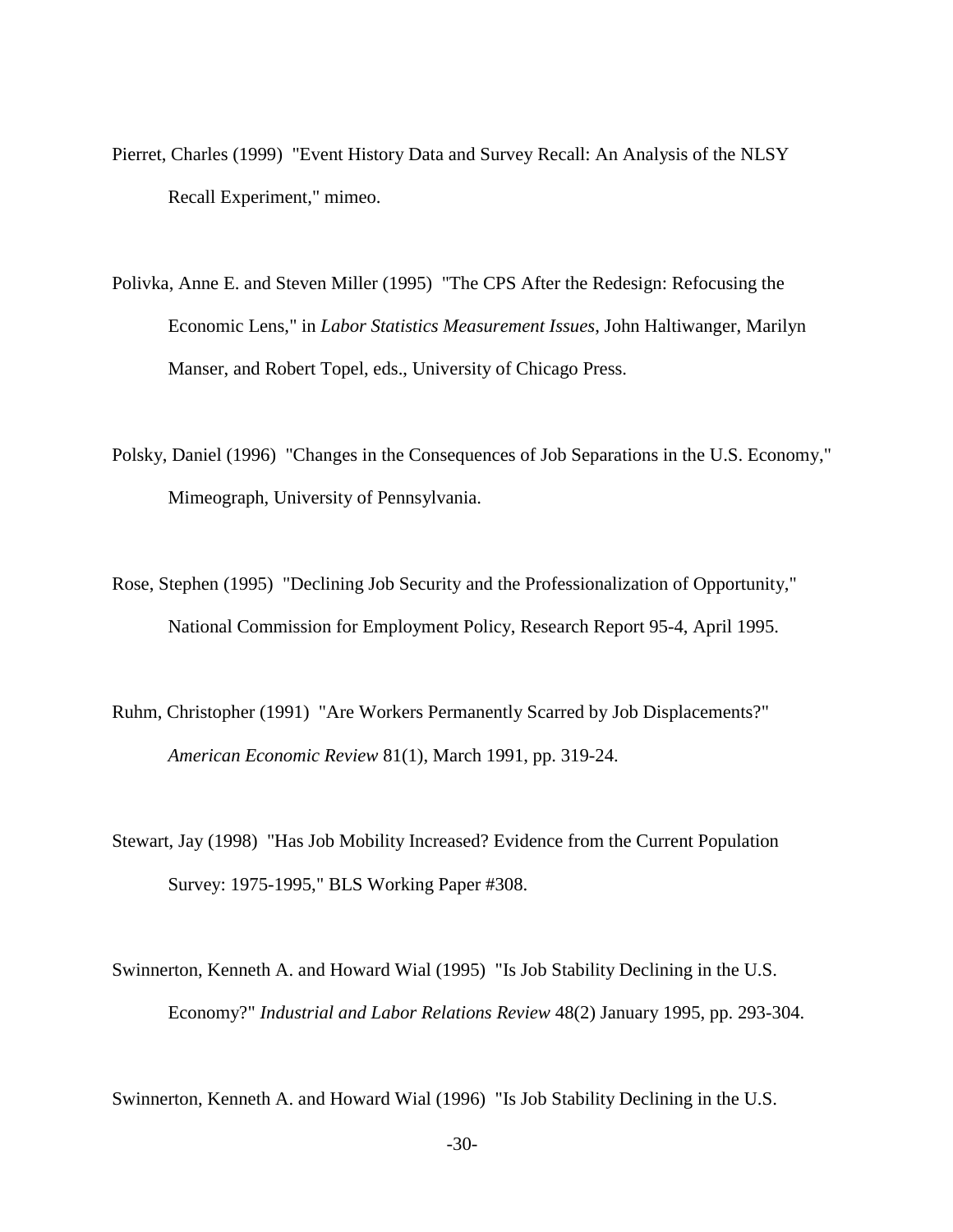Economy? Reply to Diebold, Neumark, and Polsky" *Industrial and Labor Relations Review* 48(2) January 1996, pp. 352-355.

Valletta, Robert (1996) "Has Job Security in the U.S. Declined?" FRBSF Weekly Letter 96-07, February 16,

Valletta, Robert (1998) "Declining Job Security" mimeo.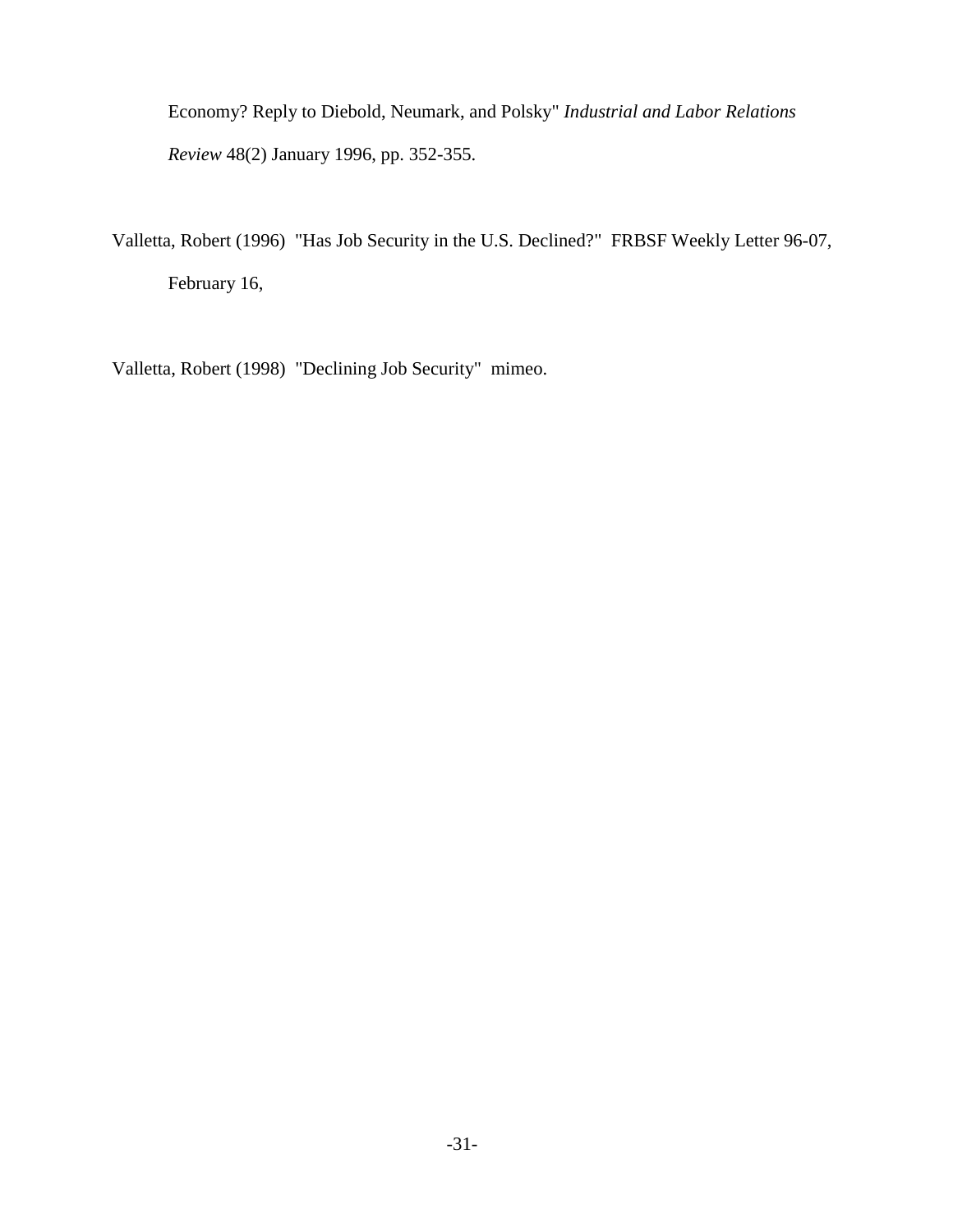# **Endnotes**

<sup>1</sup> *Job stability* refers to the duration of jobs, without regard to the reasons for increasing or decreasing duration. Examples of job stability measures include retention rates (Swinnerton and Wial 1995,1996, Marcotte 1996, and Diebold, Neumark, and Polsky 1996,1997, and Neumark, Polsky, and Hansen 1998), job tenure (Farber 1998), the fraction of workers in new jobs (Jaeger and Stevens 1998), and turnover (Rose 1995, Monks and Pizer 1998, and Stewart 1998). *Job security* refers to the extent to which job separations are involuntary. The primary measure of job security is the rate of job loss (Polsky 1998, Farber 1997a,b, Boisjoly, Duncan, and Smeeding 1998, Monks and Pizer 1998, and Valletta 1998).

 $2$  See Neumark and Polsky (1998).

<sup>3</sup> See Marcotte (1996), Farber (1998), and Stewart (1998). Diebold, Neumark, and Polsky (1997) found that job stability fell among less educated workers but did not present gender breaks.

<sup>4</sup> See Neumark, Polsky, and Hansen (1998).

 $<sup>5</sup>$  See Farber (1998) and Stewart (1998).</sup>

 $6$  See Stewart (1998) for a discussion of the data issues in the job stability literature.

<sup>7</sup> See Ruhm (1991). See also Fallick (1996) for a nice survey of the job displacement literature.

 $8<sup>8</sup>$  The shorter time period was used because a key variable for identifying job separations was not available until March 1976 (covering calendar year 1975). This variable is not required to identify EU transitions.

 $9^9$  Recall bias is more of a problem if information on the year of job loss is used to determine changes in the job-loss rate within the period covered by the survey. Because more recent years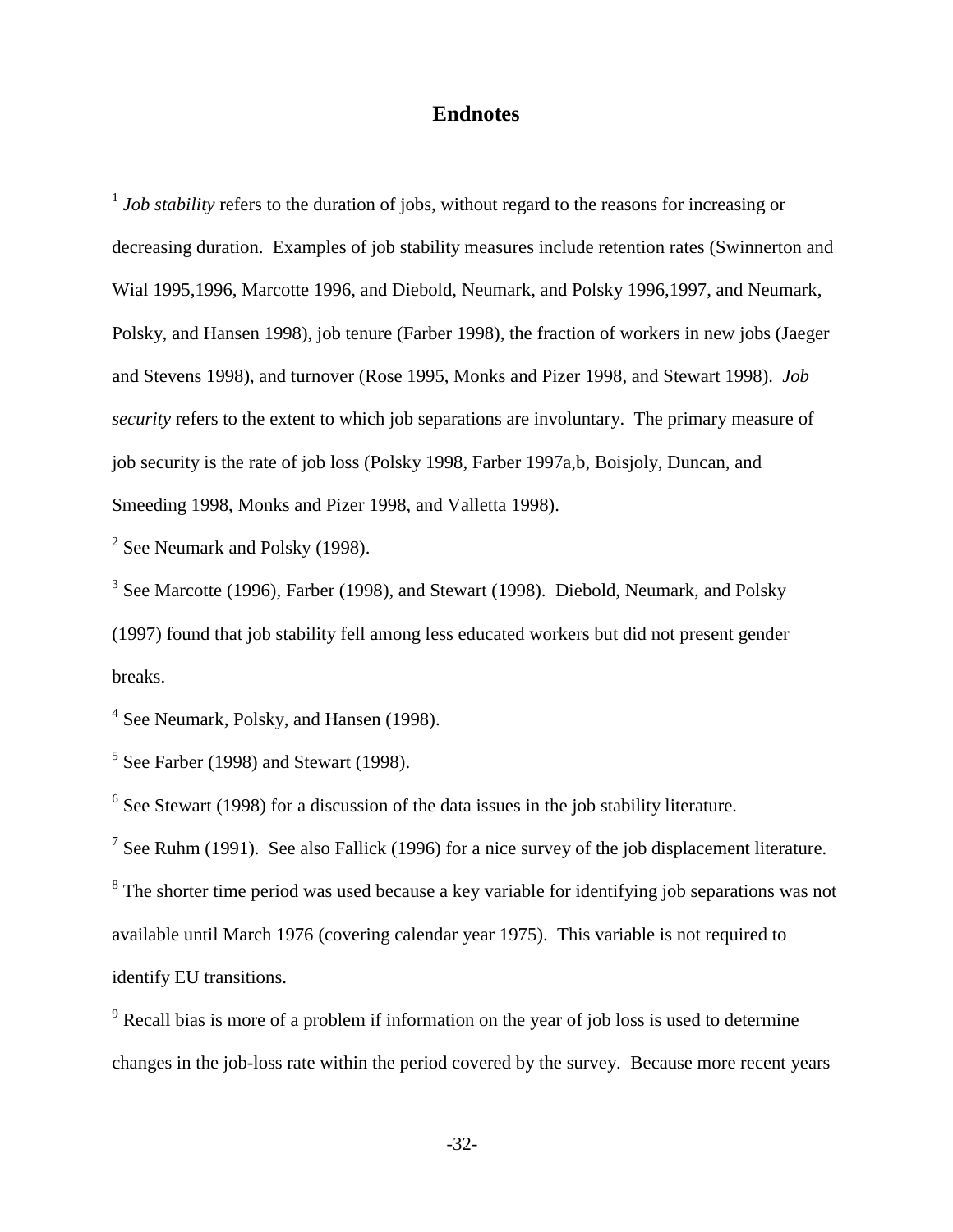are "weighted" more heavily, increases in the job-loss rate will be overstated, while decreases will be understated. However, using three-year job-loss rates (as Farber does) minimizes the impact of this bias.

 $10$  Aaronson and Sullivan (1998) avoided the problem completely by restricting their analysis to workers with 5 or more years of tenure and job losses that occurred in the three years prior to the survey. They found that job-loss rates increased in the 1990s, but their analysis does not account for the 1996 change in the wording of the main question in the DWS.

 $11$  See Jaeger and Stevens (1998) for a comparison.

<sup>12</sup> In a similar analysis, Bernhardt, et al. (1998) look at job stability using NLS data.

<sup>13</sup> More specifically, the respondent is asked if they were working during a specific month and year about two years prior to the interview.

<sup>14</sup> Interviews for the NLS-YM were conducted annually from 1966 through 1971 and in the following years: 1973, 1975, 1976, 1978, 1980, 1981, 1983, and 1990. Monks and Pizer used data from 1971, 1973, 1976, and 1978 as their base years and determined whether respondents were still working at their the main (CPS) job two years later.

<sup>15</sup> Most of the research looking at this issue looks at SIPP data in the context of generating monthly gross flows data (for example, see Martini and Ryscavage 1991). Pierret (1999) analyzes data from an NLSY test that collects data for 1992 in both the 1993 and 1994 interviews. He finds that respondents were more likely to both forget and misremember things events from 1992 in the 1994 interview than in the 1993 interview.

<sup>16</sup> I used 19 rather than 18 as the cutoff because the age refers to the age at the time of the survey.  $17$  I compute potential experience as Age - Years of Schooling Completed - 6 if Years of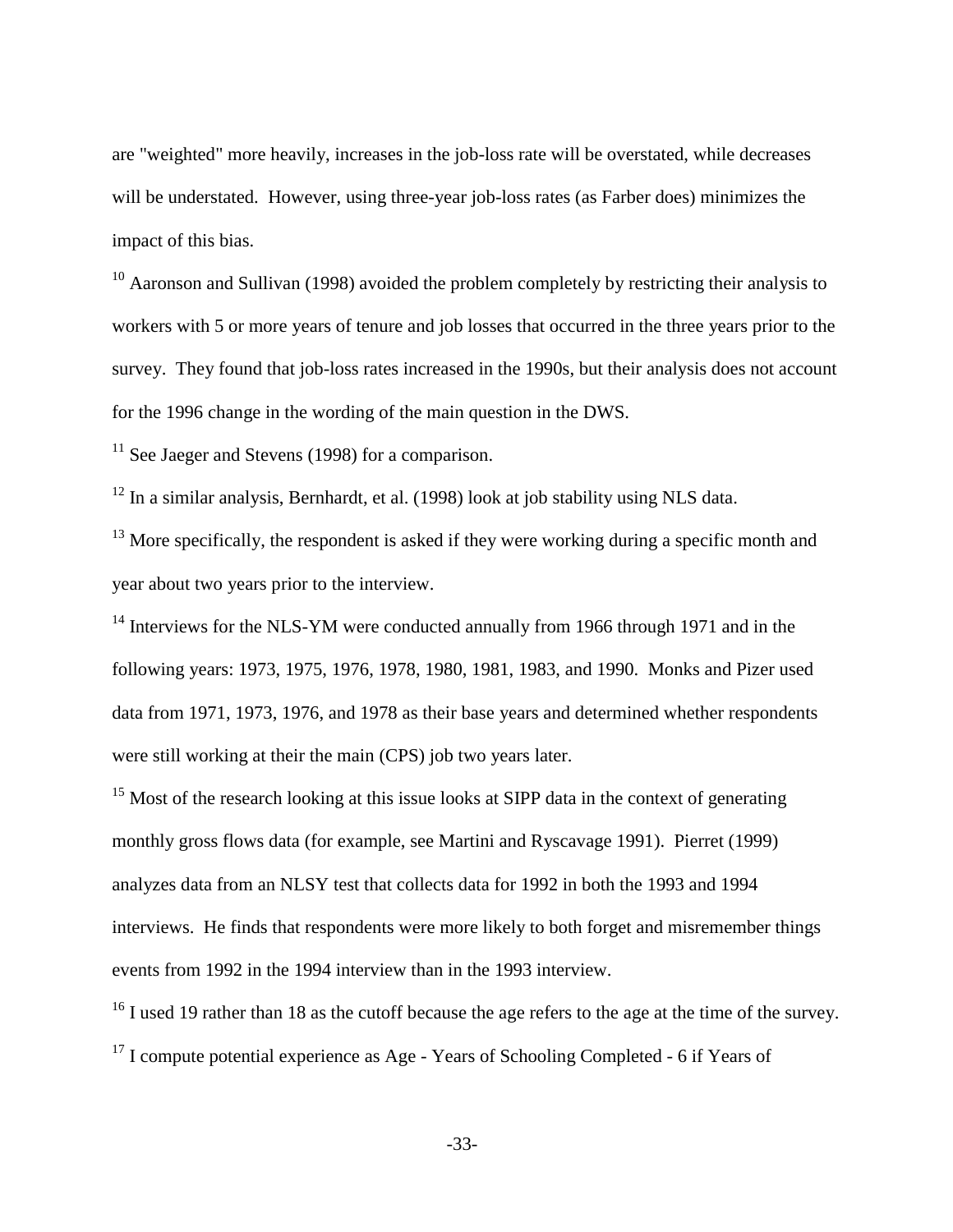Schooling is greater than 10 years, and as Age - 16 for those with 10 or fewer Years of Schooling Completed. This definition is used in Murphy and Welch (1992). Experience is computed for March of the previous year.

 $18$  I use this restriction because it is not possible to identify students and recent graduates on a consistent basis over the years covered by my data.

 $19$  I include wage and salary workers who have some self-employment income.

 $^{20}$  Using the full sample would result in a relatively small decline in standard errors. If the observations were independent there would be a 40 percent reduction in the standard errors. But because each individual shows up twice (in consecutive years) in the full sample, it would be necessary to account for the covariance between observations making the actual reduction much smaller.

 $^{21}$  It is not clear how the reentrants should be classified. These individuals lost or left a job, left the labor force, but had reentered the labor force by March. They could be job losers who became discouraged over their prospects of finding a new job, or they could be job leavers who left the labor force.

Note also that the reentrants group includes the 0.03 percent who were classified as new entrants. Presumably these new entrants were miscoded because everybody in the sample worked at some point during the previous year. For that reason (and because there are so few of them), I grouped the new entrants with the reentrants.

 $^{22}$  The results did not change when I looked at job leavers and reentrants separately.

 $^{23}$  All of the probit equations used for Figures 2-8 include demographic controls (dummy variables for 3 education levels, 4 experience levels, and dummy variables for race, sex, and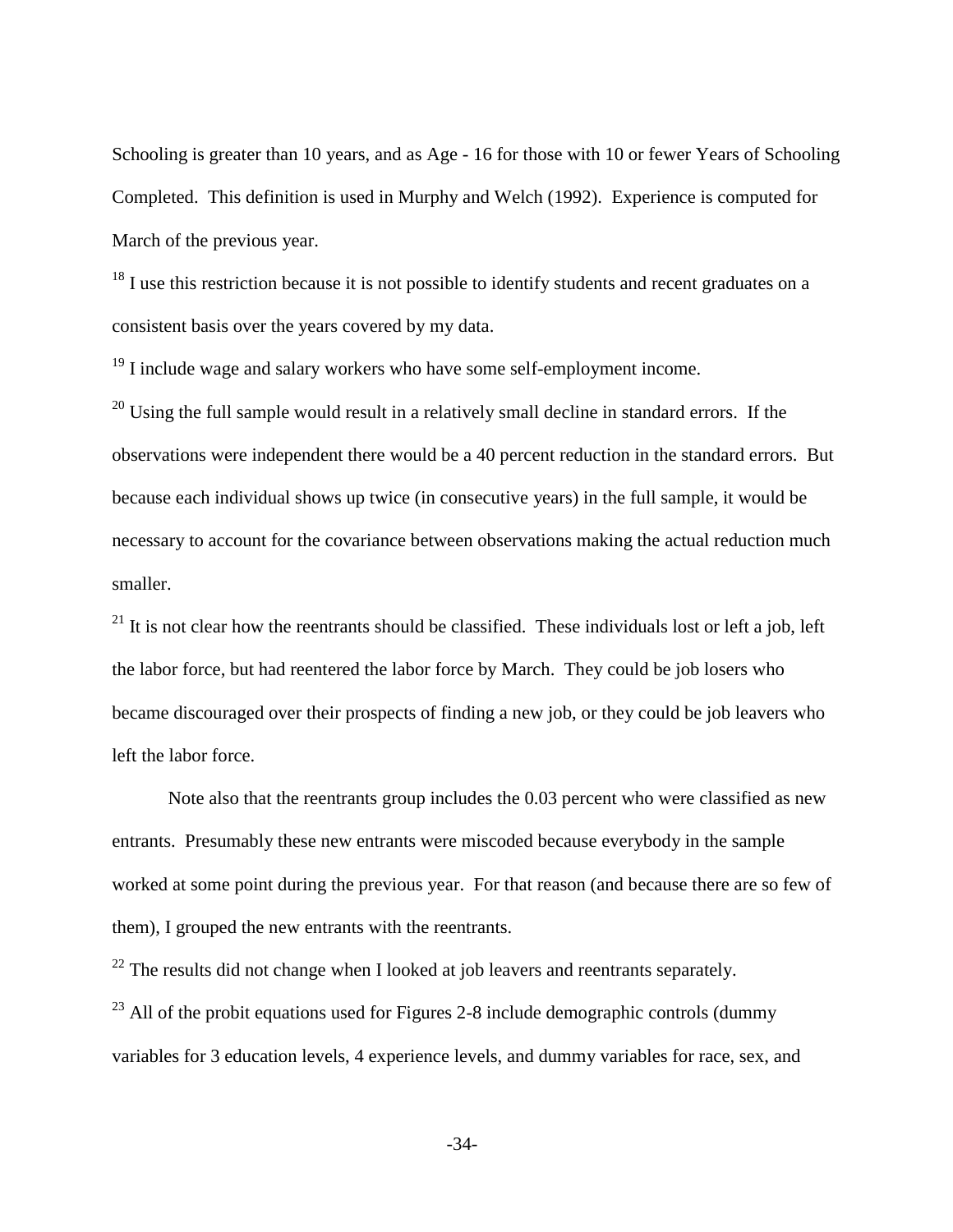marital status). In the probits for subgroups, the appropriate control variables are omitted.

 $24$  I thank Dave Macpherson for providing me with the program used to convert the 1970 Census occupation to 1980 codes.

<sup>25</sup> Boisjoly, Duncan, and Smeeding did not adjust their data for the change in recall period noted in Diebold, Neumark, and Polsky (1997).

<sup>26</sup> Farber used three-year intervals because the DWS measures the number of people who lost at least one job in the previous three years. While the DWS identifies the year in which the job loss occurred, it is not really designed to count the number of people who lost a job in each year.  $27$  Evans and Leighton (1995) found that respondents forgot job losses at a rate of about 17 percent per year. The exact adjustment factors are 0.908 for the previous year, 0.748 for the second year, and 0.616 for the third year. So to adjust the data for the 1981-82 period, the EU transition rate for 1983 was multiplied by 0.908, the EU transition rate for 1982 was multiplied by 0.748, and the EU transition rate for 1981 was multiplied by 0.616.

 $^{28}$  I also compared the EU transition rate and the job-loss rates by sex, by sex and education level, and by sex and age and got qualitatively similar results.

 $^{29}$  The data reported here were provided by Jim Esposito of BLS. They are from the debriefing questions in the 1998 DWS (the results are very similar to those from the 1996 DWS).

30 The data were taken from Farber's (1997a) Tables 7 and Appendix Table 1.

 $31$  This measure is more intuitively described as the fraction of workers who lost a job and then found a new job.

 $32$  These adjustments to not affect the results. In fact, the calculated lower bounds are larger before making the adjustments for recall bias and the CPS redesign.

-35-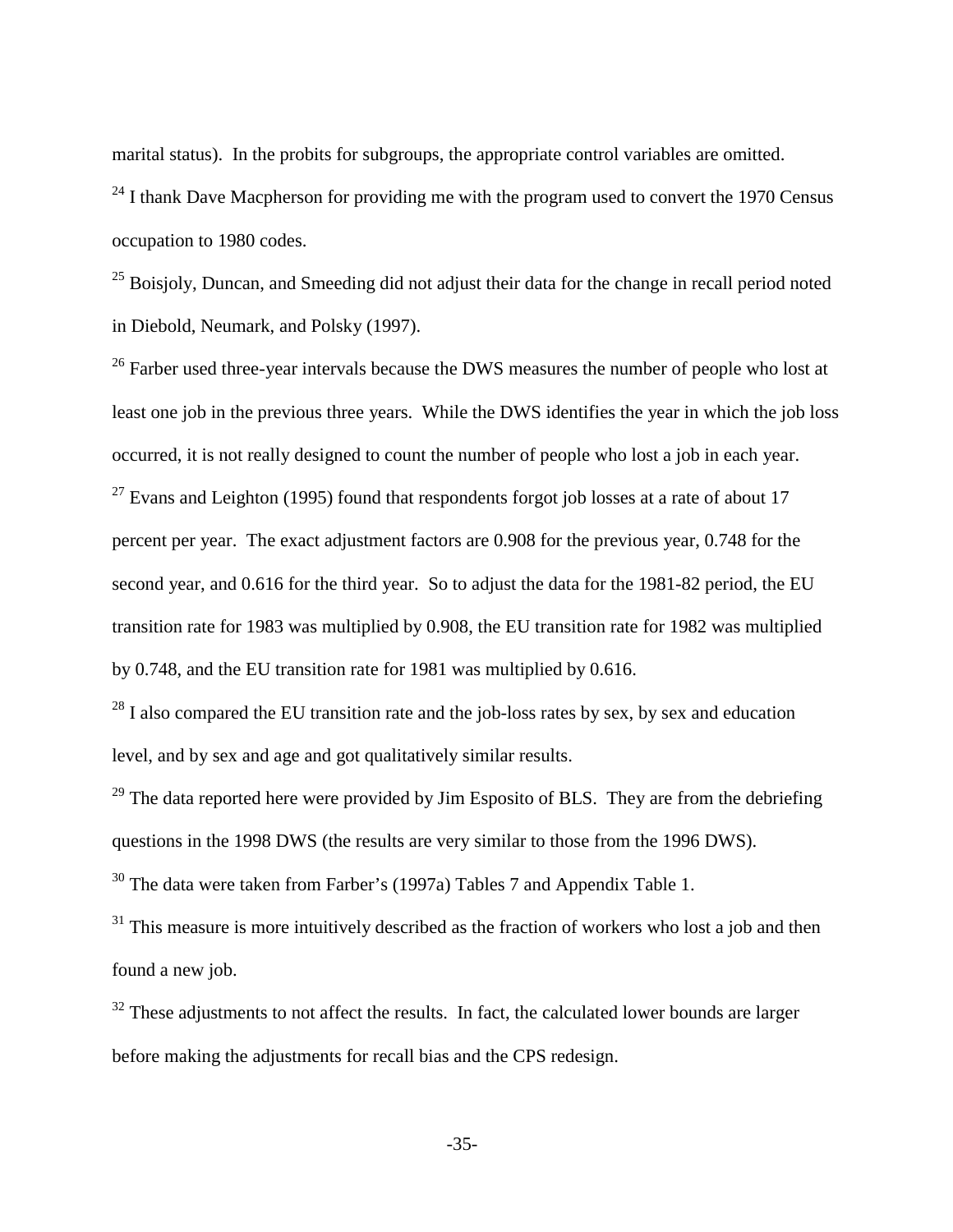<span id="page-38-0"></span> $33$  Actually, it is a decreasing function of  $P<sub>L</sub>$  in the initial period. But recall that, by assumption,  $\Delta P_L$  is close to zero.

<sup>34</sup> There is the issue of recall bias, which would tend to work in the opposite direction. To check the reasonableness of using the DWS rate, I computed job-loss rates from the Basic CPS using the reason for unemployment variable. I computed the "monthly" job-loss rate as the number of permanent job losers that were unemployed for 4 or fewer weeks divided by total employment in March. To arrive at an annual number, I multiplied by 13. The estimated annual rate of .092 is an overestimate of the relevant job-loss rate because it counts multiple job losers more than once. <sup>35</sup> The required hours data are not available until the March 1976 CPS.

<sup>36</sup> The results do not qualitatively change if only the sample years are used.

 $37$  In addition to the main variables of interest, their equation included three dummy variables for education level, the average unemployment rate, age at time of interview, marital status, and dummy variables for industry and occupation. They also included a variable to account for differences in the time between the initial interview and the interview approximately two years later. I did not include this variable because there is so little variation in the time between interviews in the CPS.

<sup>38</sup> Steve Pizer kindly provided the probabilities from the NLS.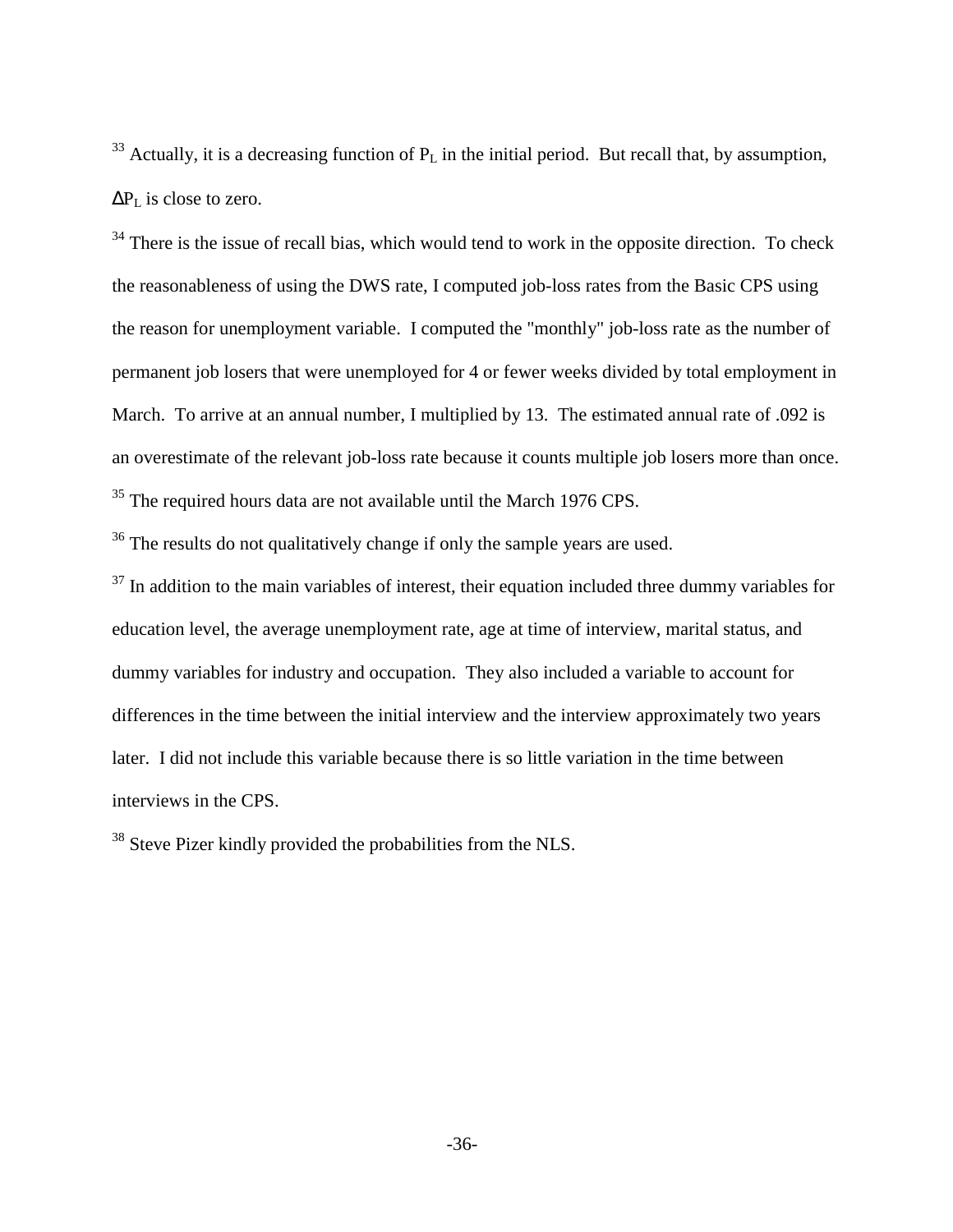

**Figure 1: EU Transition Rates by Reason for Unemployment**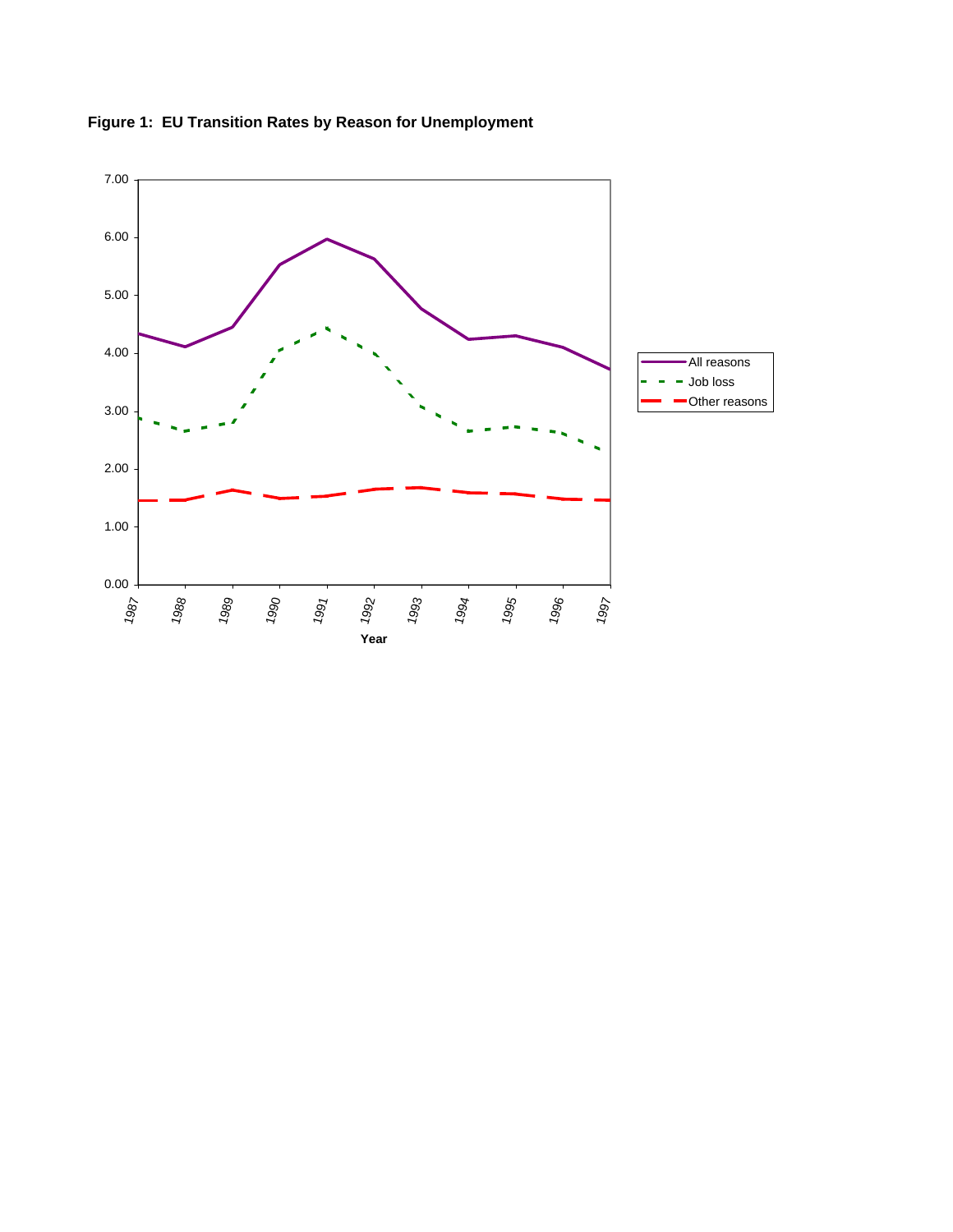

**Figure 2: EU Transition Rates for All Workers, Men, and Women**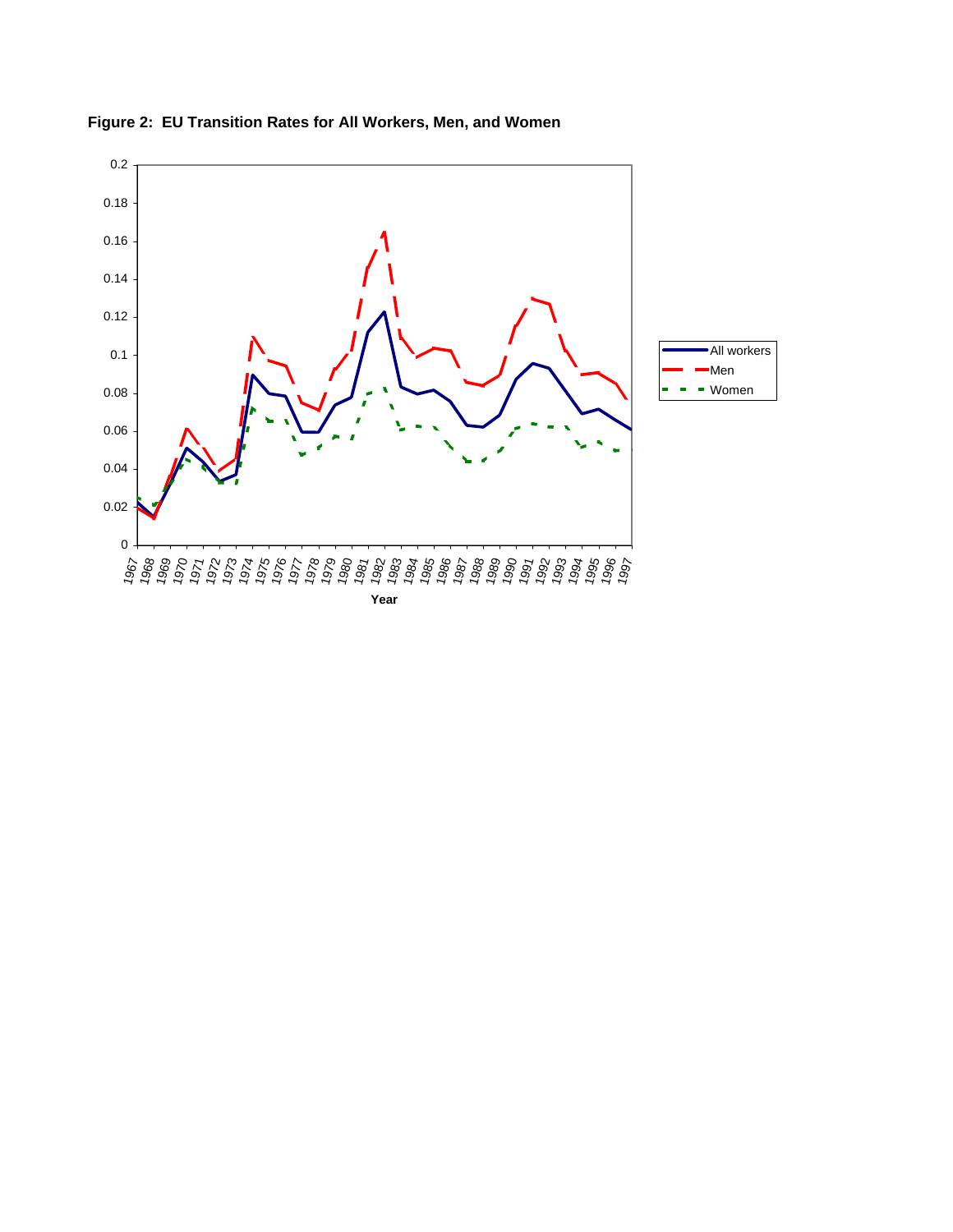**Figure 3: EU Transition Rates for Men by Educational Level**









**Some College**





95% Confidence bounds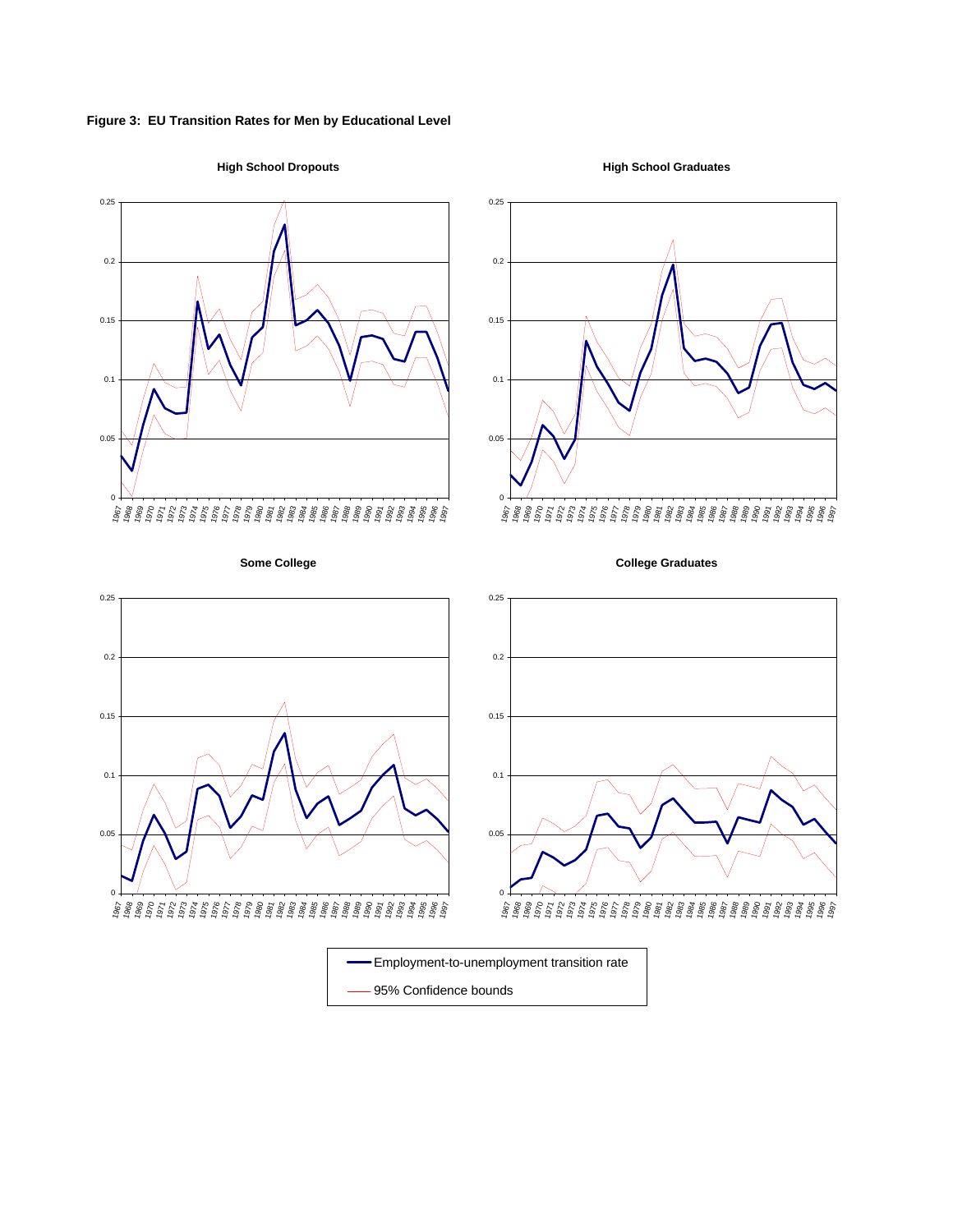



**High School Dropouts**

**High School Graduates**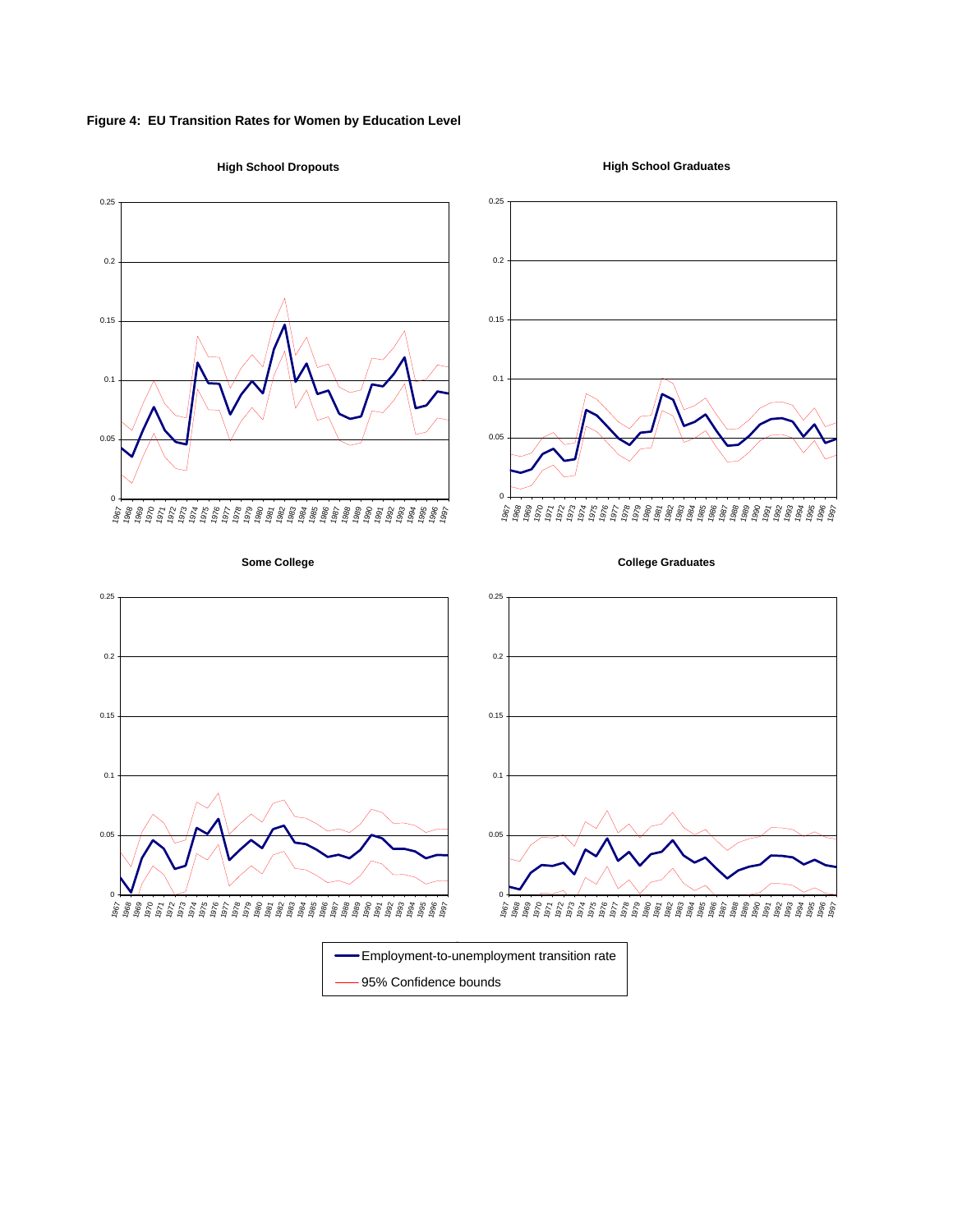#### **Figure 5: EU Transition Rates for Men by Years of Potential Experience**

#### **1 - 10 Years of Potential Experience**

#### **11 - 20 Years of Potential Experience**



# 0 0.05 0.1 0.15 0.2 0.25 1967 1968 1969 1970 1971 1972 1973 1974 1975 1976 1977 1978 1979 1980 1981 1982 1983 1984 1985 1986 1987 1988 1989 1990 1991 1992 1993 1994 1995 1996 1997

**31 - 40 Years of Potential Experience**

#### **21 - 30 Years of Potential Experience**



95% Confidence bounds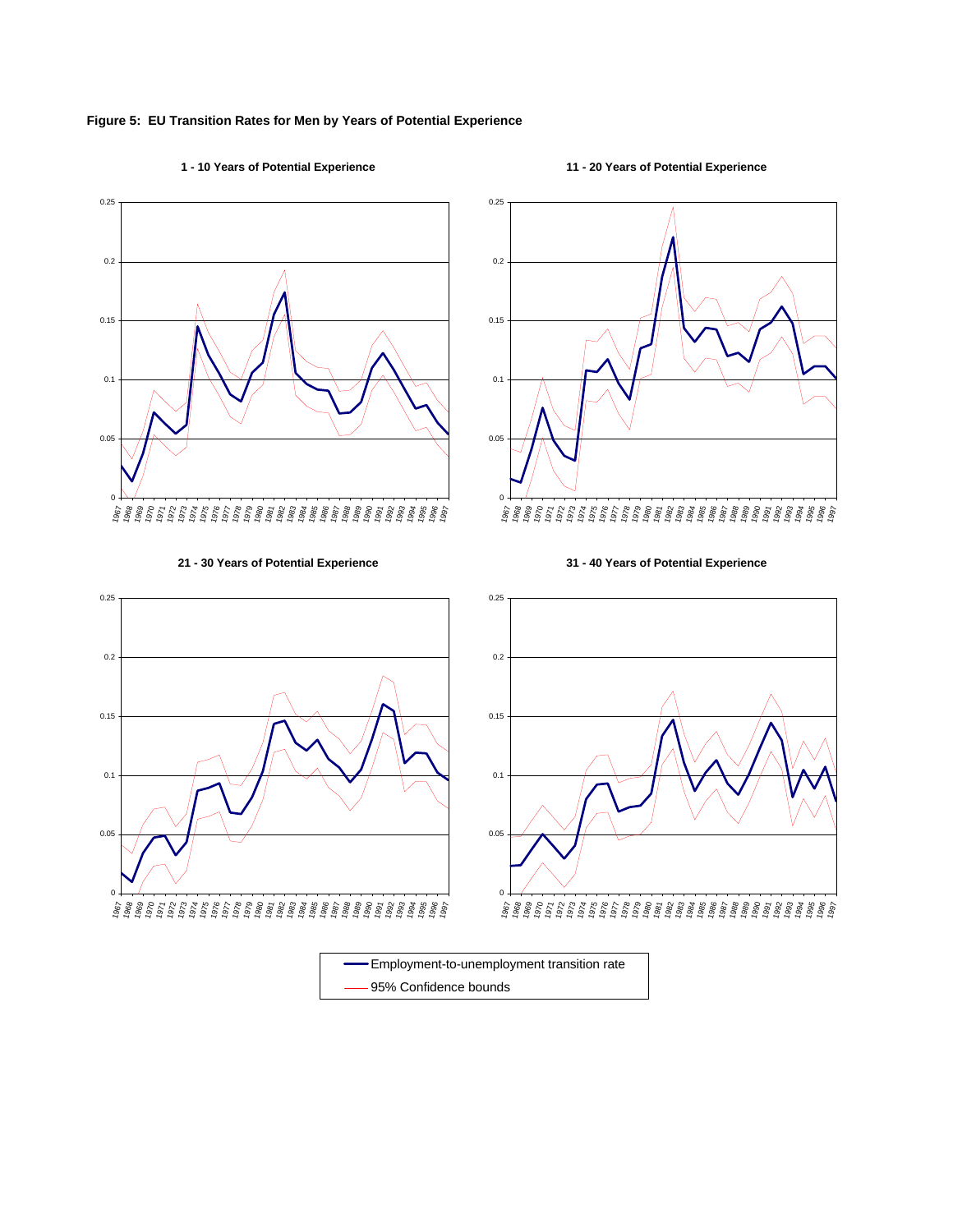

#### **1 - 10 Years of Potential Experience**

#### **11 - 20 Years of Potential Experience**





#### **21 - 30 Years of Potential Experience**





95% Confidence bounds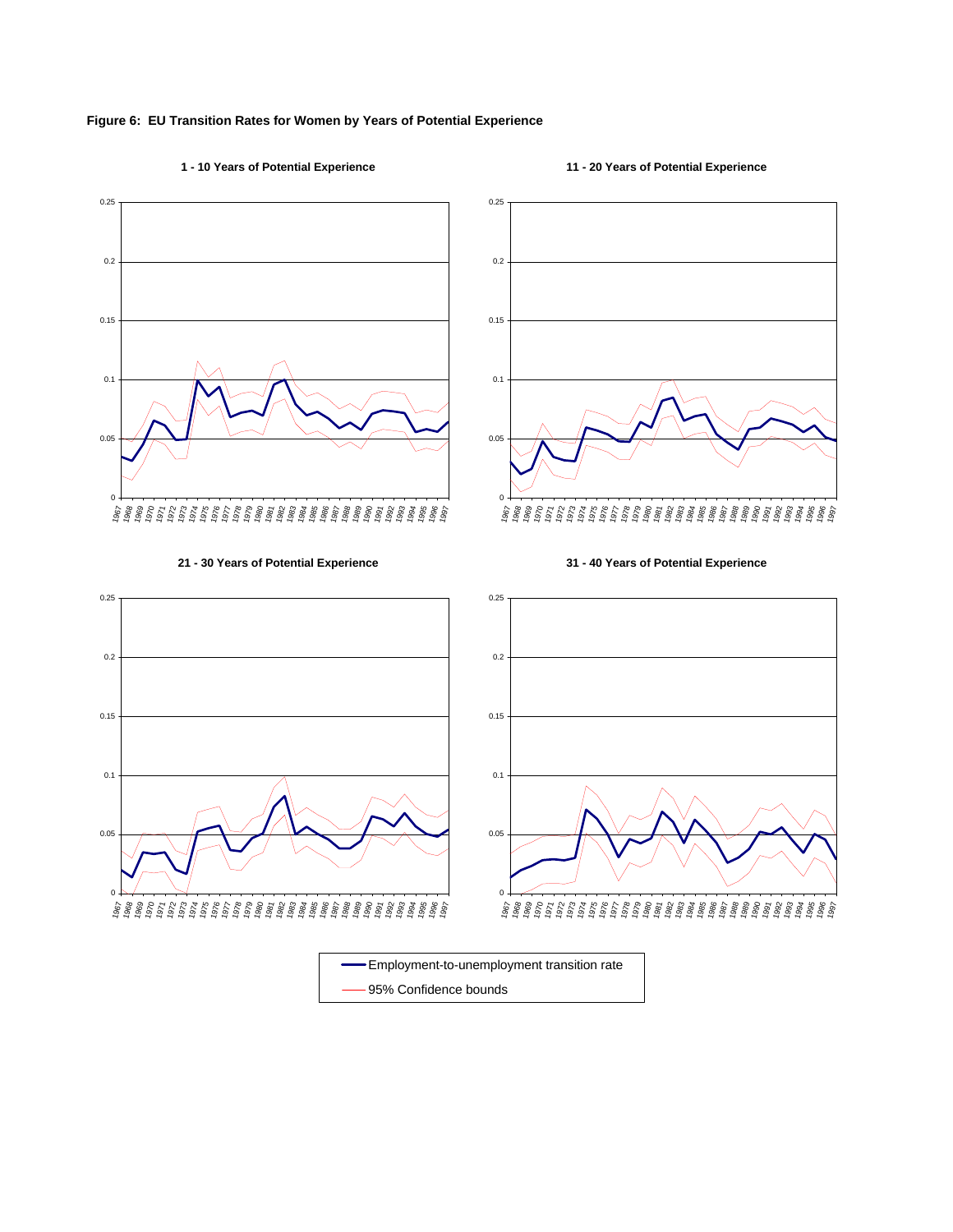



## **Goods Producing Industries**

**Services Producing Industries**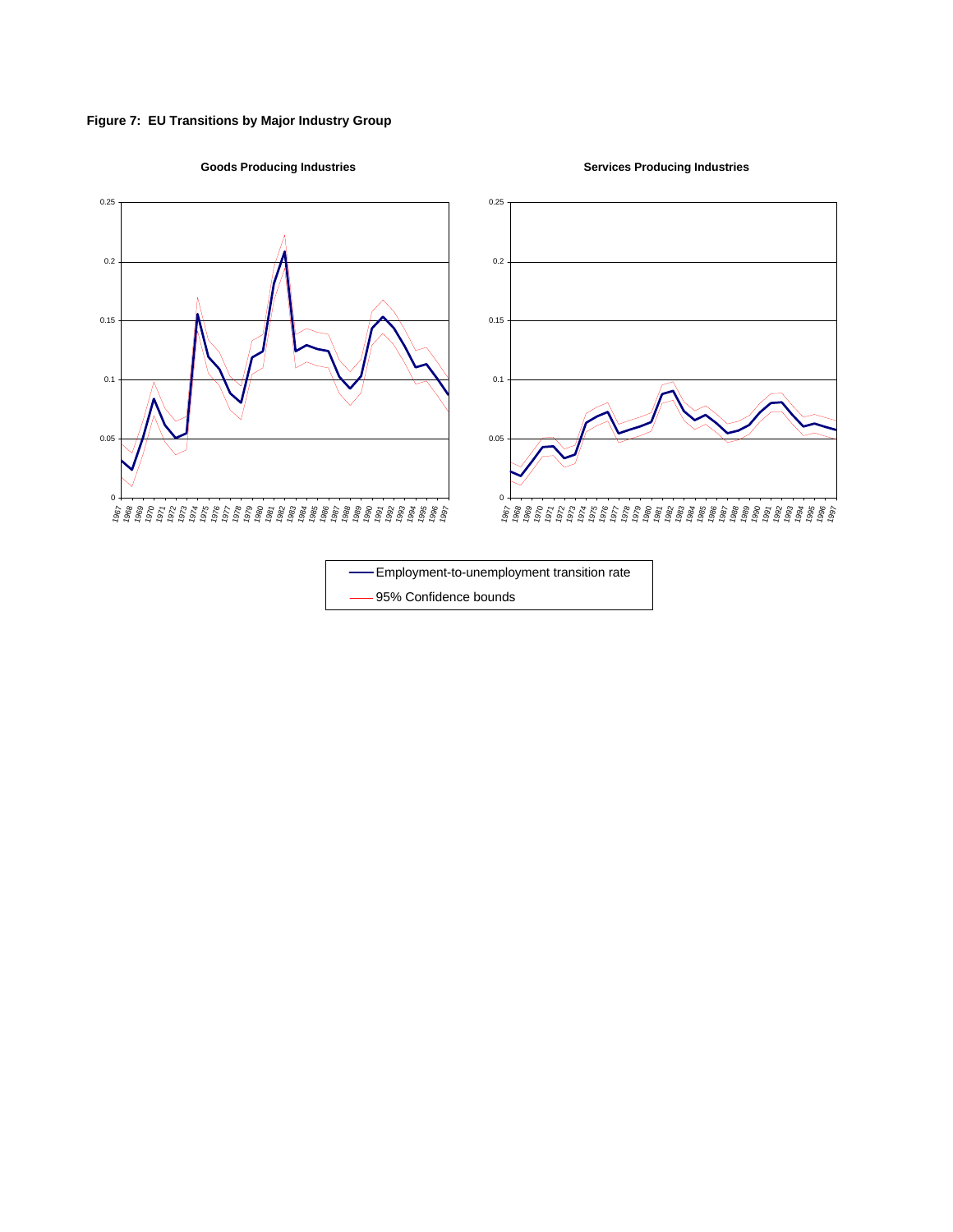**Figure 8: EU Transitions by Major Occupation Group**

#### **White Collar Occupations**







#### **Service Occupations**



Employment-to-unemployment transition rate 95% Confidence bounds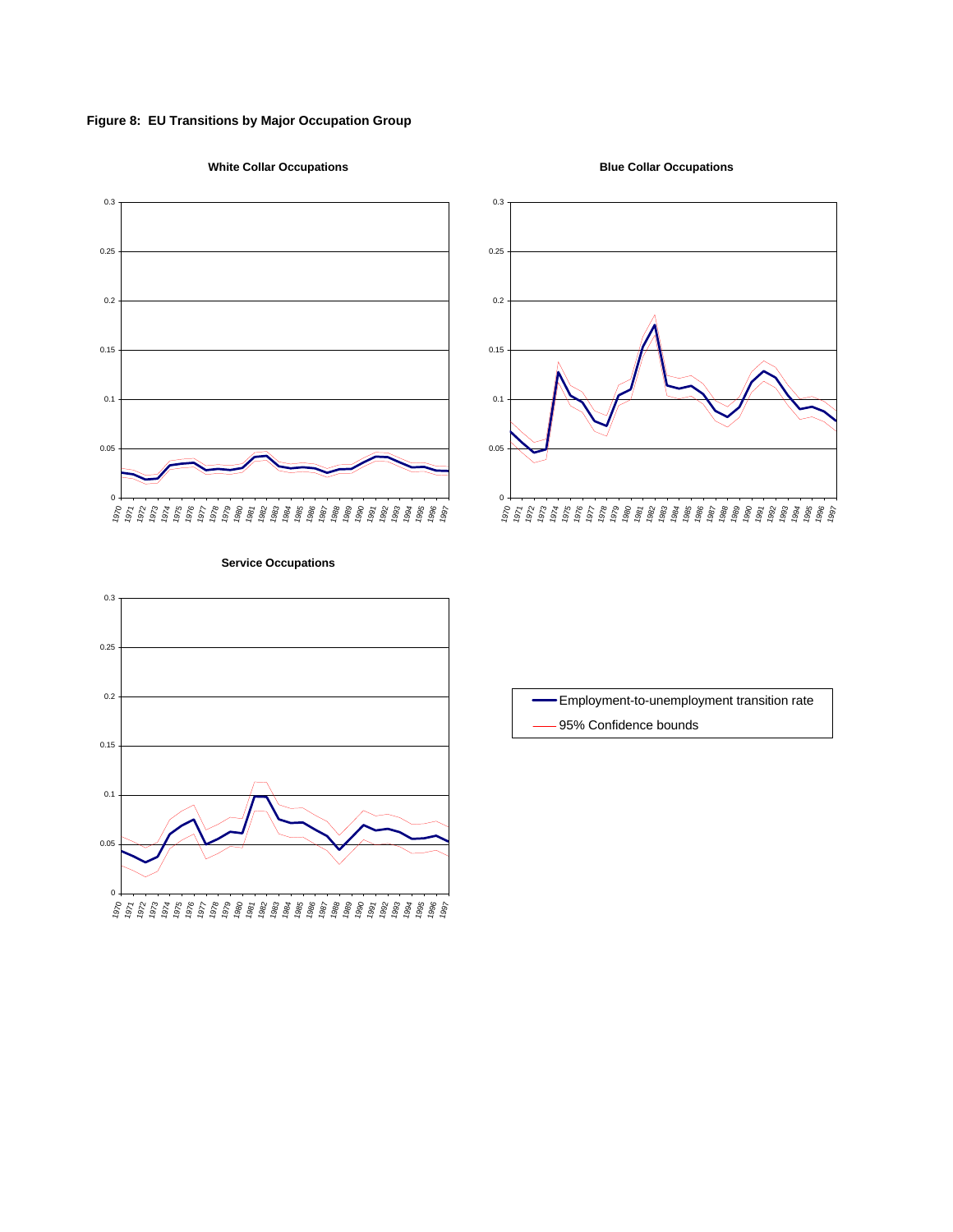|                           | <b>Expansion Years</b> |           |           | <b>Recession Years</b> |          |           |           |           |              |
|---------------------------|------------------------|-----------|-----------|------------------------|----------|-----------|-----------|-----------|--------------|
|                           | $1971 - 73$            | 1976 - 80 | 1983 - 89 | 1992 - 97              | 1970     | 1974 - 75 | 1981 - 82 | 1990 - 91 | Observations |
| All Workers               | $0.0152*$              | $0.0428*$ | $0.0436*$ | 0.0456                 | 0.0279   | $0.0596*$ | $0.0895*$ | $0.0654*$ | 831,762      |
|                           | (0.0015)               | (0.0016)  | (0.0014)  | (0.0016)               | (0.0023) | (0.0023)  | (0.0026)  | (0.0023)  |              |
| Men                       | $0.0207*$              | $0.0564*$ | $0.0604*$ | 0.0623                 | 0.0360   | $0.0754*$ | $0.1226*$ | $0.0929*$ | 450,297      |
|                           | (0.0022)               | (0.0024)  | (0.0022)  | (0.0025)               | (0.0034) | (0.0035)  | (0.0040)  | (0.0037)  |              |
| Women                     | $0.0091*$              | $0.0271*$ | 0.0247    | 0.0265                 | 0.0187   | $0.0415*$ | $0.0528*$ | $0.0354*$ | 381,465      |
|                           | (0.0020)               | (0.0020)  | (0.0018)  | (0.0019)               | (0.0030) | (0.0030)  | (0.0030)  | (0.0027)  |              |
| Men by Education Level:   |                        |           |           |                        |          |           |           |           |              |
| High school dropouts      | $0.0335*$              | $0.0792*$ | $0.0929*$ | $0.0870*$              | 0.0522   | $0.1025*$ | $0.1689*$ | $0.1362*$ | 91,969       |
|                           | (0.0050)               | (0.0051)  | (0.0052)  | (0.0062)               | (0.0073) | (0.0072)  | (0.0085)  | (0.0091)  |              |
| High school grads         | $0.0243*$              | $0.0716*$ | $0.0769*$ | 0.0793                 | 0.0414   | $0.1003*$ | $0.1587*$ | $0.1143*$ | 157,633      |
|                           | (0.0045)               | (0.0048)  | (0.0044)  | (0.0050)               | (0.0068) | (0.0070)  | (0.0078)  | (0.0071)  |              |
| Some college              | $0.0125*$              | $0.0404*$ | 0.0373    | 0.0389                 | 0.0374   | $0.0572*$ | $0.0895*$ | $0.0613*$ | 98,506       |
|                           | (0.0049)               | (0.0052)  | (0.0046)  | (0.0048)               | (0.0083) | (0.0075)  | (0.0084)  | (0.0072)  |              |
| College grads             | $0.0131*$              | $0.0306*$ | 0.0316    | 0.0353                 | 0.0200   | 0.0331    | $0.0576*$ | 0.0551    | 102,189      |
|                           | (0.0045)               | (0.0051)  | (0.0043)  | (0.0050)               | (0.0069) | (0.0068)  | (0.0082)  | (0.0080)  |              |
| Women by Education Level: |                        |           |           |                        |          |           |           |           |              |
| High school dropouts      | 0.0056                 | $0.0409*$ | 0.0393    | 0.0456                 | 0.0318   | $0.0593*$ | $0.0872*$ | $0.0490*$ | 61,124       |
|                           | (0.0047)               | (0.0049)  | (0.0049)  | (0.0060)               | (0.0073) | (0.0071)  | (0.0082)  | (0.0081)  |              |
| High school grads         | $0.0124*$              | $0.0289*$ | 0.0307    | 0.0327                 | 0.0144   | $0.0488*$ | $0.0614*$ | $0.0411*$ | 158,721      |
|                           | (0.0033)               | (0.0032)  | (0.0030)  | (0.0034)               | (0.0047) | (0.0049)  | (0.0050)  | (0.0046)  |              |
| Some college              | $0.0112*$              | $0.0244*$ | $0.0182*$ | 0.0170                 | 0.0287   | 0.0357    | 0.0382    | 0.0307    | 88,716       |
|                           | (0.0055)               | (0.0052)  | (0.0044)  | (0.0044)               | (0.0090) | (0.0075)  | (0.0070)  | (0.0063)  |              |
| College grads             | $0.0102*$              | $0.0191*$ | $0.0107*$ | 0.0137                 | 0.0125   | 0.0219    | 0.0289    | $0.0183*$ | 72,904       |
|                           | (0.0054)               | (0.0053)  | (0.0039)  | (0.0042)               | (0.0078) | (0.0072)  | (0.0072)  | (0.0059)  |              |
| Men by Years of           |                        |           |           |                        |          |           |           |           |              |
| Potential Experience:     |                        |           |           |                        |          |           |           |           |              |
| $1 - 10$ years            | $0.0336*$              | 0.0676*   | $0.0549*$ | $0.0513*$              | 0.0469   | $0.1058*$ | $0.1347*$ | 0.0886*   | 151,281      |
|                           | (0.0047)               | (0.0044)  | (0.0040)  | (0.0045)               | (0.0070) | (0.0069)  | (0.0069)  | (0.0065)  |              |
| 11 - 20 years             | $0.0133*$              | $0.0724*$ | $0.0779*$ | 0.0786                 | 0.0473   | $0.0745*$ | $0.1602*$ | $0.1076*$ | 127,307      |
|                           | (0.0042)               | (0.0054)  | (0.0046)  | (0.0051)               | (0.0073) | (0.0072)  | (0.0092)  | (0.0076)  |              |
| 21 - 30 years             | $0.0199*$              | $0.0541*$ | $0.0737*$ | 0.0775                 | 0.0257   | $0.0627*$ | $0.1139*$ | 0.1146    | 97,705       |
|                           | (0.0042)               | (0.0052)  | (0.0051)  | (0.0054)               | (0.0060) | (0.0069)  | (0.0089)  | (0.0089)  |              |
| 31 - 40 years             | $0.0078*$              | $0.0420*$ | $0.0559*$ | 0.0586                 | 0.0203   | $0.0515*$ | $0.1007*$ | 0.0960    | 74,004       |
|                           | (0.0038)               | (0.0049)  | (0.0051)  | (0.0059)               | (0.0059) | (0.0065)  | (0.0090)  | (0.0096)  |              |
|                           |                        |           |           |                        |          |           |           |           |              |

**Table 1. Probit Estimates of Changes in EU Transition Rates for Expansion Years and Recession Years**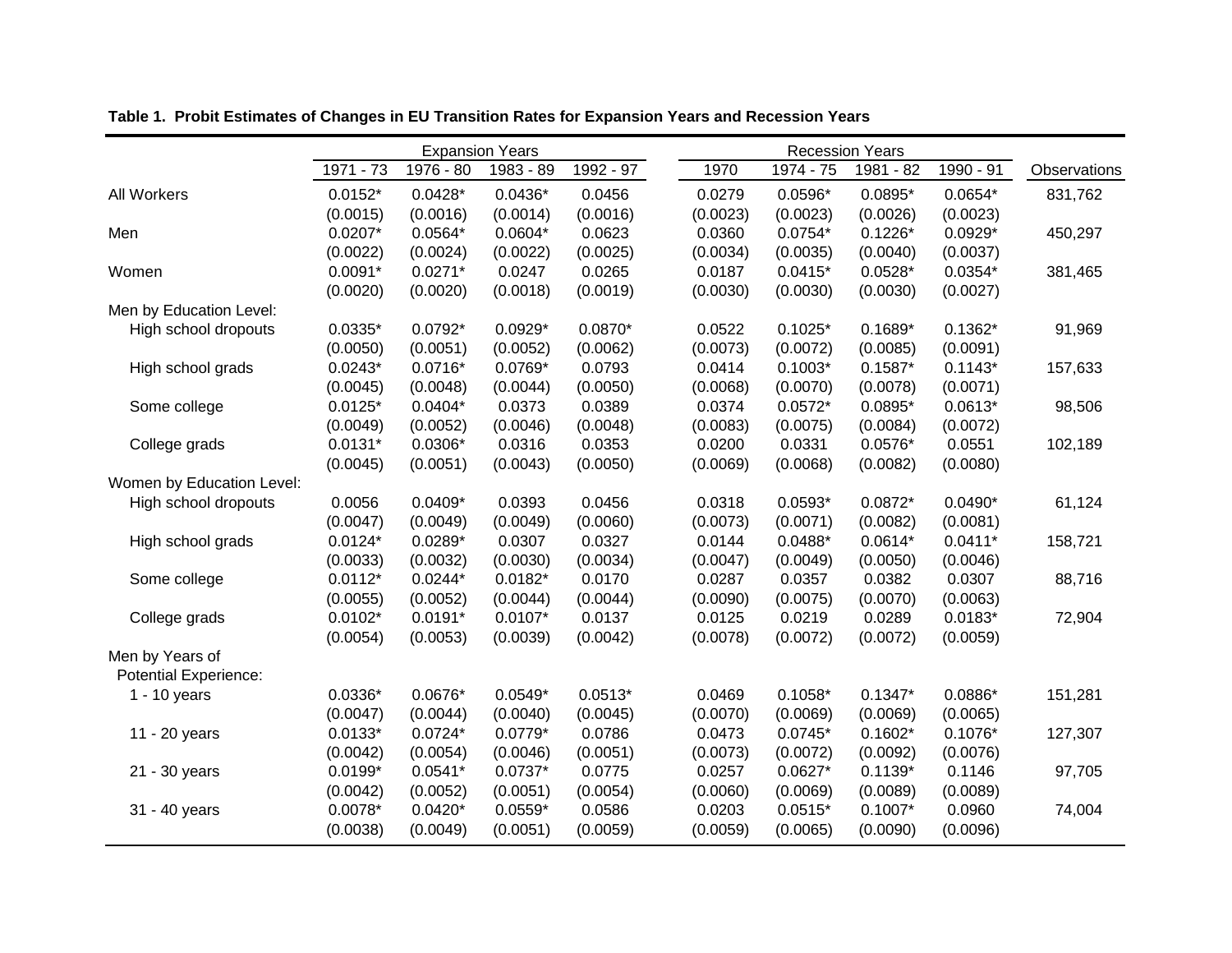|                              | <b>Expansion Years</b> |           |           | <b>Recession Years</b> |          |           |           |           |              |
|------------------------------|------------------------|-----------|-----------|------------------------|----------|-----------|-----------|-----------|--------------|
| Women by Years of            | 1971 - 73              | 1976 - 80 | 1983 - 89 | 1992 - 97              | 1970     | 1974 - 75 | 1981 - 82 | 1990 - 91 | Observations |
| <b>Potential Experience:</b> |                        |           |           |                        |          |           |           |           |              |
| $1 - 10$ years               | $0.0150*$              | $0.0342*$ | $0.0265*$ | 0.0242                 | 0.0271   | $0.0532*$ | 0.0588    | $0.0350*$ | 132,041      |
|                              | (0.0040)               | (0.0037)  | (0.0033)  | (0.0037)               | (0.0061) | (0.0056)  | (0.0054)  | (0.0050)  |              |
| 11 - 20 years                | $0.0083*$              | $0.0321*$ | 0.0322    | 0.0330                 | 0.0260   | 0.0372    | $0.0637*$ | $0.0419*$ | 105,272      |
|                              | (0.0041)               | (0.0044)  | (0.0037)  | (0.0041)               | (0.0067) | (0.0061)  | (0.0067)  | (0.0056)  |              |
| 21 - 30 years                | 0.0013                 | $0.0205*$ | 0.0200    | $0.0276*$              | 0.0100   | $0.0288*$ | $0.0512*$ | $0.0382*$ | 83,869       |
|                              | (0.0032)               | (0.0037)  | (0.0033)  | (0.0036)               | (0.0050) | (0.0053)  | (0.0063)  | (0.0056)  |              |
| 31 - 40 years                | $0.0095*$              | $0.0204*$ | 0.0203    | 0.0206                 | 0.0087   | $0.0419*$ | 0.0385    | $0.0269*$ | 60,283       |
|                              | (0.0039)               | (0.0040)  | (0.0038)  | (0.0042)               | (0.0054) | (0.0064)  | (0.0064)  | (0.0062)  |              |
| All Workers by               |                        |           |           |                        |          |           |           |           |              |
| <b>Industry Group:</b>       |                        |           |           |                        |          |           |           |           |              |
| Goods producing              | $0.0200*$              | $0.0631*$ | $0.0699*$ | 0.0722                 | 0.0474   | $0.0977*$ | $0.1487*$ | $0.1056*$ | 261,885      |
|                              | (0.0029)               | (0.0031)  | (0.0030)  | (0.0034)               | (0.0046) | (0.0046)  | (0.0052)  | (0.0050)  |              |
| Services producing           | $0.0135*$              | $0.0342*$ | 0.0335    | 0.0364                 | 0.0186   | $0.0409*$ | $0.0629*$ | $0.0509*$ | 569,877      |
|                              | (0.0017)               | (0.0018)  | (0.0016)  | (0.0018)               | (0.0025) | (0.0026)  | (0.0028)  | (0.0026)  |              |
| All Workers by               |                        |           |           |                        |          |           |           |           |              |
| Occupation Group:            |                        |           |           |                        |          |           |           |           |              |
| White collar                 | ۰.                     | $0.0110*$ | 0.0097    | $0.0133*$              | 0.0059   | $0.0159*$ | $0.0257*$ | 0.0222    | 418,571      |
|                              | ۰.                     | (0.0013)  | (0.0012)  | (0.0013)               | (0.0020) | (0.0019)  | (0.0021)  | (0.0020)  |              |
| Blue collar                  | ۰.                     | $0.0476*$ | $0.0548*$ | $0.0511*$              | 0.0203   | $0.0753*$ | $0.1270*$ | $0.0826*$ | 252,949      |
|                              | ۰.                     | (0.0029)  | (0.0028)  | (0.0031)               | (0.0041) | (0.0042)  | (0.0048)  | (0.0046)  |              |
| Service                      | ٠                      | $0.0273*$ | 0.0291    | 0.0247                 | 0.0087   | $0.0326*$ | 0.0694*   | $0.0355*$ | 91,078       |
|                              | ۰                      | (0.0042)  | (0.0038)  | (0.0040)               | (0.0060) | (0.0059)  | (0.0067)  | (0.0057)  |              |

Table 1 (continued)

Note: Each line contains the results from a separate probit equation for the indicated group. The dependent variable equals one if the individual made an EU transition. All coefficients are expressed as marginal effects (relative to the 1967 period). The regressions include the following control variables (where appropriate): sex, non white, a set of experience dummies, a set of education dummies, and the percentage change in real GDP.

\* Significantly different from the previous period of the same type (that is, the coefficient to the left) at the 5% level. Note that the 1970 recession period is not compared to a previous recession period because the last recession is not covered by the data.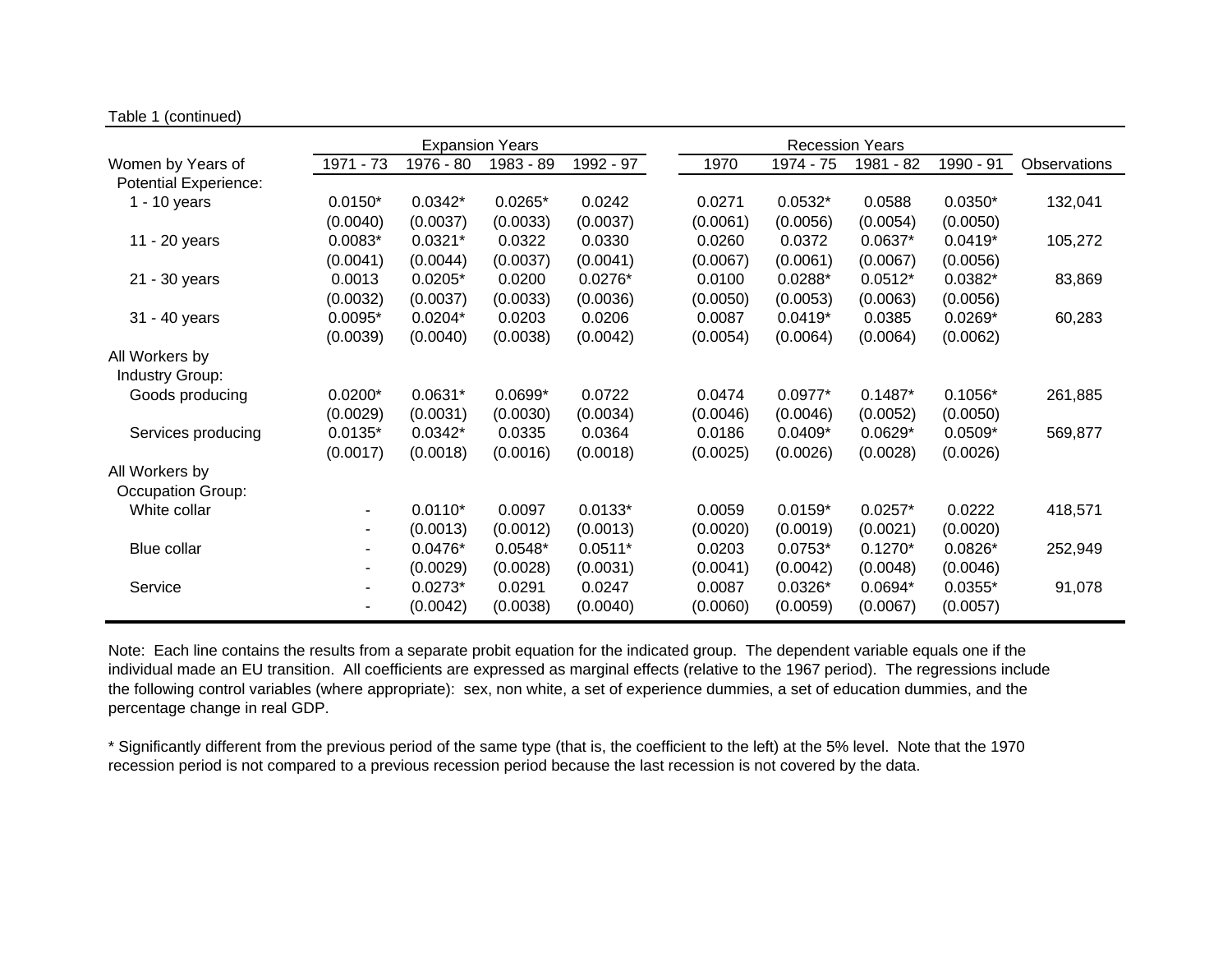

**Figure 9: Comparison to Boisjoly, Duncan, and Smeeding(1998): Job Loss Rates from the PSID and EU Transition Rates from the March CPS**

Note: The PSID data are from Boisjoly, Duncan, and Smeeding (1998)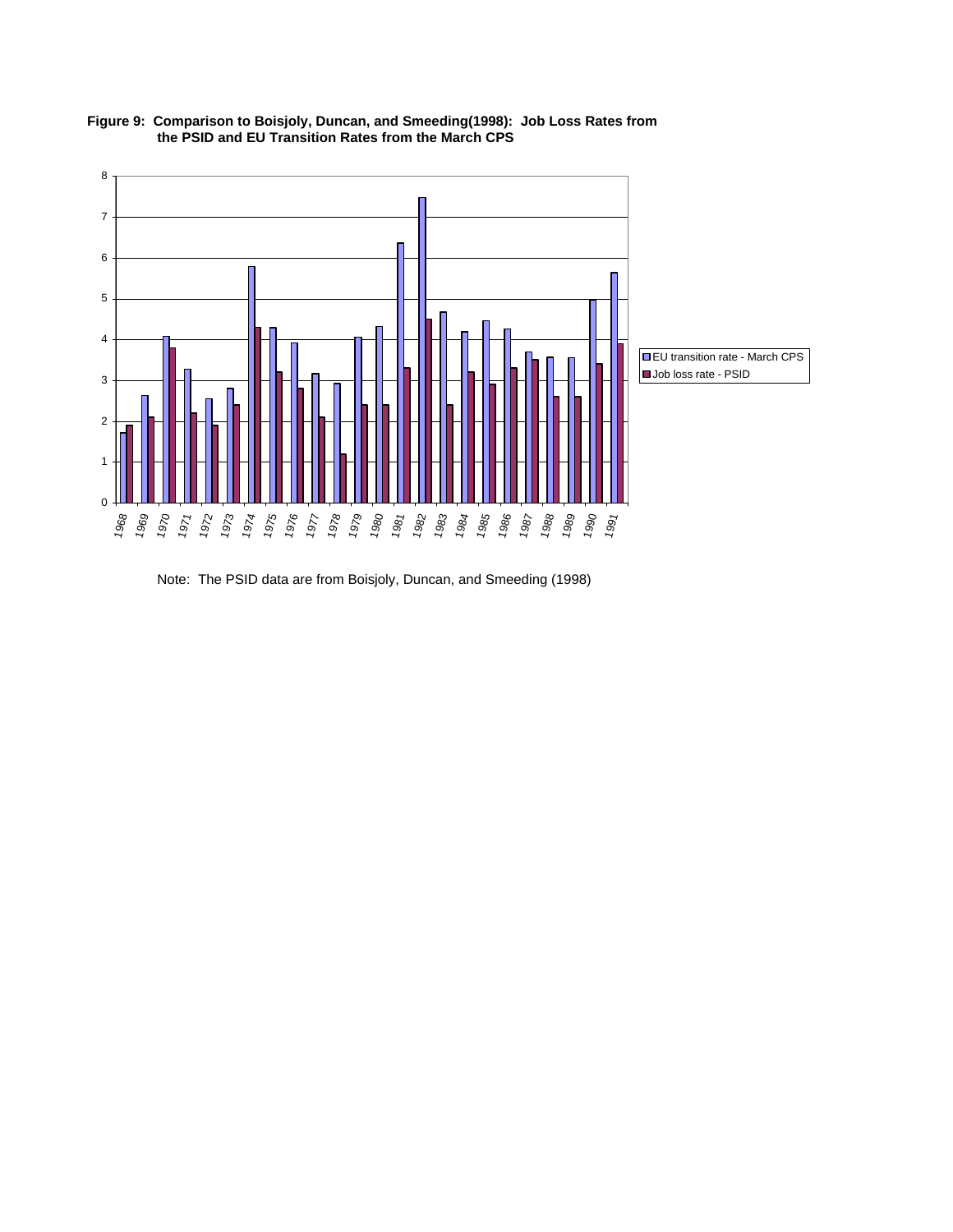

**Figure 10: Comparison to Farber (1997a): Job Loss Rates from the DWS and EU Transition Rates from the March CPS**

Note: The DWS data are from Farber (1997a).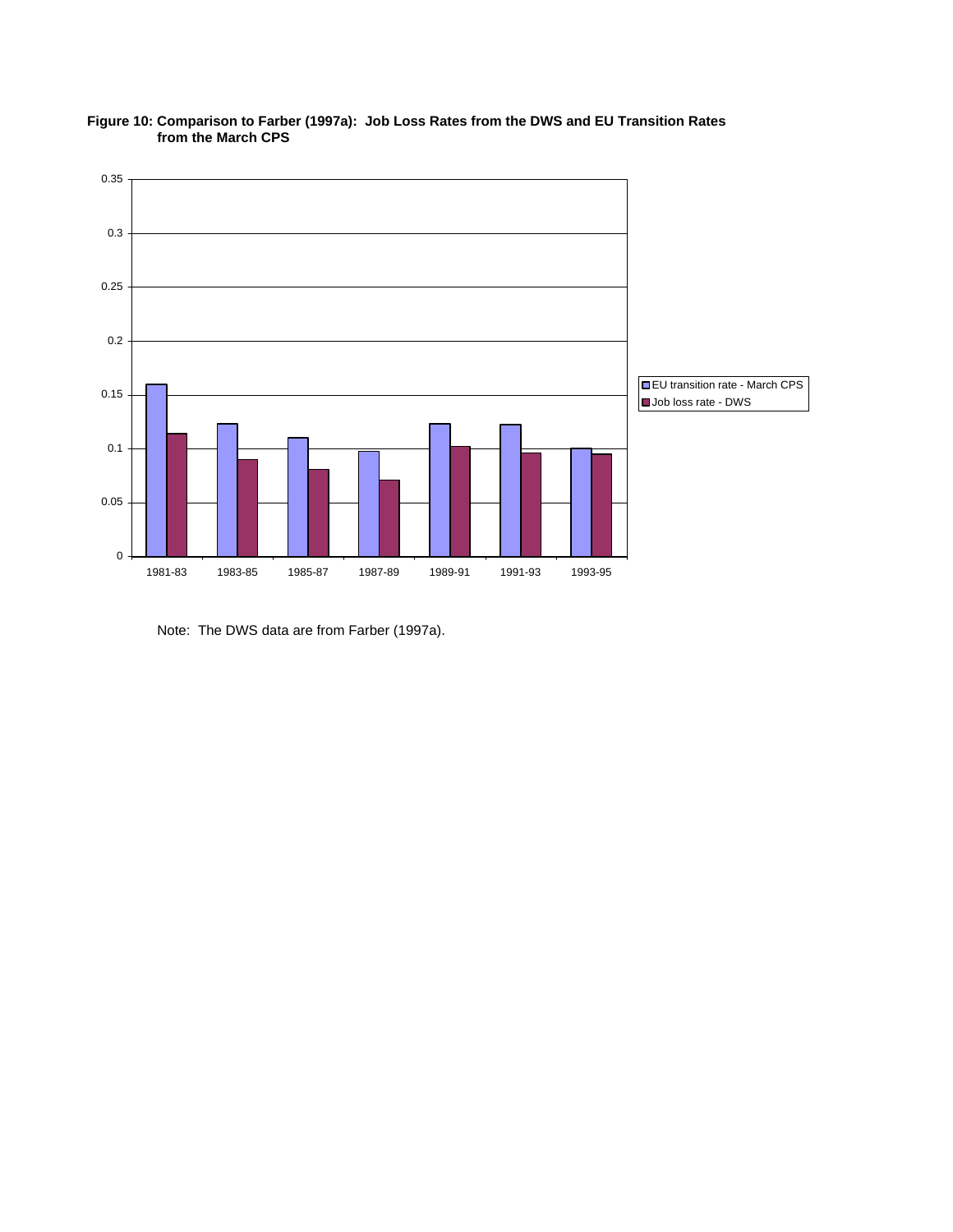| Initial Values (1991-93 period) |              |          |          | Change between the 1991-93 and 1993-95 periods |                  |                 |                        |                        |  |  |
|---------------------------------|--------------|----------|----------|------------------------------------------------|------------------|-----------------|------------------------|------------------------|--|--|
| P,                              | $P_{\rm HI}$ | $P_{LN}$ | $P_{LE}$ | ΔPι                                            | ΔP <sub>LU</sub> | $\Delta P_{LN}$ | $\Delta P_{\text{LE}}$ | $\Delta P_{LE}/P_{LE}$ |  |  |
| 9.60                            | 2.74         | 0.00     | 6.86     | $-0.10$                                        | $-0.64$          | 0.00            | 0.54                   | 7.86                   |  |  |
| 9.60                            | 2.74         | 0.50     | 6.36     | $-0.10$                                        | $-0.64$          | 0.00            | 0.54                   | 8.47                   |  |  |
| 9.60                            | 2.74         | 1.00     | 5.86     | $-0.10$                                        | $-0.64$          | 0.00            | 0.54                   | 9.20                   |  |  |
| 9.60                            | 2.74         | 1.50     | 5.36     | $-0.10$                                        | $-0.64$          | 0.00            | 0.54                   | 10.05                  |  |  |
| 9.60                            | 2.74         | 2.00     | 4.86     | $-0.10$                                        | $-0.64$          | 0.00            | 0.54                   | 11.09                  |  |  |

**Table 2: Estimated Lower Bounds on the Change in the Reemployment Rate for Job Losers Between the 1991-93 and 1993-95 Periods**

Note: The data have been adjusted to account for recall bias and the CPS redesign.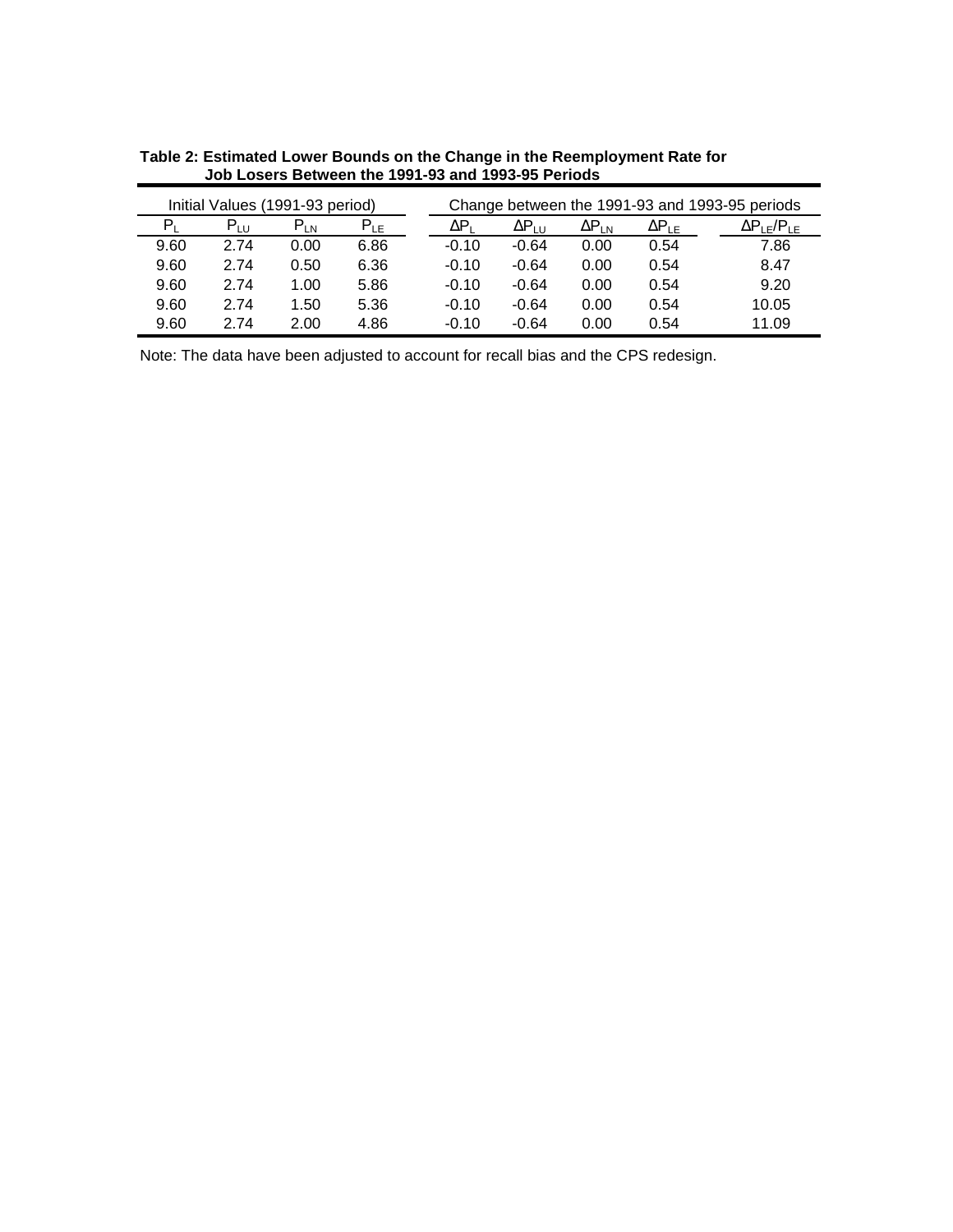|                      | White                   |             |             | Nonwhite    |  |  |  |
|----------------------|-------------------------|-------------|-------------|-------------|--|--|--|
|                      | <b>NLS</b><br>March CPS |             | March CPS   | NLS.        |  |  |  |
| Time trend           |                         |             |             |             |  |  |  |
| interacted with:     |                         |             |             |             |  |  |  |
| High school dropout  | $0.0141***$             | $0.0182***$ | $0.0218***$ | $0.0135*$   |  |  |  |
|                      | (0.0028)                | (0.0060)    | (0.0065)    | (0.0077)    |  |  |  |
| High school graduate | $0.0090***$             | $0.0126**$  | $0.0094**$  | $0.0206***$ |  |  |  |
|                      | (0.0022)                | (0.0053)    | (0.0053)    | (0.0076)    |  |  |  |
| Some college         | 0.0019                  | $0.0194***$ | 0.0080      | 0.0097      |  |  |  |
|                      | (0.0029)                | (0.0063)    | (0.0075)    | (0.0101)    |  |  |  |
| College graduate     | 0.0019                  | $0.0138**$  | $-0.0166$   | 0.0217      |  |  |  |
|                      | (0.0040)                | (0.0063)    | (0.0115)    | (0.0167)    |  |  |  |
| Number of            |                         |             |             |             |  |  |  |
| observations         | 53,053                  | 14,551      | 6,541       | 5,442       |  |  |  |

#### **Table 3: Comparison to Monks and Pizer (1998): Probit Equations on Job Loss in the NLS and EU Transitions in the March CPS**

Note: The NLS results are from Monks and Pizer (1998). The dependent variables equal one if the individual made an EU transition (March CPS) or involuntarily left a job (NLS). The regressions include the following control variables: a set of education dummies, the unemployment rate, age, marital status, and industry and occupation dummies.

\* Significant at the 10% level

\*\* Significant at the 5% level

\*\*\* Significant at the 1% level